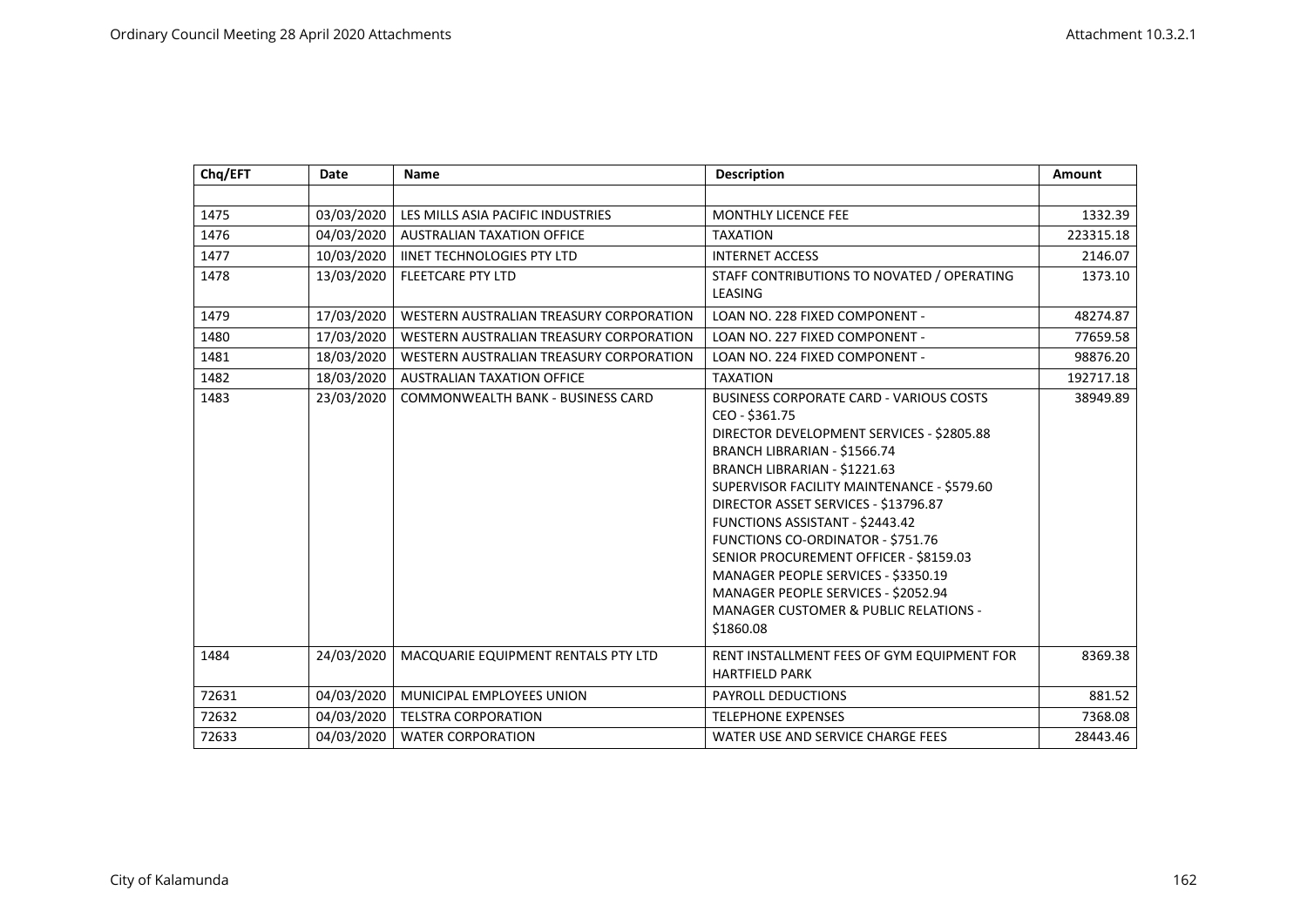| Chq/EFT    | <b>Date</b> | <b>Name</b>                                             | <b>Description</b>                | Amount   |
|------------|-------------|---------------------------------------------------------|-----------------------------------|----------|
| 72634      | 04/03/2020  | CASH - ADMIN                                            | PETTY CASH REIMBURSEMENT          | 640.71   |
| 72635      | 04/03/2020  | CASH - KALAMUNDA LIBRARY                                | PETTY CASH REIMBURSEMENT          | 97.80    |
| 72636      | 04/03/2020  | <b>CASH - HARTFIELD PARK</b>                            | PETTY CASH REIMBURSEMENT          | 253.10   |
| 72637      | 18/03/2020  | <b>CRAIG L &amp; GAYNOR T DONALDSON</b>                 | <b>FOOTPATH DEPOSIT REFUND</b>    | 700.00   |
| 72638      | 18/03/2020  | MUNICIPAL EMPLOYEES UNION                               | <b>PAYROLL DEDUCTIONS</b>         | 922.52   |
| 72639      | 18/03/2020  | <b>TELSTRA CORPORATION</b>                              | <b>TELEPHONE EXPENSES</b>         | 24557.19 |
| 72640      | 18/03/2020  | <b>WATER CORPORATION</b>                                | WATER USE AND SERVICE CHARGE FEES | 7662.06  |
| 72641      | 18/03/2020  | <b>CASH - HARTFIELD PARK</b>                            | PETTY CASH REIMBURSEMENT          | 225.01   |
| 72642      | 18/03/2020  | CASH - KPAC                                             | PETTY CASH REIMBURSEMENT          | 186.10   |
| DD43219.1  | 03/03/2020  | WA LOCAL GOVERNMENT SUPERANNUATION<br><b>PLAN</b>       | SUPERANNUATION CONTRIBUTIONS      | 593.66   |
| DD43248.1  | 03/03/2020  | WA LOCAL GOVERNMENT SUPERANNUATION<br><b>PLAN</b>       | SUPERANNUATION CONTRIBUTIONS      | 95919.27 |
| DD43248.10 | 03/03/2020  | <b>BT SUPER FOR LIFE</b>                                | SUPERANNUATION CONTRIBUTIONS      | 327.16   |
| DD43248.11 | 03/03/2020  | <b>HESTA SUPER FUND</b>                                 | SUPERANNUATION CONTRIBUTIONS      | 233.42   |
| DD43248.12 | 03/03/2020  | <b>REST SUPERANNUATION</b>                              | SUPERANNUATION CONTRIBUTIONS      | 2442.18  |
| DD43248.13 | 03/03/2020  | <b>COLONIAL 1ST STATE SUPERANNUATION</b>                | SUPERANNUATION CONTRIBUTIONS      | 598.68   |
| DD43248.14 | 03/03/2020  | <b>AUSTRALIAN SUPERANNUATION</b>                        | SUPERANNUATION CONTRIBUTIONS      | 6334.09  |
| DD43248.15 | 03/03/2020  | <b>HOSTPLUS PTY LTD</b>                                 | SUPERANNUATION CONTRIBUTIONS      | 1840.58  |
| DD43248.16 | 03/03/2020  | <b>AMPLIFE LIMITED</b>                                  | SUPERANNUATION CONTRIBUTIONS      | 1037.28  |
| DD43248.17 | 03/03/2020  | AMP SUPER LEADER                                        | SUPERANNUATION CONTRIBUTIONS      | 131.11   |
| DD43248.18 | 03/03/2020  | <b>MERCER SUPER TRUST</b>                               | SUPERANNUATION CONTRIBUTION       | 646.34   |
| DD43248.19 | 03/03/2020  | <b>UNISUPER</b>                                         | SUPERANNUATION CONTRIBUTIONS      | 49.24    |
| DD43248.2  | 03/03/2020  | <b>ESSENTIAL SUPER</b>                                  | SUPERANNUATION CONTRIBUTIONS      | 339.42   |
| DD43248.3  | 03/03/2020  | ANZ SMART CHOICE SUPER                                  | SUPERANNUATION CONTRIBUTIONS      | 447.75   |
| DD43248.4  | 03/03/2020  | MLC MASTERKEY SUPER GOLD STAR VERSION<br><b>ACCOUNT</b> | SUPERANNUATION CONTRIBUTIONS      | 171.99   |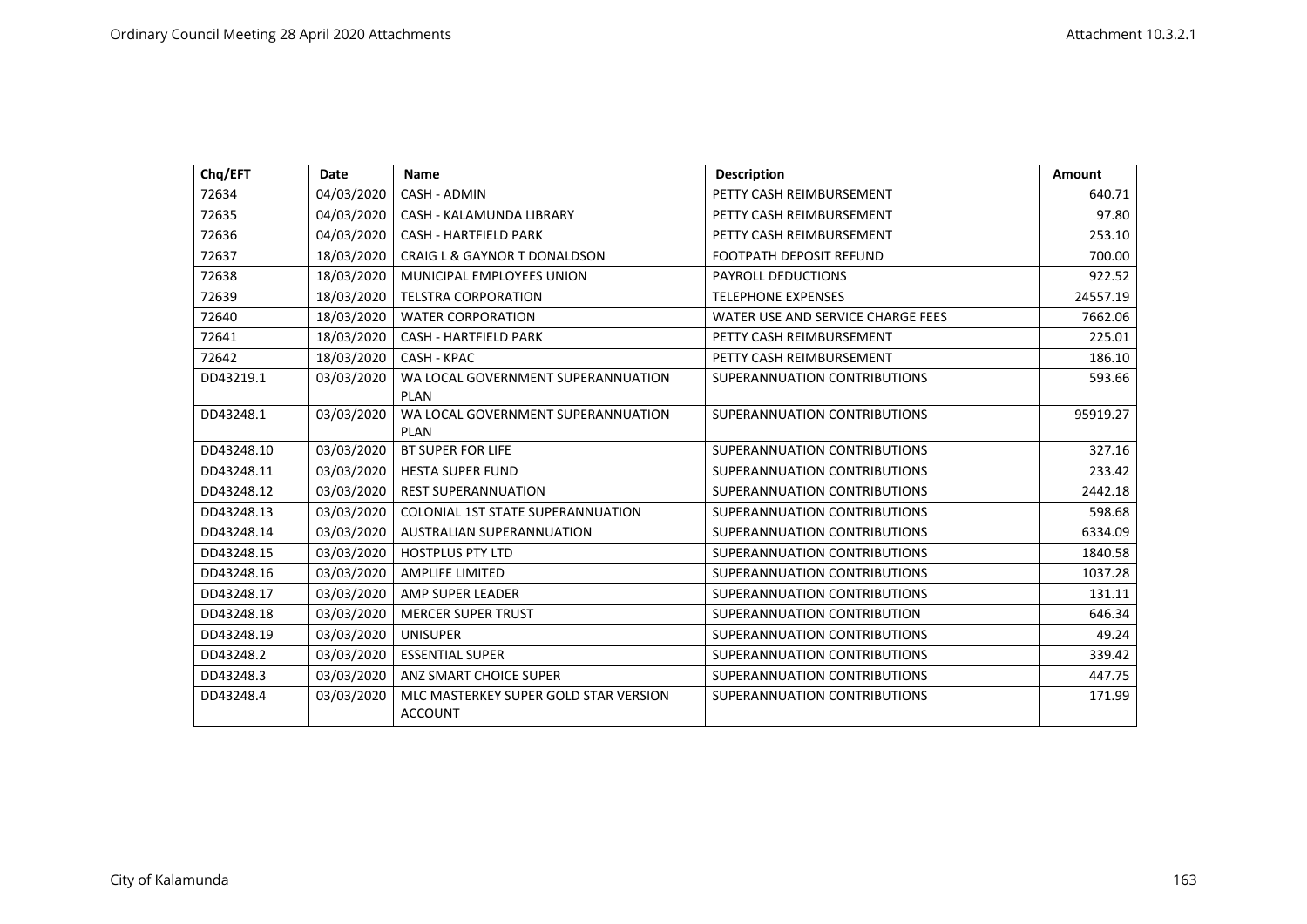| Chq/EFT    | <b>Date</b> | <b>Name</b>                                                                       | <b>Description</b>           | Amount   |
|------------|-------------|-----------------------------------------------------------------------------------|------------------------------|----------|
| DD43248.5  | 03/03/2020  | <b>AUSTRALIAN CATHOLIC SUPERANNUATION &amp;</b><br><b>RETIREMENT FUND (ACSRF)</b> | SUPERANNUATION CONTRIBUTIONS | 283.61   |
| DD43248.6  | 03/03/2020  | BURDON GROUP PTY LTD ATF M G BURDON SMSF                                          | SUPERANNUATION CONTRIBUTIONS | 142.96   |
| DD43248.7  | 03/03/2020  | <b>ONEPATH MASTERFUND</b>                                                         | SUPERANNUATION CONTRIBUTIONS | 76.16    |
| DD43248.8  | 03/03/2020  | THE TRUSTEE FOR DK ALWAYS SUPERANNUATION<br><b>FUND</b>                           | SUPERANNUATION CONTRIBUTIONS | 505.53   |
| DD43248.9  | 03/03/2020  | STATEWIDE SUPERANNUATION TRUST                                                    | SUPERANNUATION CONTRIBUTIONS | 527.98   |
| DD43262.1  | 03/03/2020  | <b>BWMT SUPERANNUATION FUND</b>                                                   | SUPERANNUATION CONTRIBUTIONS | 261.87   |
| DD43328.1  | 17/03/2020  | WA LOCAL GOVERNMENT SUPERANNUATION<br>PLAN                                        | SUPERANNUATION CONTRIBUTIONS | 95763.23 |
| DD43328.10 | 17/03/2020  | <b>ONEPATH MASTERFUND</b>                                                         | SUPERANNUATION CONTRIBUTIONS | 50.77    |
| DD43328.11 | 17/03/2020  | THE TRUSTEE FOR DK ALWAYS SUPERANNUATION<br><b>FUND</b>                           | SUPERANNUATION CONTRIBUTIONS | 505.53   |
| DD43328.12 | 17/03/2020  | <b>REST SUPERANNUATION</b>                                                        | SUPERANNUATION CONTRIBUTIONS | 2803.07  |
| DD43328.13 | 17/03/2020  | STATEWIDE SUPERANNUATION TRUST                                                    | SUPERANNUATION CONTRIBUTIONS | 527.98   |
| DD43328.14 | 17/03/2020  | <b>CBUS SUPERANNUATION</b>                                                        | SUPERANNUATION CONTRIBUTIONS | 691.39   |
| DD43328.15 | 17/03/2020  | <b>BWMT SUPERANNUATION FUND</b>                                                   | SUPERANNUATION CONTRIBUTIONS | 261.87   |
| DD43328.16 | 17/03/2020  | <b>BT SUPER FOR LIFE</b>                                                          | SUPERANNUATION CONTRIBUTIONS | 276.81   |
| DD43328.17 | 17/03/2020  | <b>HESTA SUPER FUND</b>                                                           | SUPERANNUATION CONTRIBUTIONS | 143.27   |
| DD43328.18 | 17/03/2020  | MLC NOMINEES PTY LTD                                                              | SUPERANNUATION CONTRIBUTIONS | 51.12    |
| DD43328.19 | 17/03/2020  | <b>COLONIAL 1ST STATE SUPERANNUATION</b>                                          | SUPERANNUATION CONTRIBUTIONS | 685.49   |
| DD43328.2  | 17/03/2020  | <b>ESSENTIAL SUPER</b>                                                            | SUPERANNUATION CONTRIBUTIONS | 339.42   |
| DD43328.20 | 17/03/2020  | <b>AUSTRALIAN SUPERANNUATION</b>                                                  | SUPERANNUATION CONTRIBUTIONS | 5970.42  |
| DD43328.21 | 17/03/2020  | <b>HOSTPLUS PTY LTD</b>                                                           | SUPERANNUATION CONTRIBUTIONS | 1867.93  |
| DD43328.22 | 17/03/2020  | <b>AMPLIFE LIMITED</b>                                                            | SUPERANNUATION CONTRIBUTIONS | 1116.69  |
| DD43328.23 | 17/03/2020  | AMP SUPER LEADER                                                                  | SUPERANNUATION CONTRIBUTIONS | 131.11   |
| DD43328.24 | 17/03/2020  | <b>MERCER SUPER TRUST</b>                                                         | SUPERANNUATION CONTRIBUTION  | 646.34   |
| DD43328.25 | 17/03/2020  | <b>UNISUPER</b>                                                                   | SUPERANNUATION CONTRIBUTIONS | 90.05    |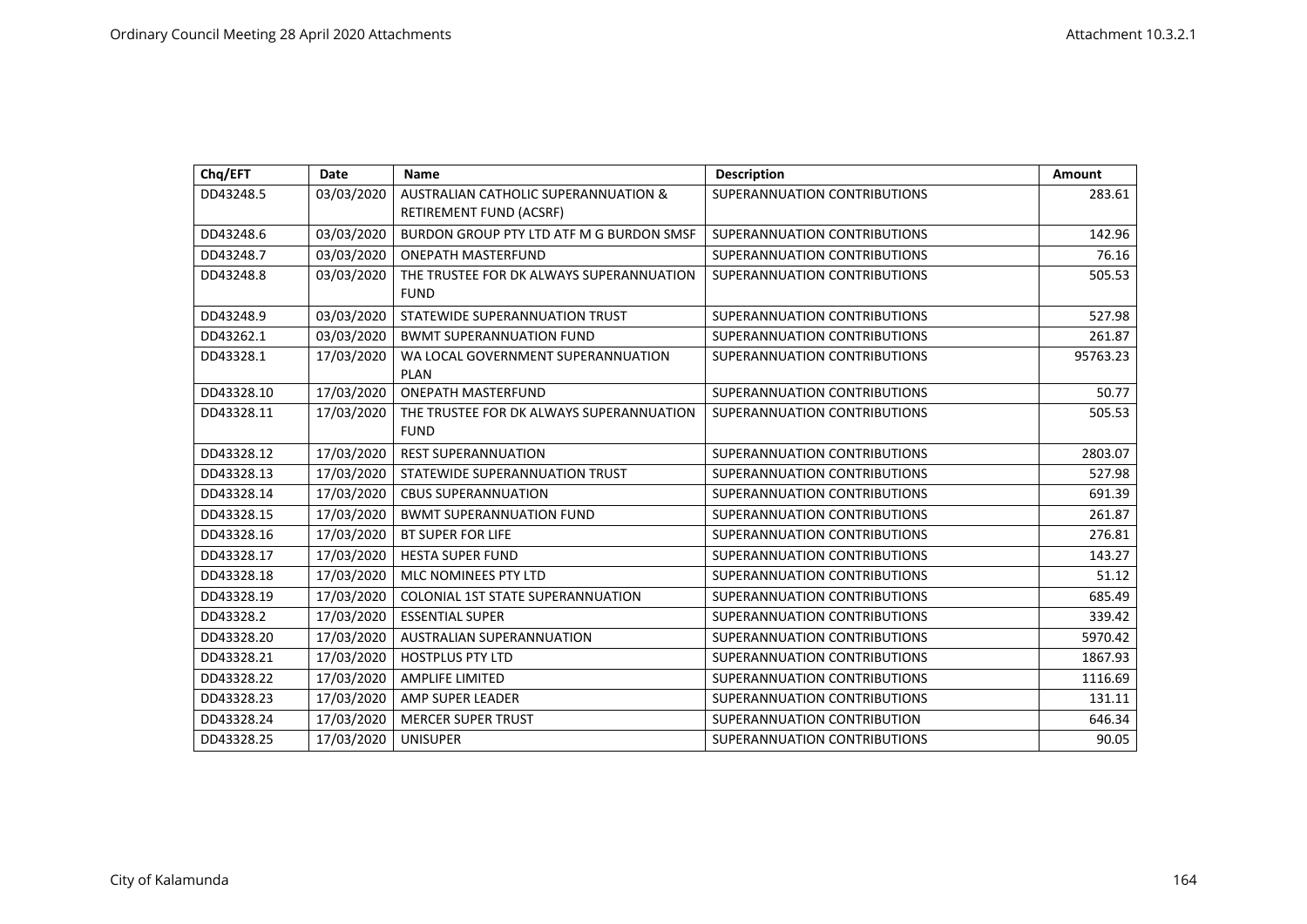| Chq/EFT   | Date       | <b>Name</b>                                                               | <b>Description</b>                                                                                                                                                                                         | <b>Amount</b> |
|-----------|------------|---------------------------------------------------------------------------|------------------------------------------------------------------------------------------------------------------------------------------------------------------------------------------------------------|---------------|
| DD43328.3 | 17/03/2020 | <b>EQUIPSUPER</b>                                                         | SUPERANNUATION CONTRIBUTIONS                                                                                                                                                                               | 95.40         |
| DD43328.4 | 17/03/2020 | STUYT MCGUFFICKE SUPERFUND                                                | SUPERANNUATION CONTRIBUTIONS                                                                                                                                                                               | 437.36        |
| DD43328.5 | 17/03/2020 | ANZ SMART CHOICE SUPER                                                    | SUPERANNUATION CONTRIBUTIONS                                                                                                                                                                               | 355.96        |
| DD43328.6 | 17/03/2020 | MLC MASTERKEY SUPER GOLD STAR VERSION<br><b>ACCOUNT</b>                   | SUPERANNUATION CONTRIBUTIONS                                                                                                                                                                               | 142.96        |
| DD43328.7 | 17/03/2020 | AUSTRALIAN CATHOLIC SUPERANNUATION &<br>RETIREMENT FUND (ACSRF)           | SUPERANNUATION CONTRIBUTIONS                                                                                                                                                                               | 283.61        |
| DD43328.8 | 17/03/2020 | <b>AMP SUPER</b>                                                          | SUPERANNUATION CONTRIBUTIONS                                                                                                                                                                               | 78.00         |
| DD43328.9 | 17/03/2020 | BURDON GROUP PTY LTD ATF M G BURDON SMSF                                  | SUPERANNUATION CONTRIBUTIONS                                                                                                                                                                               | 154.88        |
| EFT74646  | 05/03/2020 | WEX AUSTRALIA PTY LTD - WRIGHT EXPRESS FUEL<br><b>CARDS AUSTRALIA LTD</b> | FUEL - PERIOD ENDING 02/03/20                                                                                                                                                                              | 982.58        |
| EFT74647  | 05/03/2020 | <b>KLEENIT PTY LTD</b>                                                    | APPLY CLEANING AGENTS TO CRICKET WICKET AREA<br>AFFECTED BY FIRE AT PICKERING BROOK SPORTS<br><b>CLUB - INSURANCE CLAIM</b>                                                                                | 577.50        |
| EFT74648  | 05/03/2020 | NEVERFAIL SPRINGWATER LTD (KALA LIB)                                      | BOTTLED WATER SUPPLIES / MAINTENANCE FOR<br><b>KALAMUNDA LIBRARY</b>                                                                                                                                       | 54.60         |
| EFT74649  | 05/03/2020 | <b>CABCHARGE AUSTRALIA LIMITED</b>                                        | CABCHARGE FEES - PERIOD 27/01/20 - 23/02/20                                                                                                                                                                | 6.00          |
| EFT74650  | 05/03/2020 | O'BRIEN HARROP ACCESS PTY LTD                                             | UNDERTAKE A DISABILITY ACCESS AUDIT TO PAT<br>MORAN PAVILION, KALAMUNDA AND FORRESTFIELD<br>UNITED SOCCER CLUBROOM INCLUDING VIEWING<br>PLATFORMS, PARKING BAYS AND OTHER RELATED<br><b>EXTERNAL AREAS</b> | 4554.00       |
| EFT74651  | 05/03/2020 | VIP CARPET AND UPHOLSTERY CLEANING SERVICE                                | CARPET CLEANING AT RAY OWEN STADIUM                                                                                                                                                                        | 736.00        |
| EFT74652  | 05/03/2020 | <b>RAYMOND FRANCIS CURTIS</b>                                             | <b>RATES REFUND</b>                                                                                                                                                                                        | 1601.83       |
| EFT74653  | 05/03/2020 | <b>MARILYN KEYS</b>                                                       | REIMBURSEMENT FOR PARTY BUNTING FOR USE AT<br><b>CORYMBIA FESTIVAL</b>                                                                                                                                     | 129.90        |
| EFT74654  | 05/03/2020 | <b>LYNETTE JEAN GUNTER</b>                                                | REFUND OF VERGE COLLECTION FEE                                                                                                                                                                             | 33.00         |
| EFT74655  | 05/03/2020 | <b>ANNIQUE LEE</b>                                                        | <b>KEY BOND REFUND</b>                                                                                                                                                                                     | 50.00         |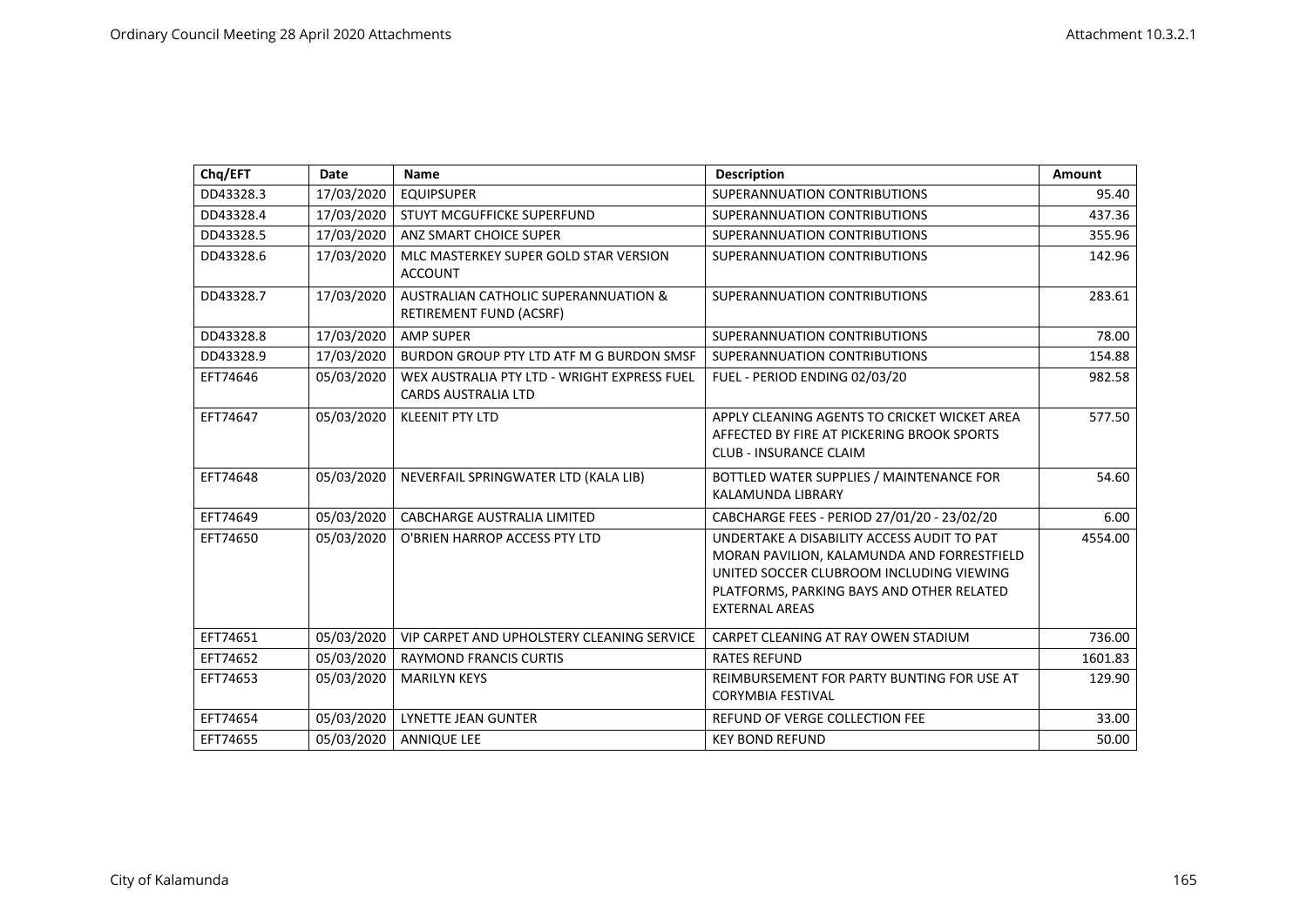| Chq/EFT  | <b>Date</b> | <b>Name</b>                                                     | <b>Description</b>                                                 | <b>Amount</b> |
|----------|-------------|-----------------------------------------------------------------|--------------------------------------------------------------------|---------------|
| EFT74656 | 05/03/2020  | <b>AUSTRALIAN SERVICES UNION</b>                                | PAYROLL DEDUCTIONS                                                 | 71.70         |
| EFT74657 | 05/03/2020  | CITY OF KALAMUNDA STAFF SOCIAL CLUB                             | <b>PAYROLL DEDUCTIONS</b>                                          | 122.00        |
| EFT74658 | 05/03/2020  | <b>CHILD SUPPORT AGENCY</b>                                     | PAYROLL DEDUCTIONS                                                 | 833.38        |
| EFT74659 | 05/03/2020  | <b>BUNNINGS BUILDING SUPPLIES</b>                               | HARDWARE SUPPLIES FOR VARIOUS LOCATIONS                            | 2166.01       |
| EFT74660 | 05/03/2020  | NAPA - A DIVISION OF GPC ASIA PACIFIC PTY LTD                   | PLANT / VEHICLE PARTS                                              | 428.91        |
| EFT74661 | 05/03/2020  | KALAMUNDA TOYOTA                                                | SUPPLY OF 1 NEW VEHICLE AND PLANT / VEHICLE<br><b>PARTS</b>        | 23711.31      |
| EFT74662 | 05/03/2020  | KOSTERAS KALAMUNDA PTY LTD T/A KOSTERA'S<br><b>TYRE SERVICE</b> | PLANT / VEHICLE PARTS                                              | 66.00         |
| EFT74663 | 05/03/2020  | <b>MAXWELL ROBINSON &amp; PHELPS PEST</b><br>MANAGEMENT         | PEST CONTROL SERVICES TO VARIOUS LOCATIONS                         | 3343.31       |
| EFT74664 | 05/03/2020  | MCLEODS BARRISTERS & SOLICITORS                                 | <b>LEGAL EXPENSES</b>                                              | 20290.05      |
| EFT74665 | 05/03/2020  | CLEANAWAY                                                       | WASTE / RECYCLING & BULK BIN DISPOSAL SERVICES<br><b>FEES</b>      | 265216.34     |
| EFT74666 | 05/03/2020  | <b>LANDGATE - VALUATIONS</b>                                    | <b>GROSS RENTAL VALUATION FEES FOR VARIOUS</b><br><b>LOCATIONS</b> | 1011.53       |
| EFT74667 | 05/03/2020  | WALKERS HARDWARE (MITRE 10)                                     | <b>HARDWARE SUPPLIES</b>                                           | 661.17        |
| EFT74668 | 05/03/2020  | MCKAY EARTHMOVING PTY LTD                                       | PLANT EQUIPMENT AND OPERATOR HIRE FOR<br><b>VARIOUS LOCATIONS</b>  | 6367.39       |
| EFT74669 | 05/03/2020  | <b>BORAL CONSTRUCTION MATERIALS GROUP</b>                       | ROAD MATERIALS FOR VARIOUS LOCATIONS                               | 2823.26       |
| EFT74670 | 05/03/2020  | <b>ZIPFORM PTY LTD</b>                                          | PRINTING OF FENCED DOG EXERCISE PARK<br><b>ADVERTISING</b>         | 1291.71       |
| EFT74671 |             | 05/03/2020   FASTA COURIERS                                     | COURIER FEES - PERIOD ENDING 28/02/20                              | 245.18        |
| EFT74672 | 05/03/2020  | THE WATERSHED WATER SYSTEMS                                     | RETICULATION PARTS FOR VARIOUS RESERVES                            | 4388.11       |
| EFT74673 | 05/03/2020  | <b>ALSCO LINEN SERVICE</b>                                      | LINEN HIRE / LAUNDRY SERVICES / CLEANING<br><b>SUPPLIES</b>        | 544.49        |
| EFT74674 | 05/03/2020  | <b>BRADOCK PODIATRY SERVICES PTY LTD</b>                        | PODIATRY SERVICES AT JACK HEALEY CENTRE                            | 1069.64       |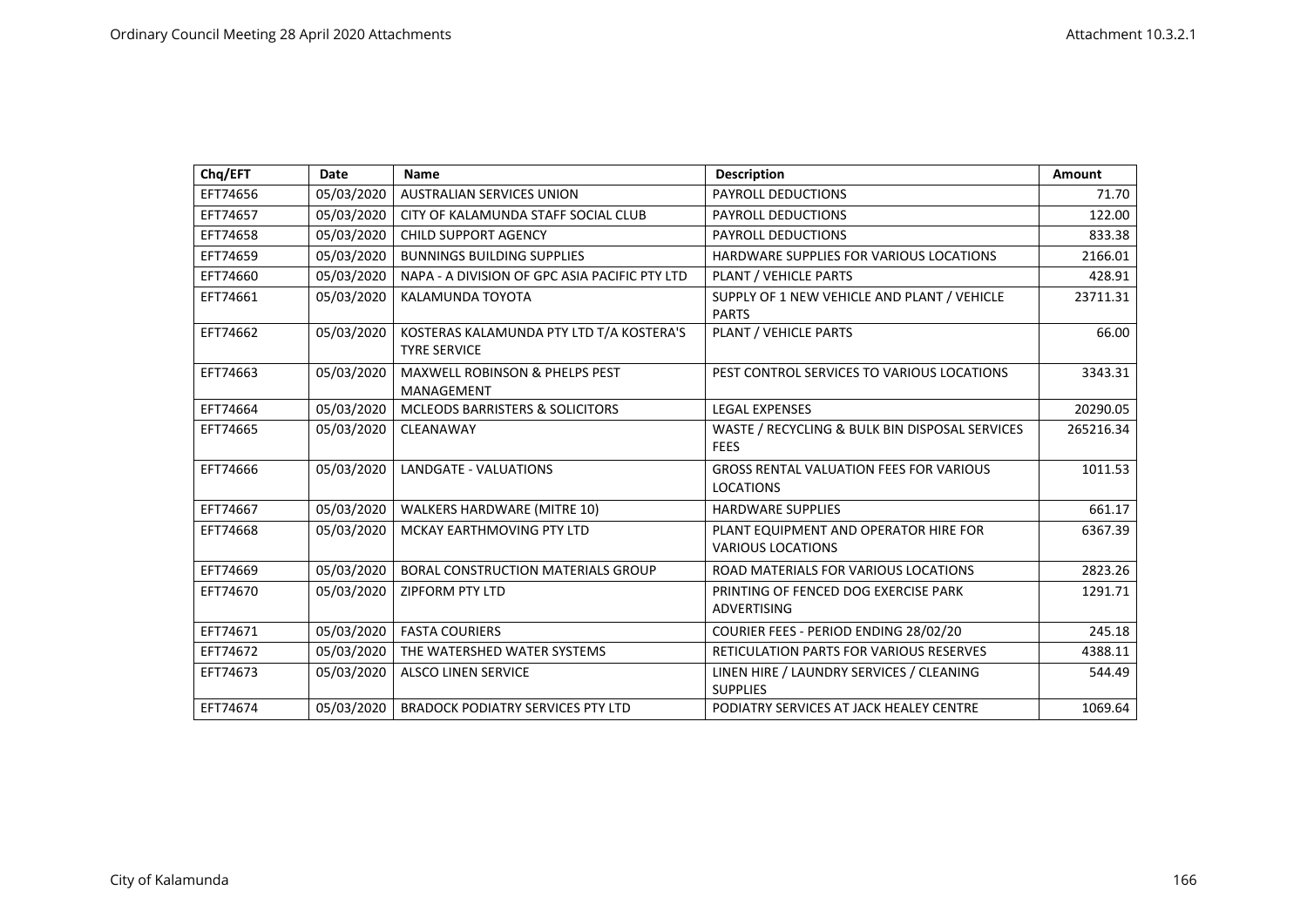| Chq/EFT  | <b>Date</b> | <b>Name</b>                                               | <b>Description</b>                                                                 | Amount   |
|----------|-------------|-----------------------------------------------------------|------------------------------------------------------------------------------------|----------|
| EFT74675 | 05/03/2020  | <b>KALA BOB KATS PTY LTD</b>                              | PLANT EQUIPMENT AND OPERATOR HIRE FOR<br><b>VARIOUS LOCATIONS</b>                  | 6902.50  |
| EFT74676 | 05/03/2020  | SYNERGY                                                   | <b>POWER CHARGES</b>                                                               | 7492.47  |
| EFT74677 | 05/03/2020  | <b>ALINTA ENERGY</b>                                      | <b>GAS CHARGES</b>                                                                 | 15.10    |
| EFT74678 | 05/03/2020  | <b>GRIMES CONTRACTING PTY LTD</b>                         | <b>CONTRACTOR BUILDING MAINTENANCE FOR</b><br><b>VARIOUS BUILDINGS</b>             | 3610.20  |
| EFT74679 | 05/03/2020  | <b>BGC ASPHALT</b>                                        | ROAD MATERIALS FOR VARIOUS LOCATIONS                                               | 481.91   |
| EFT74680 | 05/03/2020  | <b>KENNEDYS TREE SERVICES</b>                             | TREE REMOVAL / UNDER POWERLINE PRUNING FOR<br><b>VARIOUS LOCATIONS</b>             | 462.00   |
| EFT74681 | 05/03/2020  | MILPRO WA (INCORPORATING HILL TOP<br>TROPHIES)            | SUPPLY OF NAME BADGES FOR VARIOUS STAFF                                            | 63.25    |
| EFT74682 | 05/03/2020  | <b>BRICK CONCEPTS</b>                                     | CROSSOVER MAINTENANCE / REPAIRS FOR VARIOUS<br><b>LOCATIONS</b>                    | 2200.00  |
| EFT74683 | 05/03/2020  | <b>LIMECRETE PTY LTD</b>                                  | SUPPLY OF ROAD MATERIALS FOR VARIOUS<br><b>LOCATIONS</b>                           | 49.50    |
| EFT74684 | 05/03/2020  | <b>EASTERN HILLS SAWS AND MOWERS</b>                      | PLANT / VEHICLE PARTS                                                              | 889.00   |
| EFT74685 | 05/03/2020  | <b>LOVEGROVE TURF SERVICES</b>                            | TURF MAINTENANCE / SERVICES AT HARTFIELD<br><b>HOCKEY FIELD</b>                    | 8580.01  |
| EFT74686 | 05/03/2020  | <b>BOLLIG DESIGN GROUP</b>                                | ARCHITECTURAL SERVICES FOR THE KALAMUNDA<br><b>COMMUNITY CENTRE</b>                | 3998.50  |
| EFT74687 | 05/03/2020  | OCE CORPORATE PTY LTD - OFFICE CLEANING<br><b>EXPERTS</b> | CLEANING SERVICES / CONSUMABLES FOR VARIOUS<br><b>LOCATIONS</b>                    | 31701.10 |
| EFT74688 | 05/03/2020  | <b>RAC BUSINESS WISE</b>                                  | ROADSIDE ASSISTANT                                                                 | 25.00    |
| EFT74689 | 05/03/2020  | KALAMUNDA CRICKET CLUB                                    | KALAMUNDA SPORTING PRECINCT GRASS TURF<br>WICKETS SERVICE AGREEMENT JAN - FEB 2020 | 4454.00  |
| EFT74690 | 05/03/2020  | KALAMUNDA PLUMBING                                        | PLUMBING REPAIRS / MAINTENANC FOR RAY OWEN<br><b>STADIUM</b>                       | 1045.00  |
| EFT74691 | 05/03/2020  | <b>TOTAL EDEN PTY LTD</b>                                 | SUPPLY RETICULATION AND ASSOCIATED MATERIALS                                       | 196.69   |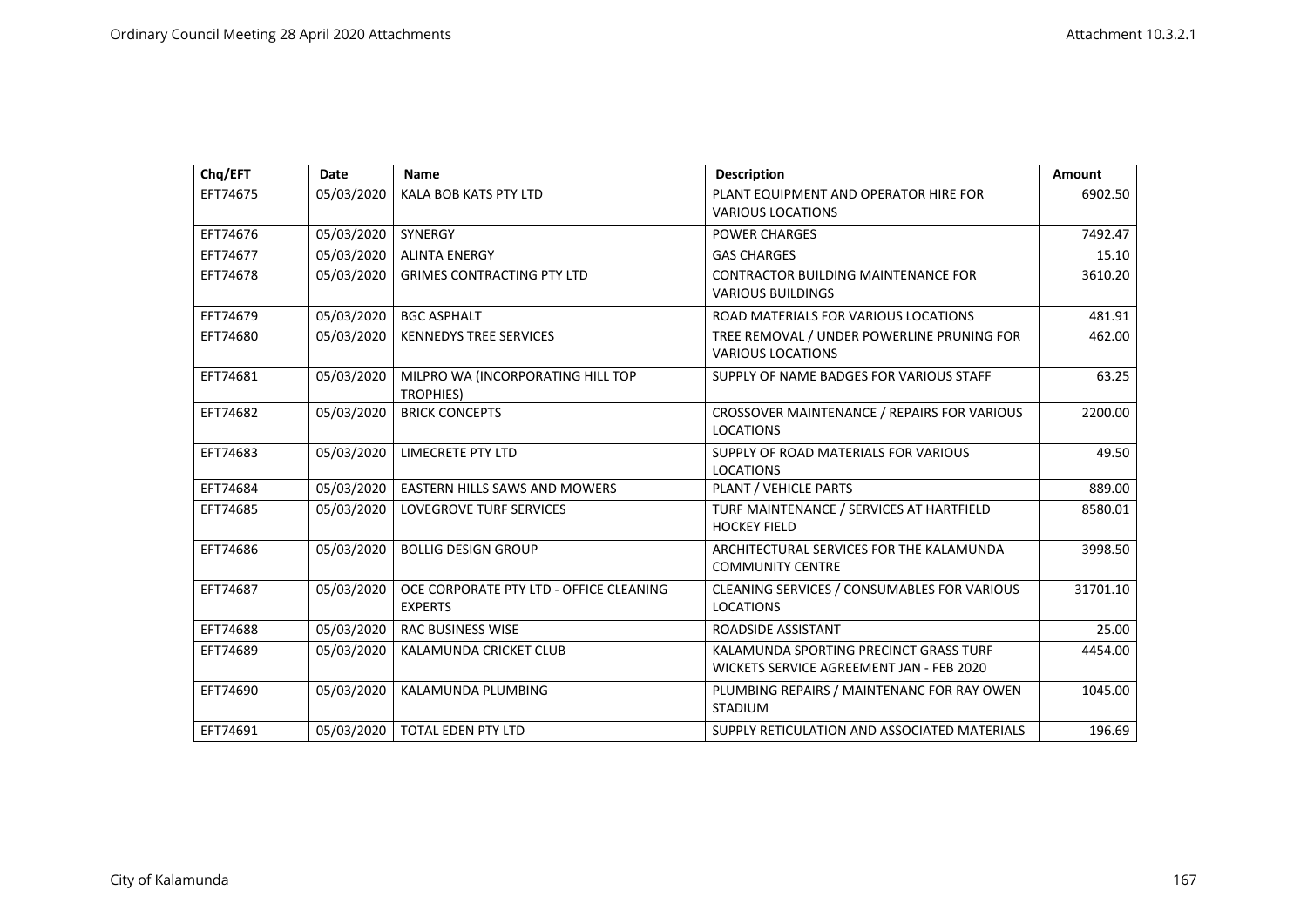| Chq/EFT  | Date       | Name                                                      | <b>Description</b>                                                                          | <b>Amount</b> |
|----------|------------|-----------------------------------------------------------|---------------------------------------------------------------------------------------------|---------------|
| EFT74692 | 05/03/2020 | HAWLEY'S BOBCAT SERVICE                                   | PLANT EQUIPMENT AND OPERATOR HIRE FOR<br><b>VARIOUS LOCATIONS</b>                           | 6248.15       |
| EFT74693 | 05/03/2020 | LPNLC PTY LTD T/A KELYN TRAINING SERVICES                 | RENEWAL ADVANCED WORKSITE TRAFFIC<br><b>MANAGEMENT FOR 1 STAFF</b>                          | 495.00        |
| EFT74694 | 05/03/2020 | <b>GRASSTREES AUSTRALIA</b>                               | <b>GARDEN AND VERGE SUPPLIES</b>                                                            | 4339.50       |
| EFT74695 | 05/03/2020 | AMEREX FIRE (WA) (E FIRE AND SAFETY)                      | FIRE EQUIPMENT MAINTENANCE FOR VARIOUS<br><b>LOCATIONS</b>                                  | 1723.70       |
| EFT74696 | 05/03/2020 | <b>HILL TOP GROUP PTY</b>                                 | CONTRACTOR BUILDING MAINTENANCE FOR<br><b>VARIOUS BUILDINGS</b>                             | 7873.33       |
| EFT74697 | 05/03/2020 | HAYS SPECIALIST RECRUITMENT (AUSTRALIA) PTY<br><b>LTD</b> | HIRE OF TEMPORARY STAFF FOR ADMIN / DEPOT                                                   | 3058.78       |
| EFT74698 | 05/03/2020 | KALAMUNDA SCOUT DISTRICT                                  | <b>KEY BOND REFUND</b>                                                                      | 50.00         |
| EFT74699 | 05/03/2020 | STAGE & STUDIO PRODUCTIONS                                | SUPPLY OF 2 EASELS FOR AUSTRALIA DAY CITIZENSHIP<br><b>CEREMONY</b>                         | 44.00         |
| EFT74700 | 05/03/2020 | KALAMUNDA CHAMBER OF COMMERCE INC                         | 90% FUNDING - SPONSORSHIP FUNDING IN SUPPORT<br>OF COSTS RELATING TO ANNUAL HARVET FESTIVAL | 13500.00      |
| EFT74701 | 05/03/2020 | CHRISTADELPHIAN WELFARE ASSOCIATION (WA)<br><b>INC</b>    | 2019/20 RATES & ESL PENSIONER CLAIM, CLAIMED<br>FROM OSR FOR GROUPED HOUSING                | 11944.27      |
| EFT74702 | 05/03/2020 | NOONGAR MIA MIA PTY LTD                                   | <b>RATES REFUND</b>                                                                         | 607.56        |
| EFT74703 | 05/03/2020 | PIRKKO ASTRID SNARE                                       | <b>RATES REFUND</b>                                                                         | 420.48        |
| EFT74704 | 05/03/2020 | MIRACLE RECREATION EQUIPMENT                              | RELOCATION OF PLAYGROUND EQUIPMENT FROM<br>RAY OWEN RESERVE TO RANGEVIEW PARK               | 5830.00       |
| EFT74705 | 05/03/2020 | ABAXA (WH LOCATION SERVICES)                              | SUPPLY UNDERGROUND SERVICE LOCATIONS AT<br>PICKERING BROOK                                  | 374.00        |
| EFT74706 | 05/03/2020 | STRATAGREEN                                               | <b>GARDEN / RESERVE SUPPLIES</b>                                                            | 238.29        |
| EFT74707 | 05/03/2020 | OFFICEWORKS SUPERSTORES PTY LTD                           | OFFICE SUPPLIES / STATIONERY                                                                | 459.65        |
| EFT74708 | 05/03/2020 | RANGE VIEW PARK TENNIS CLUB INC                           | PILOT SESSION FOR OPEN COURTS AT RANGEVIEW<br>PARK TENNIS CLUB HIGH WYCOMBE                 | 165.00        |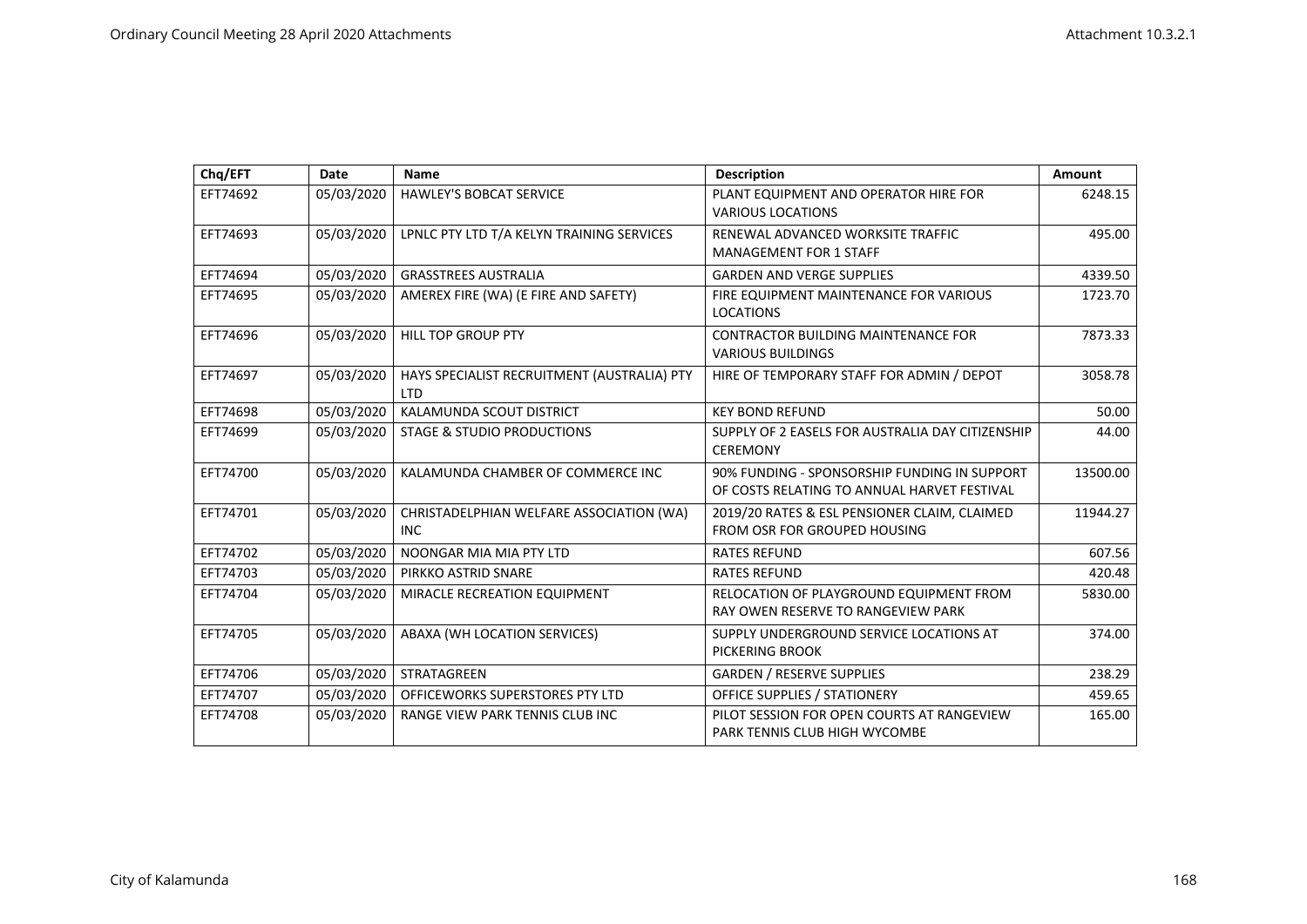| Chq/EFT  | Date       | <b>Name</b>                                           | <b>Description</b>                                                                       | Amount    |
|----------|------------|-------------------------------------------------------|------------------------------------------------------------------------------------------|-----------|
| EFT74709 | 05/03/2020 | ELECTRICITY NETWORKS CORP T/A WESTERN<br><b>POWER</b> | HALE RD/WOOLWORTHS DRIVE & ROE / MAIDA VALE<br>RD 3 STREET LIGHT INSTALLATION DESIGN FEE | 2640.00   |
| EFT74710 | 05/03/2020 | <b>WOOLWORTHS GROUP LIMITED</b>                       | <b>GROCERY SUPPLIES</b>                                                                  | 716.23    |
| EFT74711 | 05/03/2020 | <b>GLENDA DAWN CHARLTON (PODIATRY)</b>                | PODIATRY SERVICES AT JACK HEALEY CENTRE                                                  | 692.83    |
| EFT74712 | 05/03/2020 | <b>ROSE SMART</b>                                     | <b>MAINTAIN ROSE BEDS AT VARIOUS LOCATIONS</b>                                           | 1410.00   |
| EFT74713 | 05/03/2020 | DRAINFLOW SERVICES PTY LTD                            | CLEANING / MAINTAINING STORM WATER DRAINS                                                | 3268.10   |
| EFT74714 | 05/03/2020 | <b>GUNDRY'S CARPET CHOICE</b>                         | TOWN SQUARE HALL - SUPPLY AND INSTALL OF<br><b>CARPETS</b>                               | 238.00    |
| EFT74715 | 05/03/2020 | <b>KOTT GUNNING LAWYERS</b>                           | LEGAL EXPENSES & LAWYERS CONFIRMATION OF<br><b>ANNUAL AUDIT</b>                          | 15892.47  |
| EFT74716 | 05/03/2020 | <b>WEST-SURE GROUP PTY LTD</b>                        | CASH IN TRANSIT - FEBRUARY 2020                                                          | 1404.70   |
| EFT74717 | 05/03/2020 | <b>ROBERT G WILLIS</b>                                | ENGAGEMENT OF ACTING MANAGER ASSET DELIVERY<br>$-3/02/20 - 14/02/20$                     | 7700.00   |
| EFT74718 | 05/03/2020 | WENDY BINKS - STUNNED EMU DESIGNS                     | <b>GOODS FOR RESALE AT ZZCC</b>                                                          | 493.30    |
| EFT74719 | 05/03/2020 | <b>MINTERELLISON</b>                                  | <b>LEGAL EXPENSES</b>                                                                    | 19532.59  |
| EFT74720 | 05/03/2020 | <b>WILD EYED PRESS</b>                                | SUPPLY MERCHANDISE FOR RESALE AT THE ZIG ZAG<br><b>CULTURAL CENTRE</b>                   | 473.55    |
| EFT74721 | 05/03/2020 | AROUNDABOUT GARDENING SERVICES                        | VERGE / GARDEN MAINTENANCE FOR VARIOUS<br><b>LOCATIONS</b>                               | 1267.20   |
| EFT74722 | 05/03/2020 | ASPHALTECH PTY LTD                                    | ROAD MATERIALS FOR VARIOUS LOCATIONS                                                     | 175171.36 |
| EFT74723 | 05/03/2020 | SAFE T CARD AUSTRALIA PTY LTD                         | MONTHLY MONITORING CHARGES FOR KALAMUNDA<br><b>HISTORY VILLAGE</b>                       | 132.00    |
| EFT74724 | 05/03/2020 | HANDS-ON INFECTION CONTROL                            | <b>HEPATITIS VACCINATION SUPPLIES FOR STAFF</b><br><b>MEMBERS</b>                        | 132.10    |
| EFT74725 | 05/03/2020 | <b>KALAMUNDA ELECTRICS</b>                            | ELECTRICAL REPAIRS / MAINTENANCE FOR VARIOUS<br><b>LOCATIONS</b>                         | 1809.45   |
| EFT74726 | 05/03/2020 | ASHJAD PTY LTD T/A CUROST MILK SUPPLY                 | MILK SUPPLY FOR ADMINISTRATION CENTRE AND<br><b>OPERATIONS CENTRE</b>                    | 421.19    |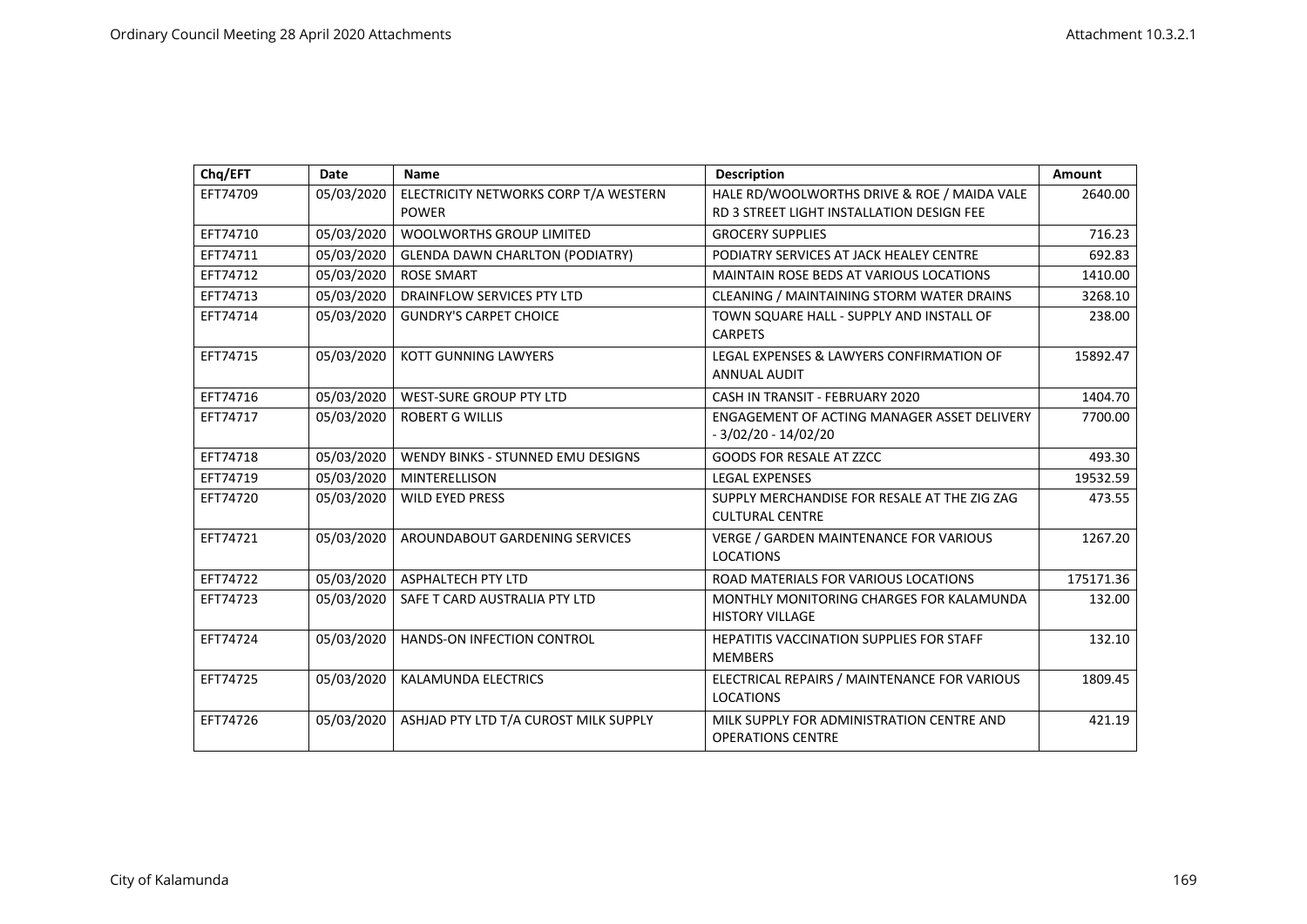| Chq/EFT  | Date       | <b>Name</b>                                                                 | <b>Description</b>                                                                                                                      | <b>Amount</b> |
|----------|------------|-----------------------------------------------------------------------------|-----------------------------------------------------------------------------------------------------------------------------------------|---------------|
| EFT74727 | 05/03/2020 | KALAMUNDA SHOW COMMITTEE                                                    | FUNDING - KALAMUNDA ANNUAL SHOW - FIRST<br><b>PAYMENT</b>                                                                               | 18000.00      |
| EFT74728 | 05/03/2020 | A1 TROJAN PEST CONTROL                                                      | PEST CONTROL SERVICES FOR VARIOUS LOCATIONS                                                                                             | 399.00        |
| EFT74729 | 05/03/2020 | EQUIFAX AUSTRALASIA CREDIT RATINGS PTY LTD<br>(CORPORATE SCORECARD PTY) LTD | INDEPENDENT FINANCIAL AND PERFORMANCE<br>ASSESSMENT FOR VARIOUS COMPANIES                                                               | 27.50         |
| EFT74730 | 05/03/2020 | LORM PTY LTD T/A SCORPION TRAINING<br><b>SOLUTIONS</b>                      | SAFETY REPRESENTATIVE TRAINING - RECREATION<br>FOR 1 STAFF                                                                              | 880.00        |
| EFT74731 | 05/03/2020 | TALIS CONSULTANTS PTY LTD ATF TALIS UNIT<br><b>TRUST</b>                    | <b>RESUBMISSION OF MRRG PROJECTS WITH</b><br>ADJUSTMENTS TO SOME BOUNDARIES                                                             | 3168.00       |
| EFT74732 | 05/03/2020 | MAIA FINANCIAL PTY LIMITED                                                  | LEASE OF VMB FOR RANGERS & STRENGTH<br>EQUIPMENT & SPIN BIKES FOR HARTFIELD PARK<br>RECREATION CENTRE FROM 01-APRIL 20 TO 30-JUNE<br>20 | 9157.27       |
| EFT74733 | 05/03/2020 | SHERWOOD FLOORING PTY LTD                                                   | WOODLUPINE COMMUNITY CENTRE - SAND AND<br><b>SEAL TIMBER FLOORS</b>                                                                     | 1778.70       |
| EFT74734 | 05/03/2020 | WEST TIP WASTE CONTROL PTY LTD                                              | <b>REMOVAL &amp; PROCESSING OF SWEEPINGS</b>                                                                                            | 17415.00      |
| EFT74735 | 05/03/2020 | <b>CINDY MARIE WOOD</b>                                                     | REFUND OF BUILDING APPLICATION FEES                                                                                                     | 61.65         |
| EFT74736 | 05/03/2020 | <b>VILLAGE SOLUTIONS AUSTRALIA - RANGEVIEW</b><br><b>VILLAGE</b>            | 2019/2020 RATES & ESL PENSIONER CLAIM, CLAIMED<br>FROM OSR FOR GROUPED HOUSING                                                          | 17274.18      |
| EFT74737 | 05/03/2020 | <b>SAPIO PTY LTD</b>                                                        | SECURITY MONITORING, EQUIPMENT AND REPAIRS<br>TO KALAMUNDA LIBRARY                                                                      | 846.57        |
| EFT74738 | 05/03/2020 | NATURE CALLS 1 PTY LTD                                                      | TOILET HIRE FOR 2020 SUMMER SERIES AT PICKERING<br><b>BROOKS SPORTS CLUB</b>                                                            | 380.00        |
| EFT74739 | 05/03/2020 | KASHMIRI PANDITS PERTH - CHETAN WATEL                                       | <b>KEY &amp; HALL BOND REFUND</b>                                                                                                       | 450.00        |
| EFT74740 | 05/03/2020 | AUS CHILL TECHNICAL SERVICES PTY LTD                                        | SUPPLY AIR CONDITIONING REPAIRS AND<br>INSTALLATION TO WOODLUPINE CENTRE & NORM<br><b>SADLER PAVILION</b>                               | 7013.63       |
| EFT74741 | 05/03/2020 | <b>VICTORIA J MITIC</b>                                                     | <b>KEY &amp; HALL BOND REFUND</b>                                                                                                       | 450.00        |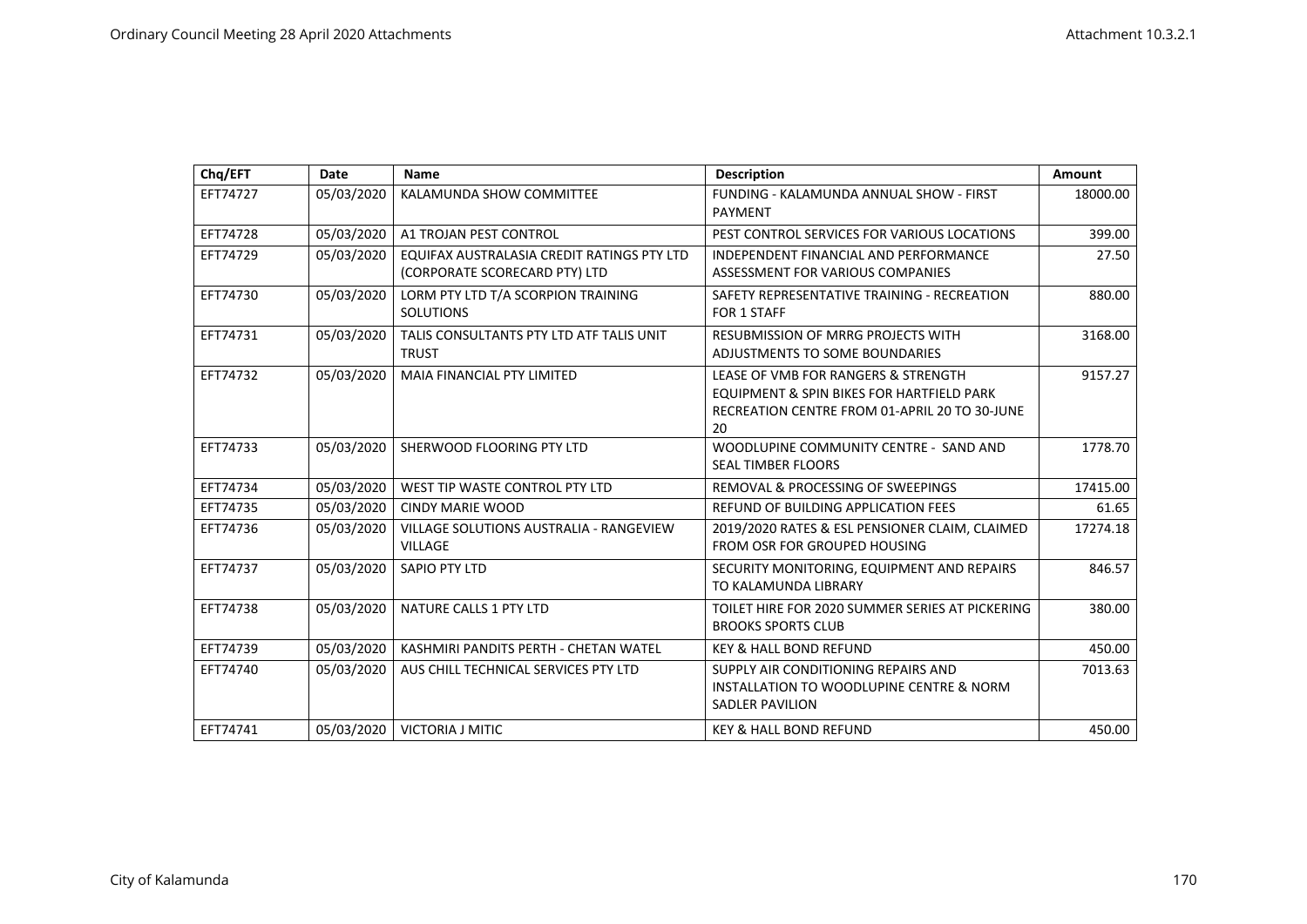| Chq/EFT  | <b>Date</b> | <b>Name</b>                                                    | <b>Description</b>                                                                                                                                          | Amount   |
|----------|-------------|----------------------------------------------------------------|-------------------------------------------------------------------------------------------------------------------------------------------------------------|----------|
| EFT74742 | 05/03/2020  | <b>MARKET CREATIONS</b>                                        | MARKETING & TECHNOLOGY SERVICE FEES &<br>MONTHLY CLOUD HOSTING SERVICES                                                                                     | 357.35   |
| EFT74743 | 05/03/2020  | <b>ALLCREDIT PTY LTD</b>                                       | STAFF CONTRIBUTIONS TO NOVATED / OPERATING<br>LEASES                                                                                                        | 490.00   |
| EFT74744 | 05/03/2020  | <b>KERB DIRECT KERBING PTY LTD</b>                             | SUPPLY AND LAY EXTRUDED CONCRETE KERB AT<br><b>VARIOUS LOCATIONS</b>                                                                                        | 1394.42  |
| EFT74745 | 05/03/2020  | <b>LINC PROPERTY</b>                                           | PRIVATE WORKS BOND REFUND                                                                                                                                   | 20337.37 |
| EFT74746 | 05/03/2020  | DOWSING GROUP PTY LTD                                          | <b>BUS SHELTER UPGRADES AT 2 LOCATIONS &amp; SUPPLY</b><br>& LAY CONCRETE PATHWAYS TO VARIOUS<br><b>LOCATIONS</b>                                           | 60870.41 |
| EFT74747 | 05/03/2020  | <b>SHEREE LOUISE NIEHUS</b>                                    | <b>HALL BOND REFUND</b>                                                                                                                                     | 200.00   |
| EFT74748 | 05/03/2020  | ELITE COMPLIANCE PTY LTD                                       | <b>BUILDING APPLICATION FEES REFUND</b>                                                                                                                     | 330.00   |
| EFT74749 | 05/03/2020  | <b>HMD CONSULTING</b>                                          | <b>LEAP TRAINING FOR 3 STAFF</b>                                                                                                                            | 192.50   |
| EFT74750 | 05/03/2020  | <b>MOUNTAIN BIKE AUSTRALIA LTD</b>                             | <b>HALL BOND REFUND</b>                                                                                                                                     | 300.00   |
| EFT74751 | 05/03/2020  | KINGMILL PTY LTD T/A THRIFTY CAR RENTAL                        | RENTAL VEHICLES CAS/ FIRE INSPECTORS - PERIOD<br>23/01/20 - 31/01/20                                                                                        | 2706.07  |
| EFT74752 | 05/03/2020  | NEWHAWK CORPORATION PTY LTD T/AS EJAN<br><b>COMMUNICATIONS</b> | 01/03/20-31/05/20 (QUARTERLY) MOBILE AND<br><b>VERTEL SERVICES FOR RANGERS</b>                                                                              | 1518.00  |
| EFT74753 | 05/03/2020  | INDUSTRIAL RECRUITMENT PARTNERS (IRP) PTY<br><b>LTD</b>        | HIRE OF TEMPORARY STAFF FOR DEPOT / ADMIN                                                                                                                   | 23068.38 |
| EFT74754 | 05/03/2020  | <b>MANDY SKEATES</b>                                           | REFUND OF DRINKS BOUGHT FOR KPAC BAR                                                                                                                        | 194.01   |
| EFT74755 | 05/03/2020  | LASTMINUTE MUTLIMEDIA PTY LTD                                  | RADIO PROMOTION FOR 2020 CORYMBIA MULTI-<br><b>CULTURAL FESTIVAL</b>                                                                                        | 1210.00  |
| EFT74756 | 05/03/2020  | GLEN FLOOD GROUP PTY LTD T/A GFG TEMP<br><b>ASSIST</b>         | <b>DESIGN SCHEDULE STAGE 2 - HAYNES STREET</b><br>KALAMUNDA & LABOUR HIRE (TEMP FLEET<br>COORDINATOR) & WOODLUPINE BROOK LANDSCAPE<br><b>CONCEPT DESIGN</b> | 17259.14 |
| EFT74757 | 05/03/2020  | HILLSHARE - ALL THINGS RECYCLED CLOTHING<br><b>MARKET</b>      | <b>KEY &amp; HALL BOND REFUND</b>                                                                                                                           | 455.00   |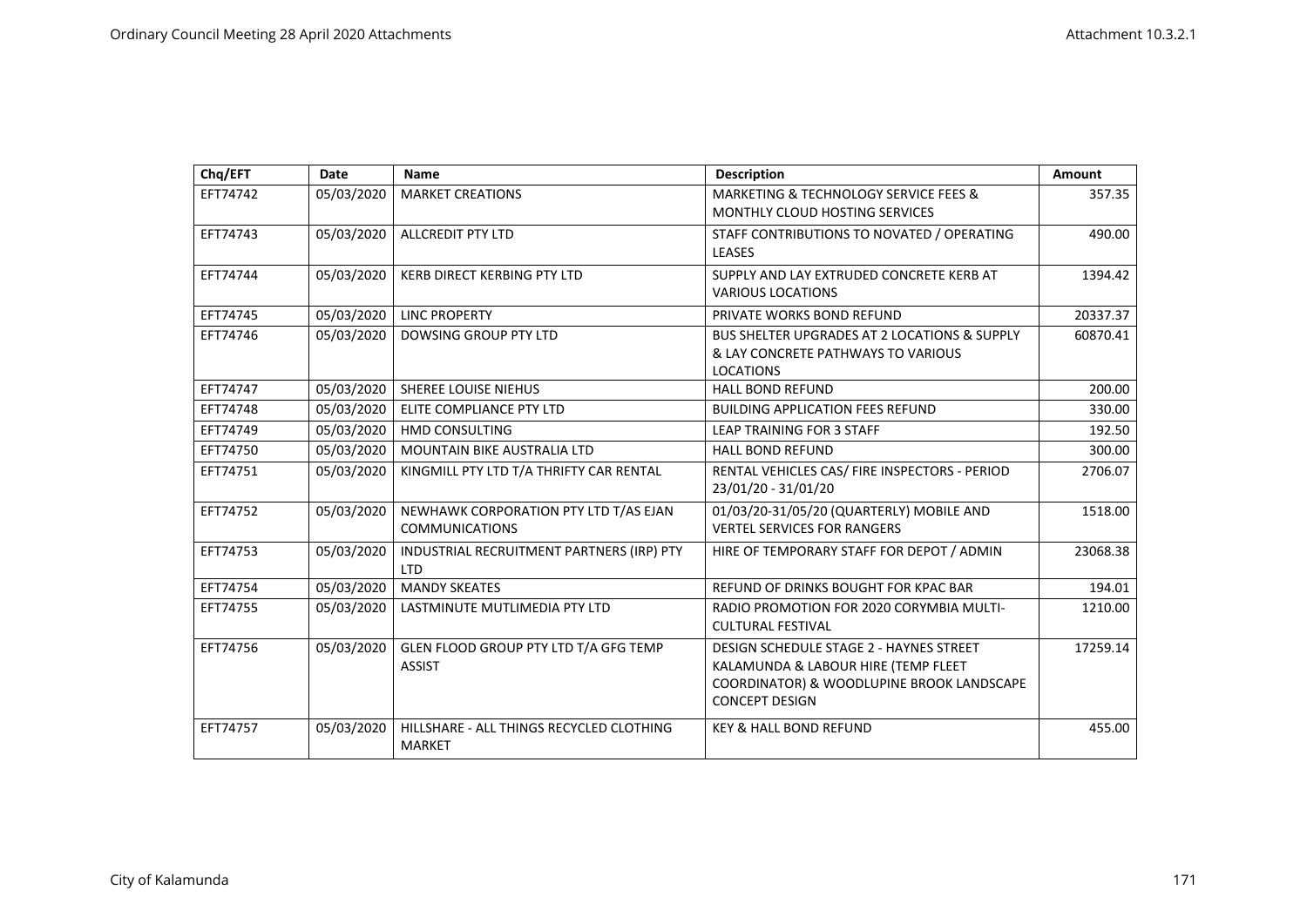| Chq/EFT  | Date       | Name                                         | <b>Description</b>                             | Amount    |
|----------|------------|----------------------------------------------|------------------------------------------------|-----------|
| EFT74758 | 05/03/2020 | <b>GLEN FLOOD GROUP PTY LTD T/A GFG</b>      | SAFE ACTIVE STREET CONCEPT DESIGN FOR 4        | 13621.32  |
|          |            | <b>CONSULTING</b>                            | <b>LOCATIONS</b>                               |           |
| EFT74759 | 05/03/2020 | PUMA ENERGY (AUSTRALIA) FUELS PTY LTD        | DIESEL FUEL FOR OPERATIONS CENTRE              | 30978.97  |
| EFT74760 | 05/03/2020 | AUSSIE BROADBAND ENTERPRISE PTY LTD          | NBN FTTN CHARGES FOR HIGH WYCOMBE LIBRARY -    | 109.00    |
|          |            |                                              | PERIOD 21/02/20 - 20/03/20                     |           |
| EFT74761 | 05/03/2020 | <b>MARK T RITTER - FRANCIS BURT CHAMBERS</b> | <b>LEGAL EXPENSES</b>                          | 1072.50   |
| EFT74762 | 05/03/2020 | <b>CASTLE CIVIL PTY LTD</b>                  | SUPPLY AND INSTALLATION OF BAFFLE BOX IN       | 114884.00 |
|          |            |                                              | ACCORDANCE WITH, INSTALLATION OF GROSS         |           |
|          |            |                                              | POLLUTANT TRAP STIRK PARK                      |           |
| EFT74763 | 05/03/2020 | ORIGINNATIVE                                 | DANCES WITH FIRE PERFORMANCE AT THE 2020       | 2500.00   |
|          |            |                                              | <b>CORYMBIA FESTIVAL</b>                       |           |
| EFT74764 | 05/03/2020 | <b>REBECCA DEROOY</b>                        | JUDGING DUTIES AT LIONS CLUB ART AWARD 2020    | 150.00    |
| EFT74765 | 05/03/2020 | <b>IAN THIPTHORT</b>                         | JUNIOR PROGRAMME FEE REFUND - PAID TWICE       | 8.50      |
| EFT74766 | 05/03/2020 | <b>TABAN ZICO</b>                            | <b>HALL BOND REFUND</b>                        | 700.00    |
| EFT74767 | 05/03/2020 | <b>REACH COMMUNICATIONS PTY LTD</b>          | OHS DAILY NEWS - ANNUAL SUBSCRIPTION           | 199.00    |
| EFT74768 | 05/03/2020 | <b>CATHERINE KELLEY</b>                      | <b>HALL BOND REFUND</b>                        | 500.00    |
| EFT74769 | 05/03/2020 | <b>CAVERSHAM CHURCH OF CHRIST</b>            | <b>KEY BOND REFUND</b>                         | 50.00     |
| EFT74770 | 19/03/2020 | <b>CHRISTINE J OXBERRY</b>                   | CONSIGNMENT SUPPLIER - ZIG ZAG CULTURAL        | 101.50    |
|          |            |                                              | CENTRE - 01/02/20 - 29/02/20                   |           |
| EFT74771 | 19/03/2020 | WEX AUSTRALIA PTY LTD - WRIGHT EXPRESS FUEL  | FUEL - PERIOD ENDING 16/03/20                  | 910.65    |
|          |            | <b>CARDS AUSTRALIA LTD</b>                   |                                                |           |
| EFT74772 | 19/03/2020 | NEVERFAIL SPRINGWATER LTD (KALA LIB)         | BOTTLED WATER SUPPLIES / MAINTENANCE FOR       | 174.60    |
|          |            |                                              | <b>KALAMUNDA LIBRARY</b>                       |           |
| EFT74773 | 19/03/2020 | PFD FOOD SERVICES - HOLLIER DICKSONS         | KIOSK SUPPLIES FOR HARTFIELD PARK RECREATION   | 472.35    |
|          |            |                                              | <b>CENTRE</b>                                  |           |
| EFT74774 | 19/03/2020 | VISUAL PUBLICATIONS P/L - COUNTRYWIDE        | SUPPLY OF AUTUMN ISSUE FOR PERTH HILLS VISITOR | 145.00    |
|          |            | <b>PUBLICATIONS</b>                          | <b>CENTRE</b>                                  |           |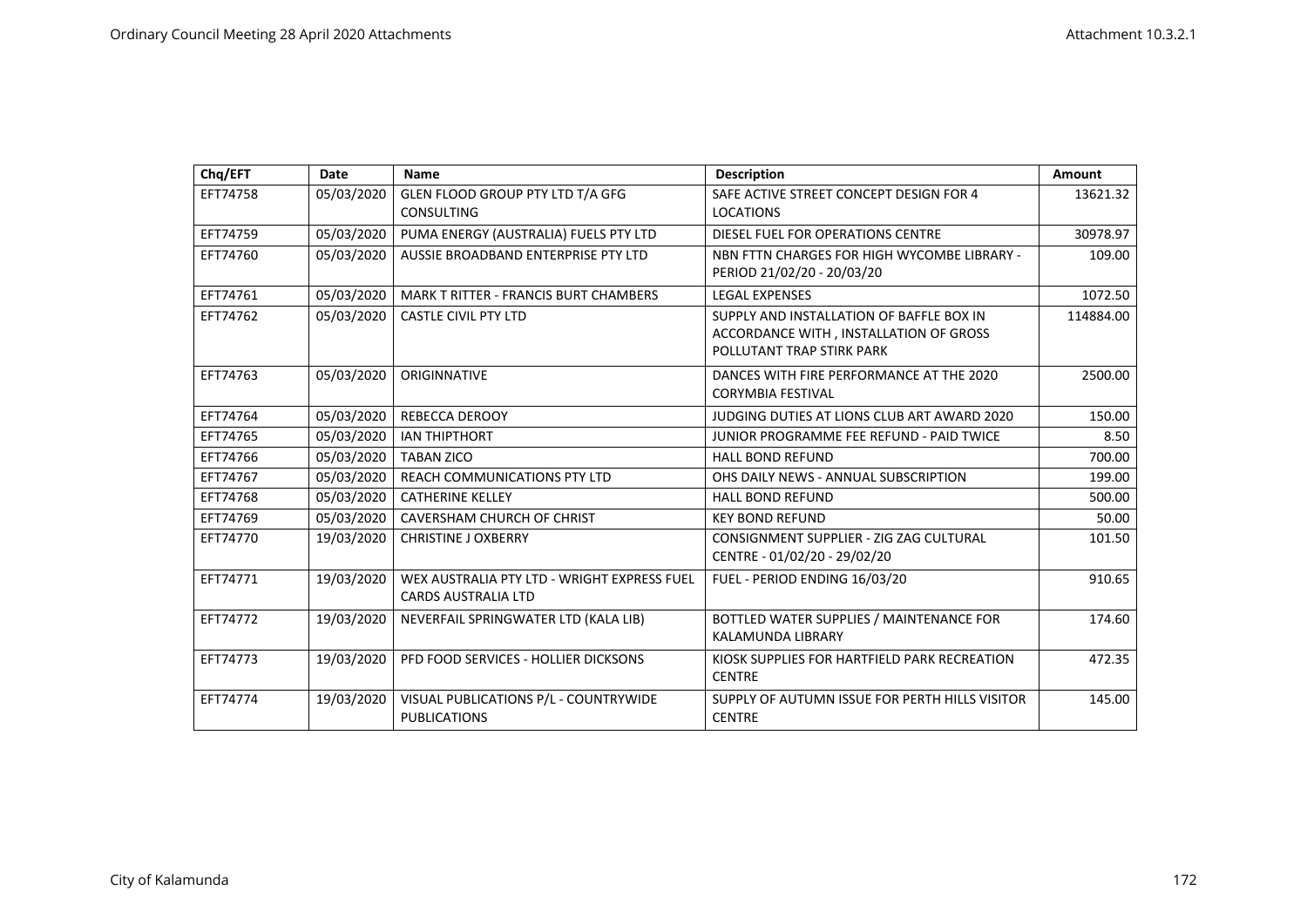| Chq/EFT  | Date       | <b>Name</b>                                | <b>Description</b>                                                                | Amount  |
|----------|------------|--------------------------------------------|-----------------------------------------------------------------------------------|---------|
| EFT74775 | 19/03/2020 | <b>ACTIVE GAMES AND ENTERTAINMENT</b>      | HIRE OF INFLATABLES, GIANT GAMES AND WATER<br>SLIDES FOR CORYMBIA FESTIVAL - 2020 | 9124.00 |
| EFT74776 | 19/03/2020 | DOT ULIJN (DOT BLASZCZAK)                  | CONSIGNMENT SUPPLIER - ZIG ZAG CULTURAL<br>CENTRE - 01/02/20 - 29/02/20           | 31.50   |
| EFT74777 | 19/03/2020 | VIP CARPET AND UPHOLSTERY CLEANING SERVICE | CARPET CLEANING AT VARIOUS LOCATIONS                                              | 2113.00 |
| EFT74778 | 19/03/2020 | <b>CIRCUITWEST INC.</b>                    | REGISTRATION OF 1 STAFF TO ATTEND TECH WEST<br><b>CONFERENCE</b>                  | 255.99  |
| EFT74779 | 19/03/2020 | <b>JACQUELINE BAXTER COCKS</b>             | CONSIGNMENT SUPPLIER - ZIG ZAG CULTURAL<br>CENTRE - 01/02/20 - 29/02/20           | 10.00   |
| EFT74780 | 19/03/2020 | <b>LESLEY BOYD</b>                         | COUNCILLOR ALLOWANCE - 01/03/20 - 31/03/20                                        | 2289.99 |
| EFT74781 | 19/03/2020 | <b>AVERIL ANNE BAKER</b>                   | CONSIGNMENT SUPPLIER - ZIG ZAG CULTURAL<br>CENTRE - 01/02/20 - 29/02/20           | 28.00   |
| EFT74782 | 19/03/2020 | KATHLEEN (KATHY) RITCHIE                   | COUNCILLOR ALLOWANCE - 01/03/20 - 31/03/20                                        | 2289.99 |
| EFT74783 | 19/03/2020 | PERTH OBSERVATORY                          | DONATION IN SUPPORT OF THE WORL WANGKINY<br><b>OPENING</b>                        | 3300.00 |
| EFT74784 | 19/03/2020 | <b>MADELEINE VERENA ZANIN</b>              | <b>RATES REFUND</b>                                                               | 453.80  |
| EFT74785 | 19/03/2020 | <b>GILL BAXTER</b>                         | CONSIGNMENT SUPPLIER - ZIG ZAG CULTURAL<br>CENTRE - 01/02/20 - 29/02/20           | 22.40   |
| EFT74786 | 19/03/2020 | <b>GRAEME KEITH HYDE</b>                   | <b>FOOTPATH DEPOSIT REFUND</b>                                                    | 950.00  |
| EFT74787 | 19/03/2020 | HILLCREST INVESTMENTS PTY LTD              | <b>FOOTPATH DEPOSIT REFUND</b>                                                    | 500.00  |
| EFT74788 | 19/03/2020 | <b>WILLIAM JOHNSTON</b>                    | PART DOG STERILIZATION REFUND                                                     | 30.00   |
| EFT74789 | 19/03/2020 | ALAN DUNCAN WILLIAMSON                     | <b>BUILDING APPLICATION FEE REFUND</b>                                            | 40.50   |
| EFT74790 | 19/03/2020 | <b>LISA COOPER</b>                         | COUNCILLOR ALLOWANCE - 01/03/20 - 31/03/20                                        | 2289.99 |
| EFT74791 | 19/03/2020 | <b>AUSTRALIAN SERVICES UNION</b>           | <b>PAYROLL DEDUCTIONS</b>                                                         | 91.60   |
| EFT74792 | 19/03/2020 | CITY OF KALAMUNDA STAFF SOCIAL CLUB        | PAYROLL DEDUCTIONS                                                                | 122.00  |
| EFT74793 | 19/03/2020 | <b>CHILD SUPPORT AGENCY</b>                | PAYROLL DEDUCTIONS                                                                | 833.38  |
| EFT74794 | 19/03/2020 | <b>AUSTRALIA POST</b>                      | POSTAL EXPENSES / COUNTER BILLPAY TRANSACTION<br><b>FEES</b>                      | 6285.49 |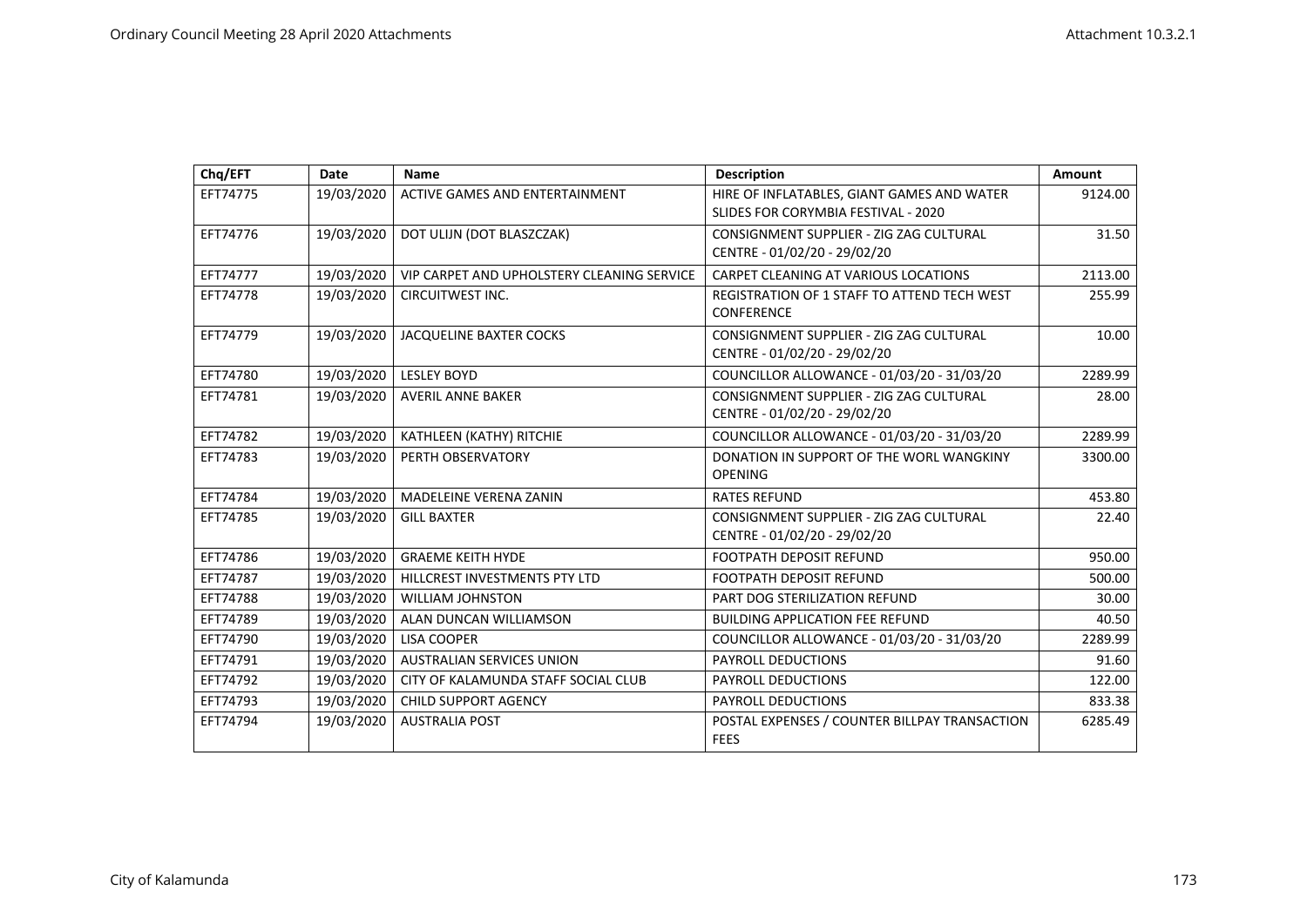| Chq/EFT  | <b>Date</b> | Name                                          | <b>Description</b>                                                     | Amount    |
|----------|-------------|-----------------------------------------------|------------------------------------------------------------------------|-----------|
| EFT74795 | 19/03/2020  | <b>BUNNINGS BUILDING SUPPLIES</b>             | HARDWARE SUPPLIES FOR VARIOUS LOCATIONS                                | 1681.96   |
| EFT74796 | 19/03/2020  | NAPA - A DIVISION OF GPC ASIA PACIFIC PTY LTD | PLANT / VEHICLE PARTS                                                  | 340.30    |
| EFT74797 | 19/03/2020  | LANDGATE                                      | LAND ENQUIRIES FOR VARIOUS LOCATIONS                                   | 366.80    |
| EFT74798 | 19/03/2020  | KALAMUNDA AUTO ELECTRICS                      | PLANT / VEHICLE PARTS                                                  | 676.50    |
| EFT74799 | 19/03/2020  | MAXWELL ROBINSON & PHELPS PEST<br>MANAGEMENT  | PEST CONTROL SERVICES                                                  | 4817.05   |
| EFT74800 | 19/03/2020  | MCLEODS BARRISTERS & SOLICITORS               | <b>LEGAL EXPENSES</b>                                                  | 1137.20   |
| EFT74801 | 19/03/2020  | <b>WALKERS HARDWARE (MITRE 10)</b>            | <b>HARDWARE SUPPLIES</b>                                               | 100.41    |
| EFT74802 | 19/03/2020  | MCKAY EARTHMOVING PTY LTD                     | PLANT EQUIPMENT AND OPERATOR HIRE FOR<br><b>VARIOUS LOCATIONS</b>      | 17599.56  |
| EFT74803 | 19/03/2020  | <b>BORAL CONSTRUCTION MATERIALS GROUP</b>     | ROAD MATERIALS FOR VARIOUS LOCATIONS                                   | 1173.48   |
| EFT74804 | 19/03/2020  | <b>DOMUS NURSERY</b>                          | <b>GARDEN SUPPLIES FOR VARIOUS LOCATIONS</b>                           | 2111.94   |
| EFT74805 | 19/03/2020  | OFFICE LINE GROUP PTY LTD                     | <b>OFFICE FURNITURE SUPPLIES</b>                                       | 3286.80   |
| EFT74806 | 19/03/2020  | <b>VODAFONE HUTCHISON AUSTRALIA PTY LTD</b>   | COMMUNICATION EXPENSES FOR EMERGENCY<br>SERVICES - MARCH 2020          | 164.67    |
| EFT74807 | 19/03/2020  | <b>FASTA COURIERS</b>                         | <b>COURIER FEES</b>                                                    | 151.30    |
| EFT74808 | 19/03/2020  | <b>BCITF</b>                                  | <b>LEVY FEE</b>                                                        | 5237.38   |
| EFT74809 | 19/03/2020  | <b>BRADOCK PODIATRY SERVICES PTY LTD</b>      | PODIATRY SERVICES AT JACK HEALEY CENTRE                                | 1096.40   |
| EFT74810 | 19/03/2020  | LINDLEY CONTRACTING                           | PLUMBING REPAIRS / MAINTENANCE FOR VARIOUS<br><b>LOCATIONS</b>         | 4983.00   |
| EFT74811 | 19/03/2020  | SYNERGY                                       | <b>POWER CHARGES</b>                                                   | 146611.66 |
| EFT74812 | 19/03/2020  | <b>GRONBEK SECURITY</b>                       | SECURITY KEY SERVICES TO VARIOUS LOCATIONS                             | 738.67    |
| EFT74813 | 19/03/2020  | <b>BGC ASPHALT</b>                            | ROAD MATERIALS FOR VARIOUS LOCATIONS                                   | 2260.83   |
| EFT74814 | 19/03/2020  | <b>KENNEDYS TREE SERVICES</b>                 | TREE REMOVAL / UNDER POWERLINE PRUNING FOR<br><b>VARIOUS LOCATIONS</b> | 58087.70  |
| EFT74815 | 19/03/2020  | <b>WESTSIDE FIRE SERVICES</b>                 | TESTING AND INSPECTION OF FIRE EQUIPMENT /<br><b>SUPPLIES</b>          | 442.01    |
| EFT74816 | 19/03/2020  | <b>JOHN GIARDINA</b>                          | COUNCILLOR ALLOWANCE - 01/03/20 - 31/03/20                             | 2289.99   |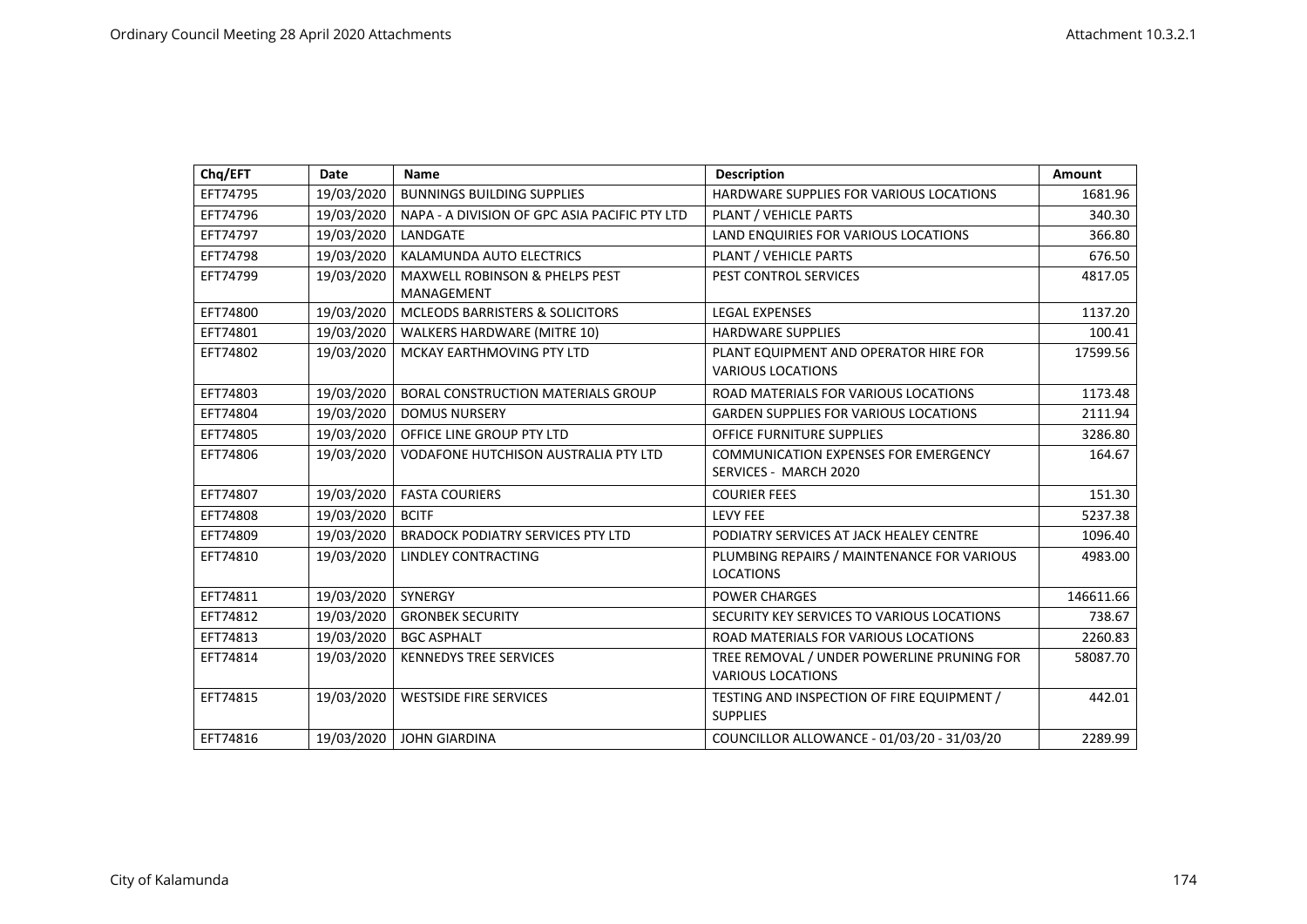| Chq/EFT  | Date       | <b>Name</b>                                                          | <b>Description</b>                                                                                                                     | <b>Amount</b> |
|----------|------------|----------------------------------------------------------------------|----------------------------------------------------------------------------------------------------------------------------------------|---------------|
| EFT74817 | 19/03/2020 | <b>GEOFF STALLARD</b>                                                | COUNCILLOR ALLOWANCE - 01/03/20 - 31/03/20                                                                                             | 2289.99       |
| EFT74818 | 19/03/2020 | <b>MARKETFORCE PTY LTD</b>                                           | ADVERTISING FOR VARIOUS JOBS / EVENTS                                                                                                  | 6546.15       |
| EFT74819 | 19/03/2020 | IT VISION AUSTRALIA PTY LTD                                          | <b>CONFLUENCE USER LICENCES FOR FEBRUARY 2020</b>                                                                                      | 38.50         |
| EFT74820 | 19/03/2020 | AIR LIQUIDE WA PTY LTD                                               | SUPPLY OF GAS CYLINDER REFILLS AND RENTAL FEES                                                                                         | 166.63        |
| EFT74821 | 19/03/2020 | KALAMUNDA & DISTRICTS HISTORICAL SOCIETY                             | CONSIGNMENT SUPPLIER - ZIG ZAG CULTURAL<br>CENTRE - 01/02/20 - 29/02/20                                                                | 100.80        |
| EFT74822 | 19/03/2020 | <b>SEBASTIAN BUTCHERS</b>                                            | <b>CATERING SUPPLIES</b>                                                                                                               | 65.00         |
| EFT74823 | 19/03/2020 | <b>BOLLIG DESIGN GROUP</b>                                           | ARCHITECTURAL SERVICES FOR THE PREPARATION OF<br>CONCEPT DESIGNS AND COST ESTIMATES FOR THE<br>EXPANSION OF THE RAY OWEN SPORTS CENTRE | 13948.00      |
| EFT74824 | 19/03/2020 | CRABBS KALAMUNDA (IGA)                                               | <b>GROCERY SUPPLIES</b>                                                                                                                | 335.40        |
| EFT74825 | 19/03/2020 | SSB PTY LTD T/A CONTENT LIVING PTY LTD                               | <b>FOOTPATH DEPOSIT REFUNDS</b>                                                                                                        | 1400.00       |
| EFT74826 | 19/03/2020 | DALE ALCOCK HOMES PTY LTD                                            | <b>FOOTPATH DEPOSIT REFUNDS</b>                                                                                                        | 1650.00       |
| EFT74827 | 19/03/2020 | KALAMUNDA VOLUNTEER BUSHFIRE BRIGADE                                 | REIMBURSEMENT COSTS FOR VOLUNTEER BUSHFIRE<br><b>BRIGADE</b>                                                                           | 1736.63       |
| EFT74828 | 19/03/2020 | OCE CORPORATE PTY LTD - OFFICE CLEANING<br><b>EXPERTS</b>            | CLEANING SERVICES / CONSUMABLES FOR VARIOUS<br><b>LOCATIONS</b>                                                                        | 440.00        |
| EFT74829 | 19/03/2020 | ST JOHN AMBULANCE AUSTRALIA (WA) INC                                 | SUPPLY OF DEFIBRILLATOR CABINET WEATHER<br><b>RESISANT FOR TRANSFER STATION</b>                                                        | 904.09        |
| EFT74830 | 19/03/2020 | HELEN ARMSTRONG & ASSOCIATES (T/AS<br><b>WAXING LYRICAL CANDLES)</b> | CONSIGNMENT SUPPLIER - ZIG ZAG CULTURAL<br>CENTRE - 01/02/20 - 29/02/20                                                                | 115.50        |
| EFT74831 | 19/03/2020 | KALAMUNDA PLUMBING                                                   | PLUMBING REPAIRS / MAINTENANC FOR VARIOUS<br><b>LOCATIONS</b>                                                                          | 528.00        |
| EFT74832 | 19/03/2020 | <b>SWAN EVENT HIRE</b>                                               | <b>EQUIPMENT HIRE FOR VARIOUS EVENTS</b>                                                                                               | 14669.98      |
| EFT74833 | 19/03/2020 | PERTH AUTO ALLIANCE T/AS TITAN FORD                                  | <b>SUPPLY OF 1 NEW VEHICLE</b>                                                                                                         | 28728.72      |
| EFT74834 | 19/03/2020 | <b>TOTAL EDEN PTY LTD</b>                                            | <b>EXTENSION OF EXISTING IRRIGATION AT</b><br>WOODLUPINE LIVING STREAM STAGE 2 & SUPPLY OF<br><b>RETICULATION PARTS</b>                | 15649.80      |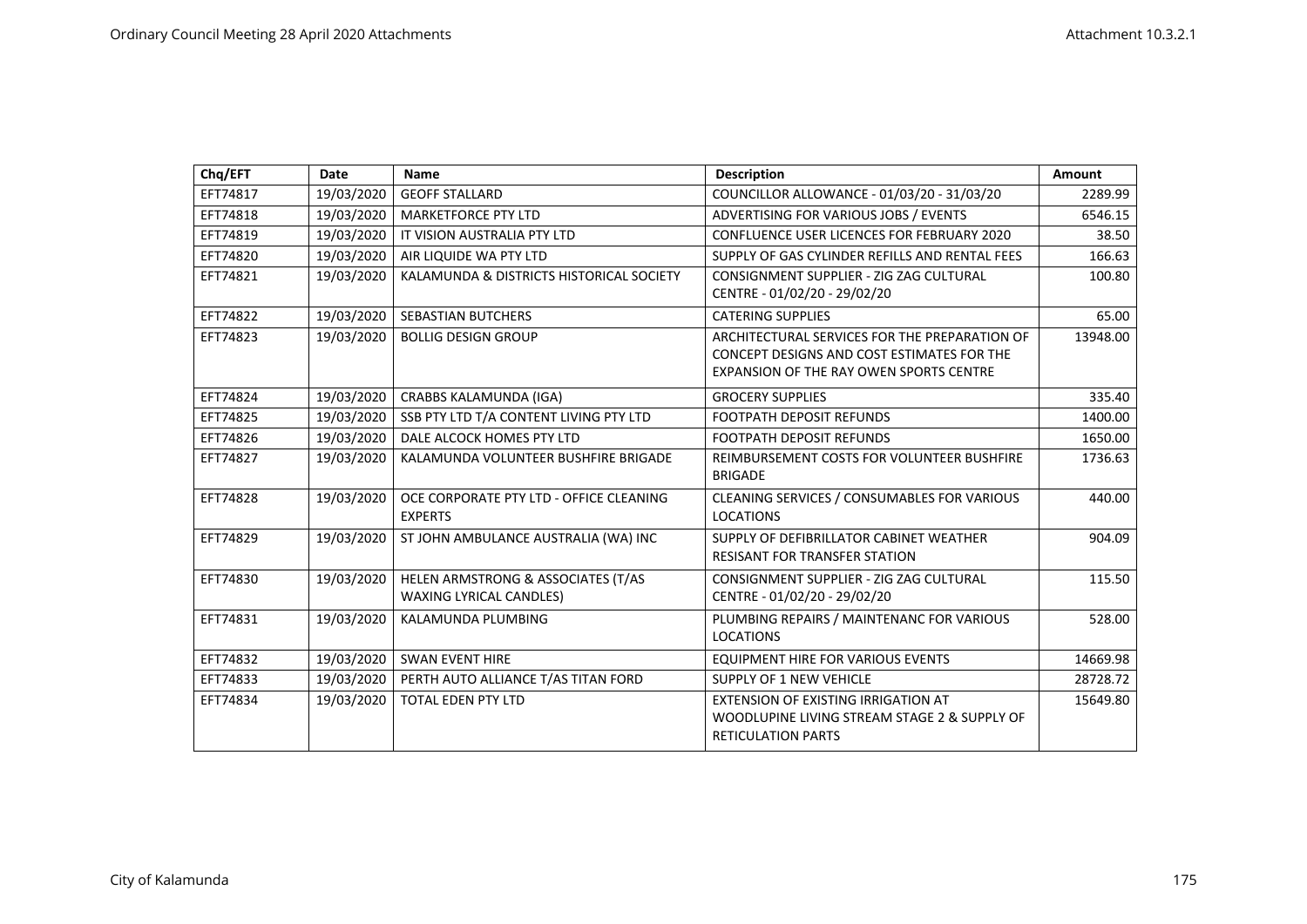| Chq/EFT  | Date       | <b>Name</b>                                                                       | <b>Description</b>                                                                                                                   | <b>Amount</b> |
|----------|------------|-----------------------------------------------------------------------------------|--------------------------------------------------------------------------------------------------------------------------------------|---------------|
| EFT74835 | 19/03/2020 | <b>HAWLEY'S BOBCAT SERVICE</b>                                                    | PLANT EQUIPMENT AND OPERATOR HIRE FOR<br><b>VARIOUS LOCATIONS</b>                                                                    | 6464.45       |
| EFT74836 | 19/03/2020 | CHILDRENS BOOK COUNCIL OF AUSTRALIA - WA<br><b>BRANCH</b>                         | 2020 INSTITUTIONAL MEMBERSHIP CHILDREN'S BOOK<br><b>COUNCIL OF WA</b>                                                                | 75.00         |
| EFT74837 | 19/03/2020 | LOCAL GOVERNMENT PROFESSIONALS AUSTRALIA<br>(WA DIVISION)                         | <b>REGISTRATION FOR 1 STAFF TO ATTEND FINANCE</b><br><b>CONFERENCE 2020</b>                                                          | 1170.00       |
| EFT74838 | 19/03/2020 | DEPARTMENT OF FIRE AND EMERGENCY SERVICES<br>(DFES)                               | 2019/20 - EMERGENCY SERVICES LEVY - QUARTER 3                                                                                        | 2153772.35    |
| EFT74839 | 19/03/2020 | <b>ANNA HAMERSLEY</b>                                                             | CONSIGNMENT SUPPLIER - ZIG ZAG CULTURAL<br>CENTRE - 01/02/20 - 29/02/20                                                              | 19.60         |
| EFT74840 | 19/03/2020 | <b>ASHTON ADMOR PTY LTD</b>                                                       | HIRE OF OPERATIONS CARAVAN, PUBLIC ADDRESS<br>SYSTEM, STAGE SOUND AND LIGHTING EQUIPMENT<br>FOR CORYMBIA MULTICULTURAL FESTIVAL 2020 | 8706.50       |
| EFT74841 | 19/03/2020 | AMEREX FIRE (WA) (E FIRE AND SAFETY)                                              | FIRE EQUIPMENT MAINTENANCE FOR VARIOUS<br><b>LOCATIONS</b>                                                                           | 4389.00       |
| EFT74842 | 19/03/2020 | CSU - SES COMMUNICATION SUPPORT UNIT,<br>STATE EMERGENCY SERVICE                  | ASSIST WITH PARKING & TRAFFIC CONTROL AT<br>CORYMBIA MULTICULTURAL FESTIVAL 2020                                                     | 900.00        |
| EFT74843 | 19/03/2020 | <b>HILL TOP GROUP PTY</b>                                                         | <b>CONTRACTOR BUILDING MAINTENANCE FOR</b><br><b>VARIOUS BUILDINGS</b>                                                               | 13855.81      |
| EFT74844 | 19/03/2020 | <b>BUILDING COMMISSION - DEPARTMENT OF</b><br>MINES, INDUSTRY REGULATION & SAFETY | <b>BUILDING LEVY - FEBRUARY 2020</b>                                                                                                 | 18031.24      |
| EFT74845 | 19/03/2020 | MOORE STEPHENS (WA) PTY LTD                                                       | PROVISION OF CURRENT (2020) TEMPLATE AND<br>INITIAL MODEL SETUP WITH BASE DATA                                                       | 3025.00       |
| EFT74846 | 19/03/2020 | <b>JULIE MARIE GILHAM</b>                                                         | PART DOG STERILIZATION FEE REFUND                                                                                                    | 30.00         |
| EFT74847 | 19/03/2020 | HAYS SPECIALIST RECRUITMENT (AUSTRALIA) PTY<br><b>LTD</b>                         | HIRE OF TEMPORARY STAFF FOR ADMIN / DEPOT                                                                                            | 12916.72      |
| EFT74848 | 19/03/2020 | MUCHEA TREE FARM                                                                  | SUPPLY OF PLANTS FOR THE STREET TREE PLANTING<br>PROGRAM                                                                             | 2070.00       |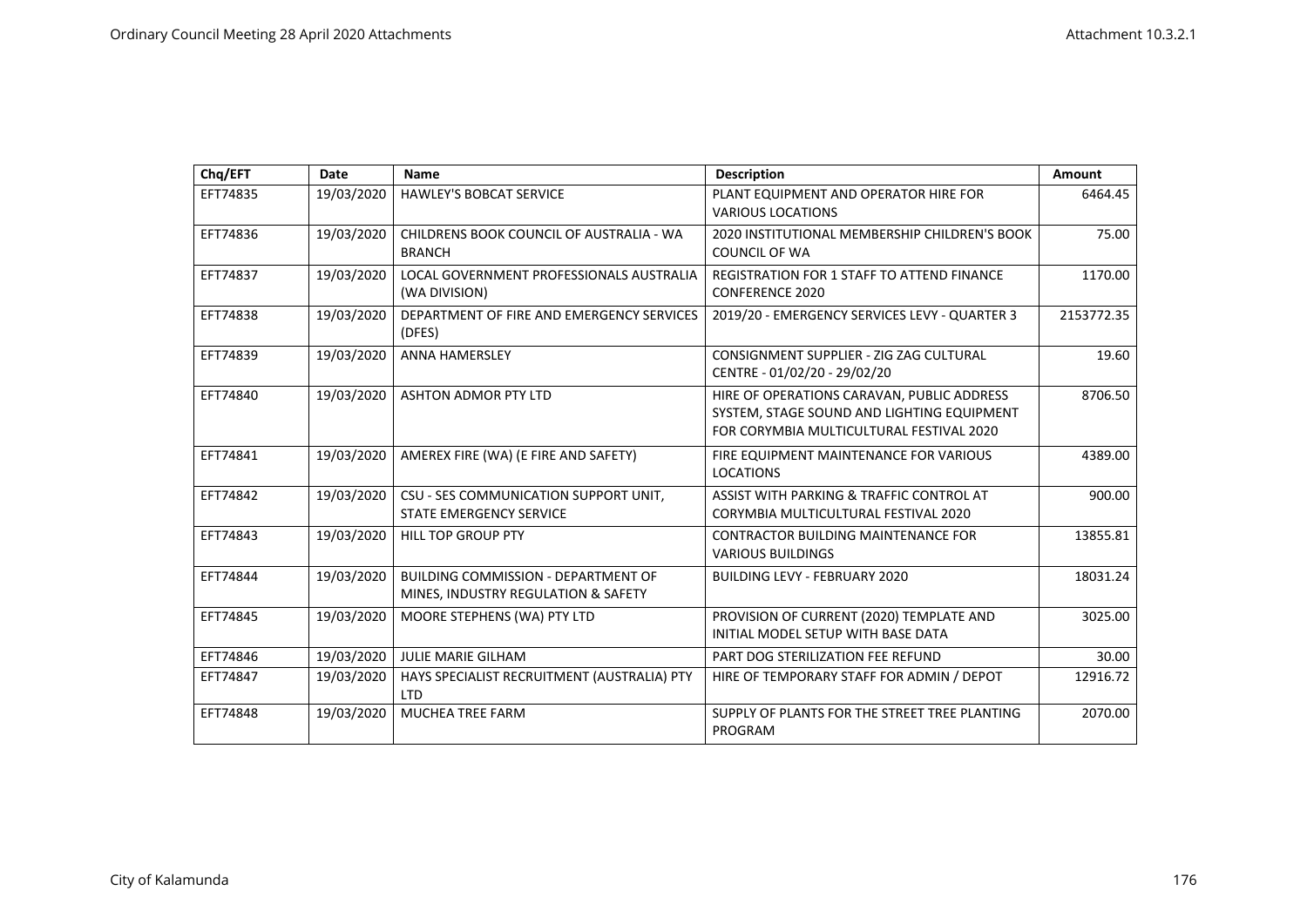| Chq/EFT  | Date       | <b>Name</b>                                 | <b>Description</b>                                                                                   | Amount   |
|----------|------------|---------------------------------------------|------------------------------------------------------------------------------------------------------|----------|
| EFT74849 | 19/03/2020 | ENGIE MECHANICAL SERVICES AUSTRALIA PTY LTD | AIRCONDITIONING MAINTENANCE / REPAIRS FOR<br><b>VARIOUS LOCATIONS</b>                                | 3018.88  |
| EFT74850 | 19/03/2020 | WEST AUSTRALIAN NEWSPAPERS HOLDINGS LTD     | <b>EXHIBITION PROMOTION ADVERTISING</b>                                                              | 193.90   |
| EFT74851 | 19/03/2020 | SUSAN (SUE) BILICH                          | COUNCILLOR ALLOWANCE - 01/03/20 - 31/03/20                                                           | 2289.99  |
| EFT74852 | 19/03/2020 | KANYANA WILDLIFE REHABILITION CENTRE INC    | CONSIGNMENT SUPPLIER - ZIG ZAG CULTURAL<br>CENTRE - 01/02/20 - 29/02/20                              | 434.40   |
| EFT74853 | 19/03/2020 | ZIG ZAG COMMUNITY ARTS INC                  | <b>KEY &amp; HALL BOND REFUND</b>                                                                    | 450.00   |
| EFT74854 | 19/03/2020 | DEPARTMENT OF TRANSPORT                     | <b>DISCLOSURE OF INFORMATION FEES</b>                                                                | 27.20    |
| EFT74855 | 19/03/2020 | LISA ECHEVERRIA                             | <b>KEY &amp; HALL BOND REFUND</b>                                                                    | 550.00   |
| EFT74856 | 19/03/2020 | <b>BROOKE O'DONNELL</b>                     | COUNCILLOR ALLOWANCE - 01/03/20 - 31/03/20                                                           | 2289.99  |
| EFT74857 | 19/03/2020 | ATI-MIRAGE TRAINING SOLUTIONS               | REGISTRATION FOR 1 STAFF TO ATTEND WRITING<br><b>SKILLS WORKSHOP</b>                                 | 3272.50  |
| EFT74858 | 19/03/2020 | PICKERING BROOK HERITAGE GROUP              | CONSIGNMENT SUPPLIER - ZIG ZAG CULTURAL<br>CENTRE - 01/02/20 - 29/02/20                              | 24.50    |
| EFT74859 | 19/03/2020 | MIRACLE RECREATION EQUIPMENT                | PLAYGROUND REPAIRS & MAINTENANCE AT<br><b>RANGEVIEW PARK</b>                                         | 4895.00  |
| EFT74860 | 19/03/2020 | <b>MARGARET THOMAS</b>                      | COUNCILLOR ALLOWANCE - 01/03/20 - 31/03/20                                                           | 8229.42  |
| EFT74861 | 19/03/2020 | OFFICEWORKS SUPERSTORES PTY LTD             | OFFICE SUPPLIES / STATIONERY                                                                         | 1364.14  |
| EFT74862 | 19/03/2020 | SIGNARAMA MIDLAND                           | SUPPLY OF 1X PULL-UP BANNER FOR HARTFIELD PARK<br><b>RECREATION CENTRE</b>                           | 99.00    |
| EFT74863 | 19/03/2020 | PORTER CONSULTING ENGINEERS                 | ENGINEERING CONSULTING SERVICES AT VARIOUS<br><b>LOCATIONS</b>                                       | 15028.75 |
| EFT74864 | 19/03/2020 | PLANNING INSTITUTE AUSTRALIA                | PLACEMENT OF ADVERTISEMENT ON THE PIA<br><b>WEBSITE EMPLOYMENT DIRECTORY</b>                         | 330.00   |
| EFT74865 | 19/03/2020 | <b>WOOLWORTHS GROUP LIMITED</b>             | <b>GROCERY SUPPLIES</b>                                                                              | 2033.97  |
| EFT74866 | 19/03/2020 | FORRESTFIELD TENNIS CLUB (INC)              | FORRESTFIELD TENNIS CLUB HIRE FEES FROM<br>FARTFIELD PARK RECREATION CENTRE - 01/02/20 -<br>29/02/20 | 34.00    |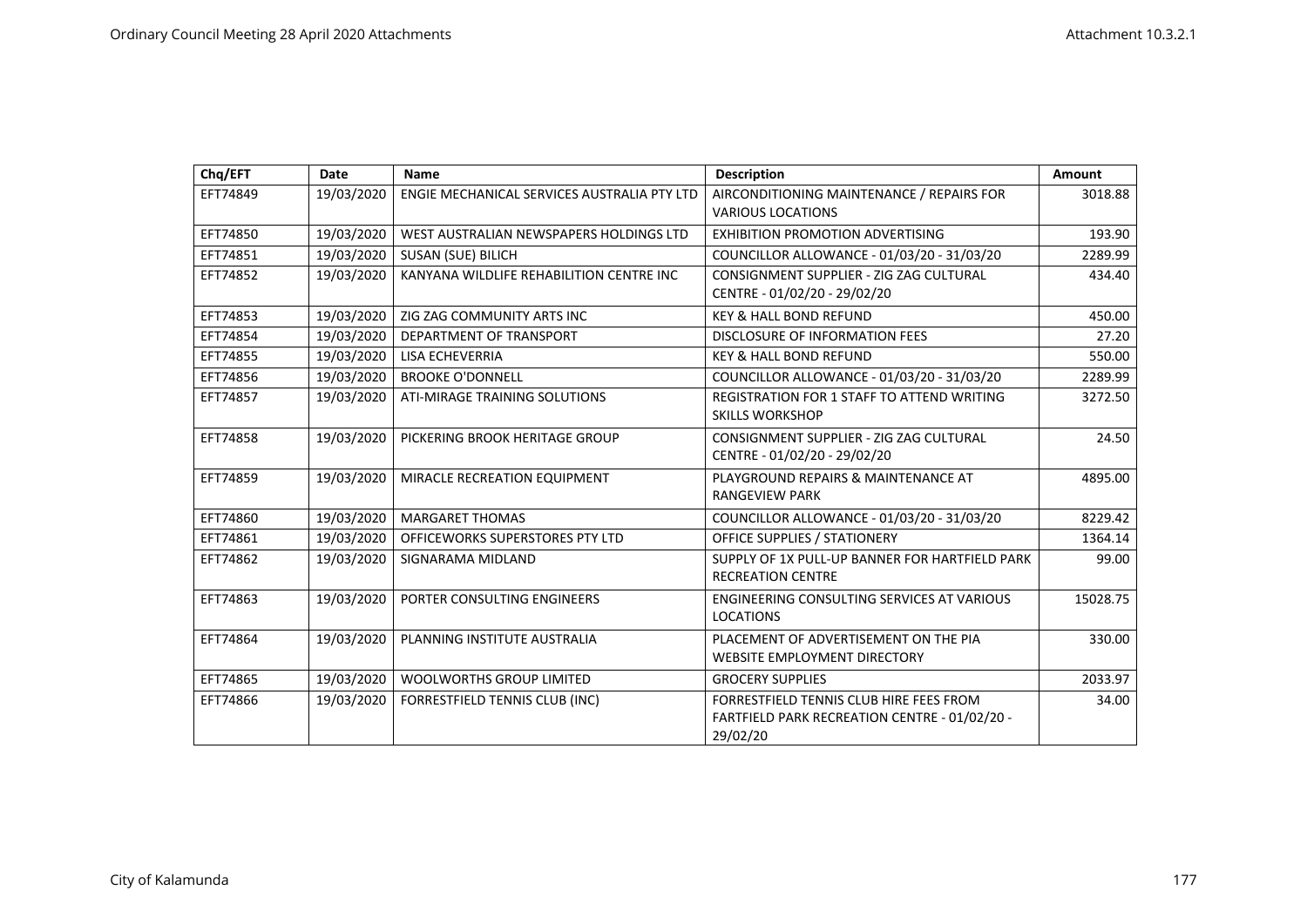| Chq/EFT  | Date       | <b>Name</b>                                          | <b>Description</b>                                                                     | Amount   |
|----------|------------|------------------------------------------------------|----------------------------------------------------------------------------------------|----------|
| EFT74867 | 19/03/2020 | <b>EASTERN REGION SECURITY</b>                       | SECURITY SERVICES TO VARIOUS LOCATIONS                                                 | 10861.75 |
| EFT74868 | 19/03/2020 | <b>GLENDA DAWN CHARLTON (PODIATRY)</b>               | PODIATRY SERVICES AT JACK HEALEY CENTRE                                                | 595.59   |
| EFT74869 | 19/03/2020 | <b>CASTLEDINE &amp; CASTLEDINE DESIGNERS</b>         | DESIGN / ARTWORK & PRINTING OF VARIOUS ITEMS                                           | 6567.00  |
| EFT74870 | 19/03/2020 | <b>GLENN STERLE</b>                                  | <b>KEY BOND REFUND</b>                                                                 | 50.00    |
| EFT74871 | 19/03/2020 | HILLSIDE CHRISTAIN COLLEGE                           | <b>FOOTPATH DEPOSIT REFUND</b>                                                         | 700.00   |
| EFT74872 | 19/03/2020 | <b>EASIFLEET MANAGEMENT</b>                          | STAFF CONTRIBUTIONS TO NOVATED / OPERATING<br><b>LEASES</b>                            | 4800.39  |
| EFT74873 | 19/03/2020 | ALLAN DAVIES & TREVOR CHUDLEIGH<br><b>ARCHITECTS</b> | ARCHITECTURAL CONSULTANCY SERVICES &<br>KALAMUNDA ARCHERY CLUB BUILDING RENEWAL        | 7975.00  |
| EFT74874 | 19/03/2020 | SAMANTHA MARY MCCUTCHEON                             | PART DOG STERILISATION FEE REFUND                                                      | 77.50    |
| EFT74875 | 19/03/2020 | <b>TOM CAIRNS</b>                                    | CONSIGNMENT SUPPLIER - ZIG ZAG CULTURAL<br>CENTRE - 01/02/20 - 29/02/20                | 7.00     |
| EFT74876 | 19/03/2020 | <b>SHIRLEY SPENCER</b>                               | CONSIGNMENT SUPPLIER - ZIG ZAG CULTURAL<br>CENTRE - 01/02/20 - 29/02/20                | 145.60   |
| EFT74877 | 19/03/2020 | <b>DZINE CONSTRUCTION GROUP</b>                      | <b>FOOTPATH DEPOSIT REFUND</b>                                                         | 950.00   |
| EFT74878 | 19/03/2020 | CARDILE INTERNATIONAL FIREWORKS PTY LTD              | FIREWORKS DISPLAY AT CORYMBIA MULTICULTURAL<br>FESTIVAL 2020                           | 6041.90  |
| EFT74879 | 19/03/2020 | <b>CARNIVAL AMUSEMENTS</b>                           | HIRE OF AMUSEMENT RIDES AND SIDESHOW GAMES<br>- CORYMBIA MULTICULTURAL FESTIVAL - 2020 | 11432.00 |
| EFT74880 | 19/03/2020 | DRAINFLOW SERVICES PTY LTD                           | CLEANING / MAINTAINING STORM WATER DRAINS                                              | 16988.40 |
| EFT74881 | 19/03/2020 | <b>ANNE O'LEARY</b>                                  | CONSIGNMENT SUPPLIER - ZIG ZAG CULTURAL<br>CENTRE - 01/02/20 - 29/02/20                | 23.10    |
| EFT74882 | 19/03/2020 | <b>DYLAN O'CONNOR</b>                                | COUNCILLOR ALLOWANCE - 01/03/20 - 31/03/20                                             | 3596.83  |
| EFT74883 | 19/03/2020 | <b>JOHANNA LARKIN ART</b>                            | CONSIGNMENT SUPPLIER - ZIG ZAG CULTURAL<br>CENTRE - 01/02/20 - 29/02/20                | 196.70   |
| EFT74884 | 19/03/2020 | SWAN VALLEY CUDDLY ANIMAL FARM                       | TRAVELLING CUDDLY ANIMAL FARM SERVICES FOR<br>CORYMBIA MULTICULTURAL FESTIVAL - 2020   | 739.00   |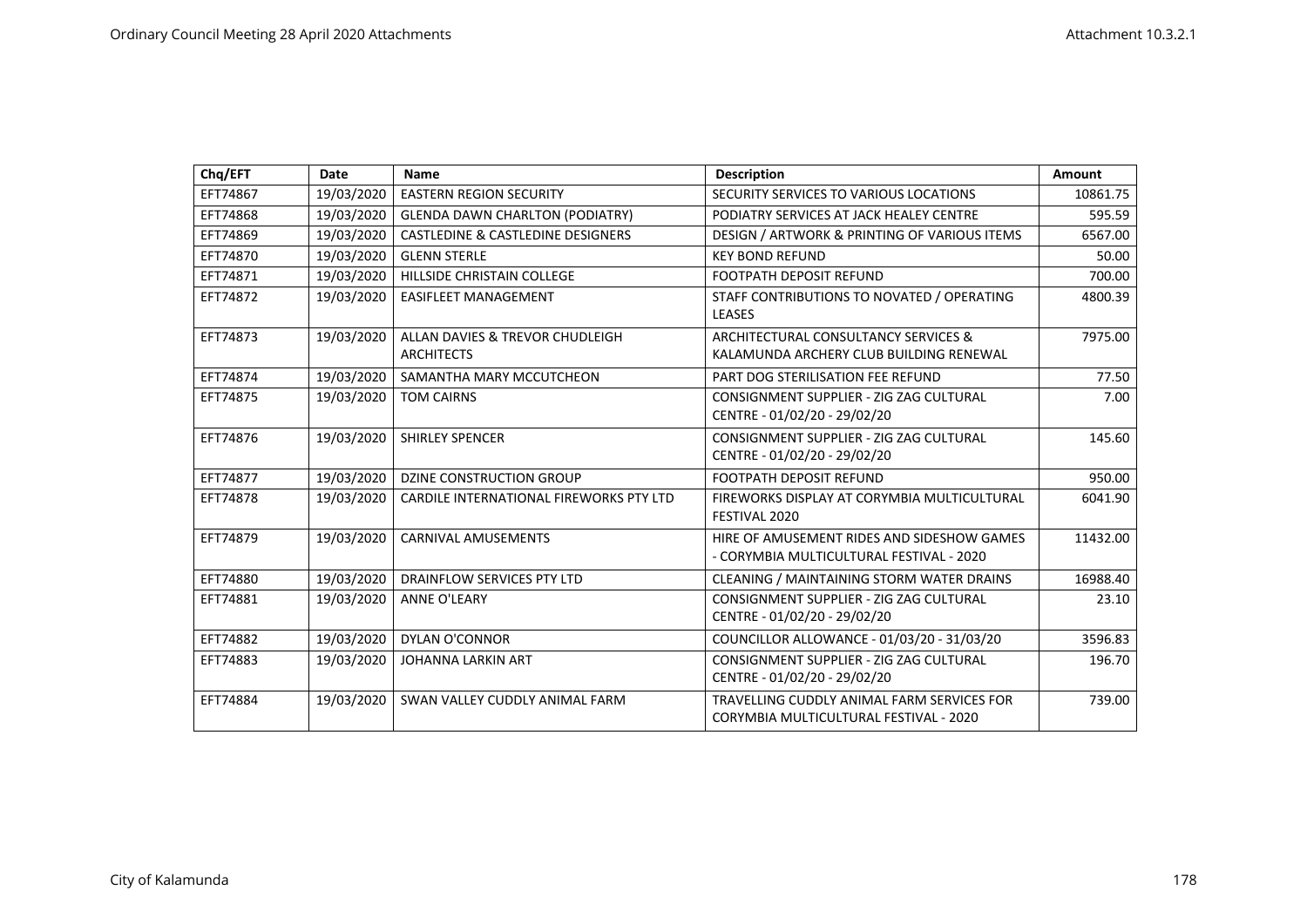| Chq/EFT  | Date       | <b>Name</b>                                 | <b>Description</b>                                                      | Amount  |
|----------|------------|---------------------------------------------|-------------------------------------------------------------------------|---------|
| EFT74885 | 19/03/2020 | STATE WIDE TURF SERVICES                    | TURF SUPPLIES / MAINTENANCE FOR VARIOUS<br><b>LOCATIONS</b>             | 8162.02 |
| EFT74886 | 19/03/2020 | <b>KOTT GUNNING LAWYERS</b>                 | REGISTRATION FOR 2 STAFF TO ATTEND CONTRACTS<br><b>SEMINAR</b>          | 44.00   |
| EFT74887 | 19/03/2020 | <b>CHRISTINE VITLER</b>                     | CONSIGNMENT SUPPLIER - ZIG ZAG CULTURAL<br>CENTRE - 01/02/20 - 29/02/20 | 2.10    |
| EFT74888 | 19/03/2020 | <b>NANCY GILLESPIE</b>                      | CONSIGNMENT SUPPLIER - ZIG ZAG CULTURAL<br>CENTRE - 01/02/20 - 29/02/20 | 21.00   |
| EFT74889 | 19/03/2020 | <b>EDGAR ANDREW MATTHEWS</b>                | <b>FOOTPATH DEPOSIT REFUND</b>                                          | 2500.00 |
| EFT74890 | 19/03/2020 | <b>DONNA JEBB</b>                           | CONSIGNMENT SUPPLIER - ZIG ZAG CULTURAL<br>CENTRE - 01/02/20 - 29/02/20 | 9.45    |
| EFT74891 | 19/03/2020 | <b>ALISON MULCAHY</b>                       | CONSIGNMENT SUPPLIER - ZIG ZAG CULTURAL<br>CENTRE - 01/02/20 - 29/02/20 | 35.70   |
| EFT74892 | 19/03/2020 | THE GOOD GUYS                               | <b>ELECTRICAL SUPPLIES</b>                                              | 997.90  |
| EFT74893 | 19/03/2020 | FIRE 4 HIRE                                 | VERGE / RESERVE MAINTENANCE AT VARIOUS<br><b>LOCATIONS</b>              | 385.00  |
| EFT74894 | 19/03/2020 | <b>ROBERT G WILLIS</b>                      | ENGAGEMENT OF ACTING MANAGER ASSET DELIVERY<br>- 17/02/20 - 27/02/20    | 7700.00 |
| EFT74895 | 19/03/2020 | THE PETAL PRESS                             | CONSIGNMENT SUPPLIER - ZIG ZAG CULTURAL<br>CENTRE - 01/02/20 - 29/02/20 | 35.14   |
| EFT74896 | 19/03/2020 | <b>TANKS FOR HIRE</b>                       | HIRE OF HYDRATION TRAILER FOR 2020 CORYMBIA<br>FESTIVAL - 2020          | 512.60  |
| EFT74897 | 19/03/2020 | <b>CLAIRE O'NEILL - CLAIRE'S EMBROIDERY</b> | CONSIGNMENT SUPPLIER - ZIG ZAG CULTURAL<br>CENTRE - 01/02/20 - 29/02/20 | 33.60   |
| EFT74898 | 19/03/2020 | <b>LINDA STONES</b>                         | CONSIGNMENT SUPPLIER - ZIG ZAG CULTURAL<br>CENTRE - 01/02/20 - 29/02/20 | 157.50  |
| EFT74899 | 19/03/2020 | <b>IAN MOSS</b>                             | CONSIGNMENT SUPPLIER - ZIG ZAG CULTURAL<br>CENTRE - 01/02/20 - 29/02/20 | 56.00   |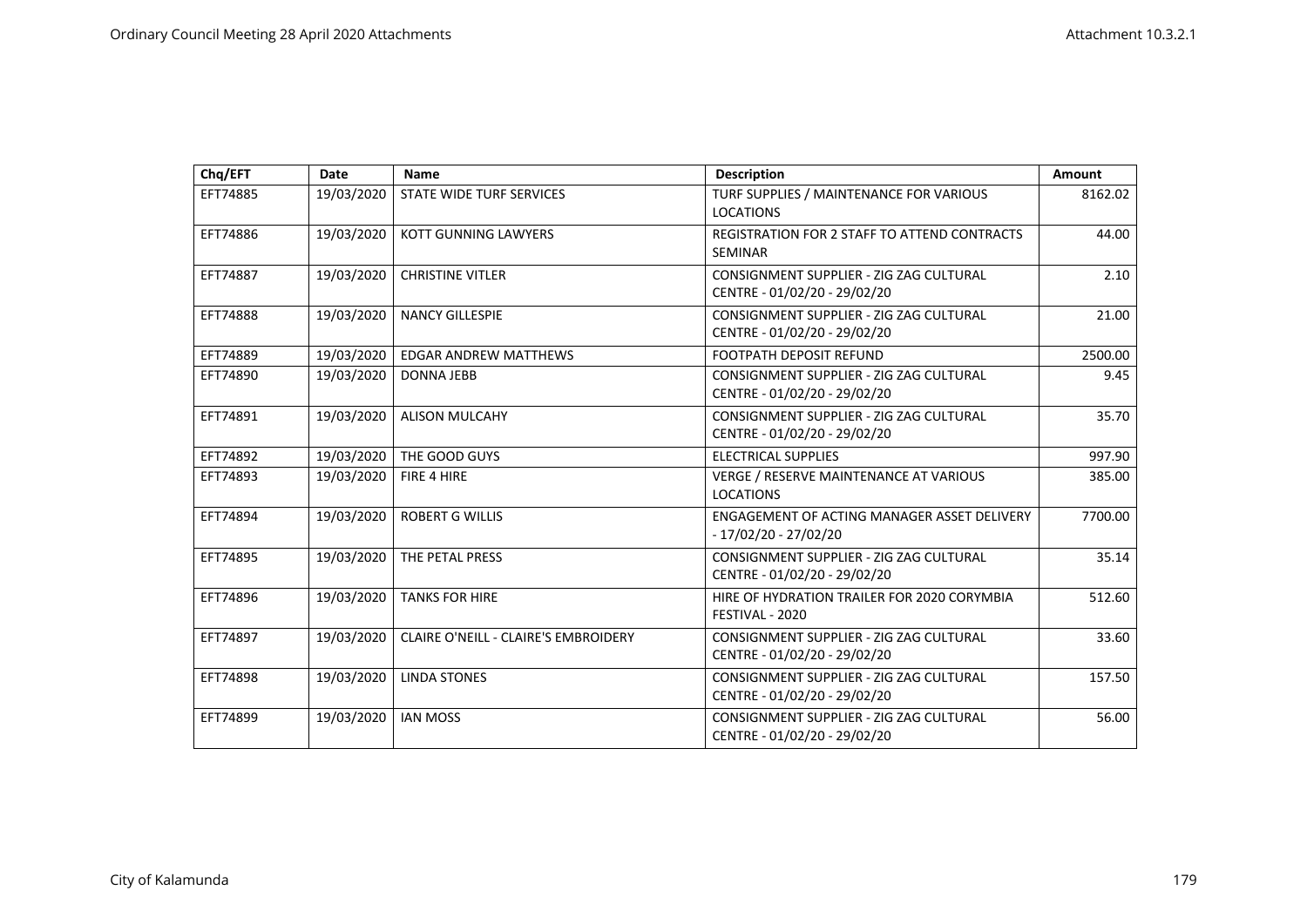| Chq/EFT  | Date       | Name                                                                   | <b>Description</b>                                                                 | Amount   |
|----------|------------|------------------------------------------------------------------------|------------------------------------------------------------------------------------|----------|
| EFT74900 | 19/03/2020 | <b>ADH GROUP</b>                                                       | HIRE OF UTILITY VEHICLE FOR CORYMBIA FESTIVAL<br>2020                              | 473.00   |
| EFT74901 | 19/03/2020 | LEWIS FAMILY TRUST T/A DATA TECH SERVICES                              | BUILDING MAINTENANCE TELEPHONE / SECURITY<br>LINE REPAIR WORK AT LESMURDIE LIBRARY | 400.40   |
| EFT74902 | 19/03/2020 | <b>OLIVIA &amp; PATRICK DALY</b>                                       | <b>FOOTPATH DEPOSIT REFUND</b>                                                     | 950.00   |
| EFT74903 | 19/03/2020 | PETER FALCONER                                                         | CONSIGNMENT SUPPLIER - ZIG ZAG CULTURAL<br>CENTRE - 01/02/20 - 29/02/20            | 39.20    |
| EFT74904 | 19/03/2020 | DEPARTMENT OF PLANNING, LANDS AND<br>HERITAGE OPERATING ACCOUNT (DAPS) | DAP - CITY OF KALAMUNDA - DA19/0095C - LOT 101<br>(1100) ABERNETHY RD HIGH WYCOMBE | 241.00   |
| EFT74905 | 19/03/2020 | <b>JANICE PITTMAN</b>                                                  | CONSIGNMENT SUPPLIER - ZIG ZAG CULTURAL<br>CENTRE - 01/02/20 - 29/02/20            | 7.70     |
| EFT74906 | 19/03/2020 | <b>ASPHALTECH PTY LTD</b>                                              | ROAD MATERIALS / WORKS AT HAWKEVALE RD HIGH<br><b>WYCOMBE</b>                      | 32625.25 |
| EFT74907 | 19/03/2020 | <b>JANELLE SEWELL</b>                                                  | COUNCILLOR ALLOWANCE - 01/03/20 - 31/03/20                                         | 2289.99  |
| EFT74908 | 19/03/2020 | SAFE T CARD AUSTRALIA PTY LTD                                          | <b>MONTHLY MONITORING CHARGES FOR VARIOUS</b><br><b>LOCATIONS</b>                  | 287.10   |
| EFT74909 | 19/03/2020 | <b>MARY FORWARD</b>                                                    | CONSIGNMENT SUPPLIER - ZIG ZAG CULTURAL<br>CENTRE - 01/02/20 - 29/02/20            | 47.60    |
| EFT74910 | 19/03/2020 | <b>NOVA 93.7</b>                                                       | RADIO ADVERTISING FOR CORYMBIA<br>MULTICULTURAL FESTIVAL 2020                      | 2150.50  |
| EFT74911 | 19/03/2020 | <b>FOXTEL</b>                                                          | <b>MONTHLY SUBSCRIPTION FEE</b>                                                    | 210.00   |
| EFT74912 | 19/03/2020 | <b>MARY CANNON</b>                                                     | COUNCILLOR ALLOWANCE - 01/03/20 - 31/03/20                                         | 2289.99  |
| EFT74913 | 19/03/2020 | <b>KALAMUNDA ELECTRICS</b>                                             | ELECTRICAL REPAIRS / MAINTENANCE FOR VARIOUS<br><b>LOCATIONS</b>                   | 23741.77 |
| EFT74914 | 19/03/2020 | THE ARTFUL FLOWE - FELICIA LOWE                                        | CONSIGNMENT SUPPLIER - ZIG ZAG CULTURAL<br>CENTRE - 01/02/20 - 29/02/20            | 112.00   |
| EFT74915 | 19/03/2020 | AAAC TOWING PTY LTD                                                    | <b>TOWING SERVICES FEES</b>                                                        | 165.00   |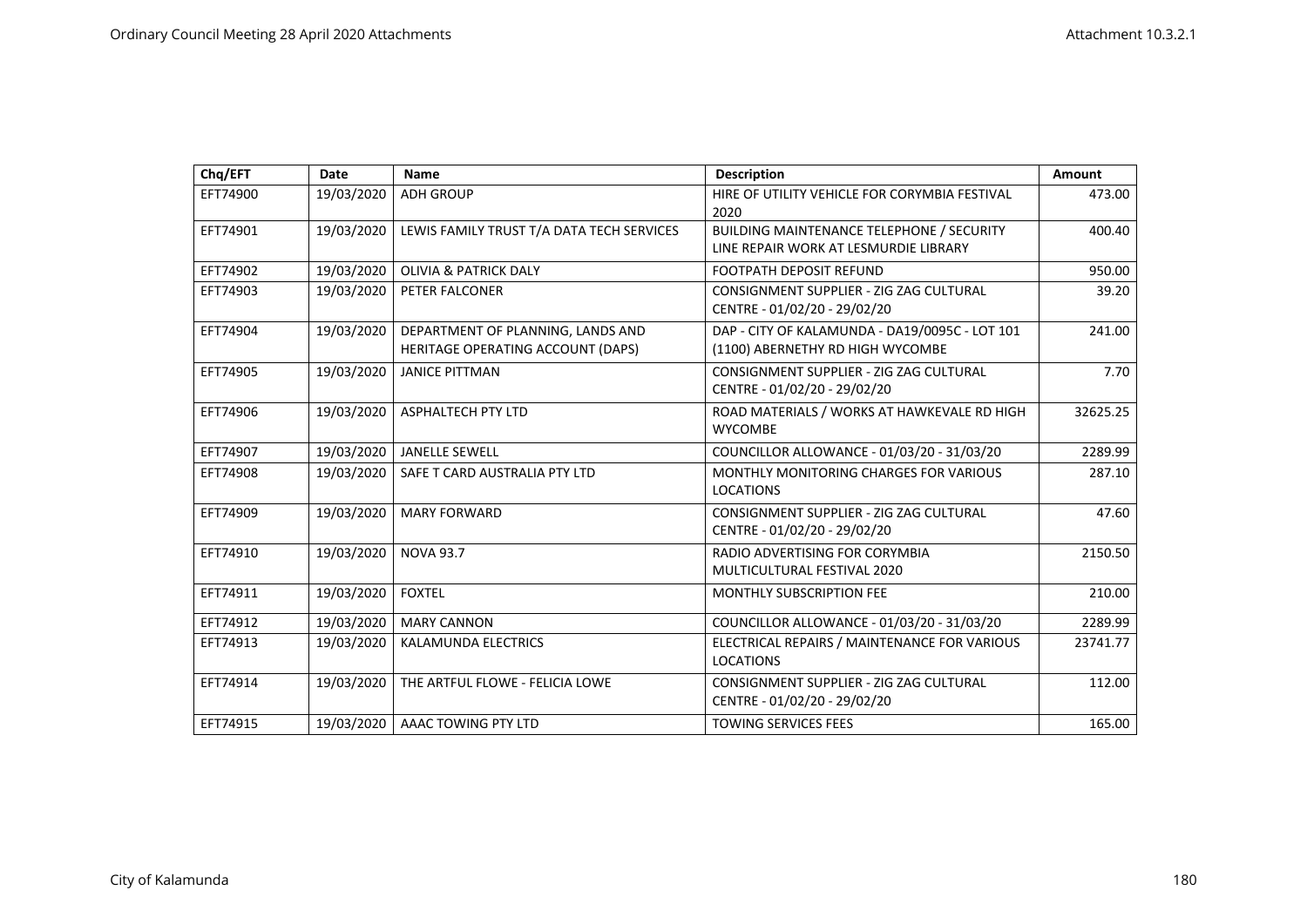| Chq/EFT  | Date       | <b>Name</b>                                            | <b>Description</b>                                                                           | Amount   |
|----------|------------|--------------------------------------------------------|----------------------------------------------------------------------------------------------|----------|
| EFT74916 | 19/03/2020 | <b>DAVID GREEN</b>                                     | CONSIGNMENT SUPPLIER - ZIG ZAG CULTURAL<br>CENTRE - 01/02/20 - 29/02/20                      | 27.86    |
| EFT74917 | 19/03/2020 | <b>JB HI-FI COMMERCIAL</b>                             | VARIOUS ELECTRICAL / COMPUTER / ACCESSORY<br><b>SUPPLIES</b>                                 | 400.00   |
| EFT74918 | 19/03/2020 | <b>BRYAN CHARLES CAMERON</b>                           | <b>BUILDING APPLICATION FEE REFUND</b>                                                       | 61.65    |
| EFT74919 | 19/03/2020 | PAMELA JOY MCLENNAN                                    | <b>BUILDING APPLICATION FEE REFUND</b>                                                       | 181.34   |
| EFT74920 | 19/03/2020 | <b>DMC CLEANING</b>                                    | CLEANING SERVICES / CONSUMABLES FOR VARIOUS<br><b>LOCATIONS</b>                              | 1155.00  |
| EFT74921 | 19/03/2020 | ASHJAD PTY LTD T/A CUROST MILK SUPPLY                  | MILK SUPPLY FOR OPERATIONS CENTRE                                                            | 203.90   |
| EFT74922 | 19/03/2020 | <b>HAS EARTHMOVING</b>                                 | EARTHMOVING EQUIPMENT FOR PATTERSON ROAD<br>STAGE 2 WIDENING UPGRADE                         | 68778.74 |
| EFT74923 | 19/03/2020 | <b>MAVIS PASKULICH</b>                                 | CONSIGNMENT SUPPLIER - ZIG ZAG CULTURAL<br>CENTRE - 01/02/20 - 29/02/20                      | 270.90   |
| EFT74924 | 19/03/2020 | <b>CAMERON BLAIR</b>                                   | COUNCILLOR ALLOWANCE - 01/03/20 - 31/03/20                                                   | 2289.99  |
| EFT74925 | 19/03/2020 | TIELEMAN BUILDING COMPANY                              | <b>FOOTPATH DEPOSIT REFUND</b>                                                               | 2500.00  |
| EFT74926 | 19/03/2020 | <b>LASER CORPS</b>                                     | MOBILE LASER TAG FOR CORYMBIA MULTICULTURAL<br>FESTIVAL 2020                                 | 800.00   |
| EFT74927 | 19/03/2020 | A1 TROJAN PEST CONTROL                                 | PEST CONTROL SERVICES AT BMX TRACK AT RAY<br><b>OWEN</b>                                     | 199.00   |
| EFT74928 | 19/03/2020 | SPARKS REFRIGERATION AND AIRCONDITIONING               | FRIDGE AND AIRCONDITIONER DEGASSING AT<br><b>WALLISTON TRANSFER STATION</b>                  | 1028.50  |
| EFT74929 | 19/03/2020 | LORM PTY LTD T/A SCORPION TRAINING<br><b>SOLUTIONS</b> | <b>REGISTRATION FOR WASTE STATION STAFF TO</b><br>ATTEND ASBESTOS AWARENESS IN THE WORKPLACE | 1265.00  |
| EFT74930 | 19/03/2020 | NEVERFAIL SPRINGWATER LTD (ADMIN OFFICE)               | BOTTLED WATER SUPPLIES / MAINTENANCE FOR<br><b>FRONT COUNTER</b>                             | 234.45   |
| EFT74931 | 19/03/2020 | OFF PEN PUBLISHING - BETH BAKER                        | CONSIGNMENT SUPPLIER - ZIG ZAG CULTURAL<br>CENTRE - 01/02/20 - 29/02/20                      | 50.68    |
| EFT74932 | 19/03/2020 | STAN THE TYRE MAN ( STAN'S TYRE SERVICE WA )           | PLANT / VEHICLE PARTS                                                                        | 1622.50  |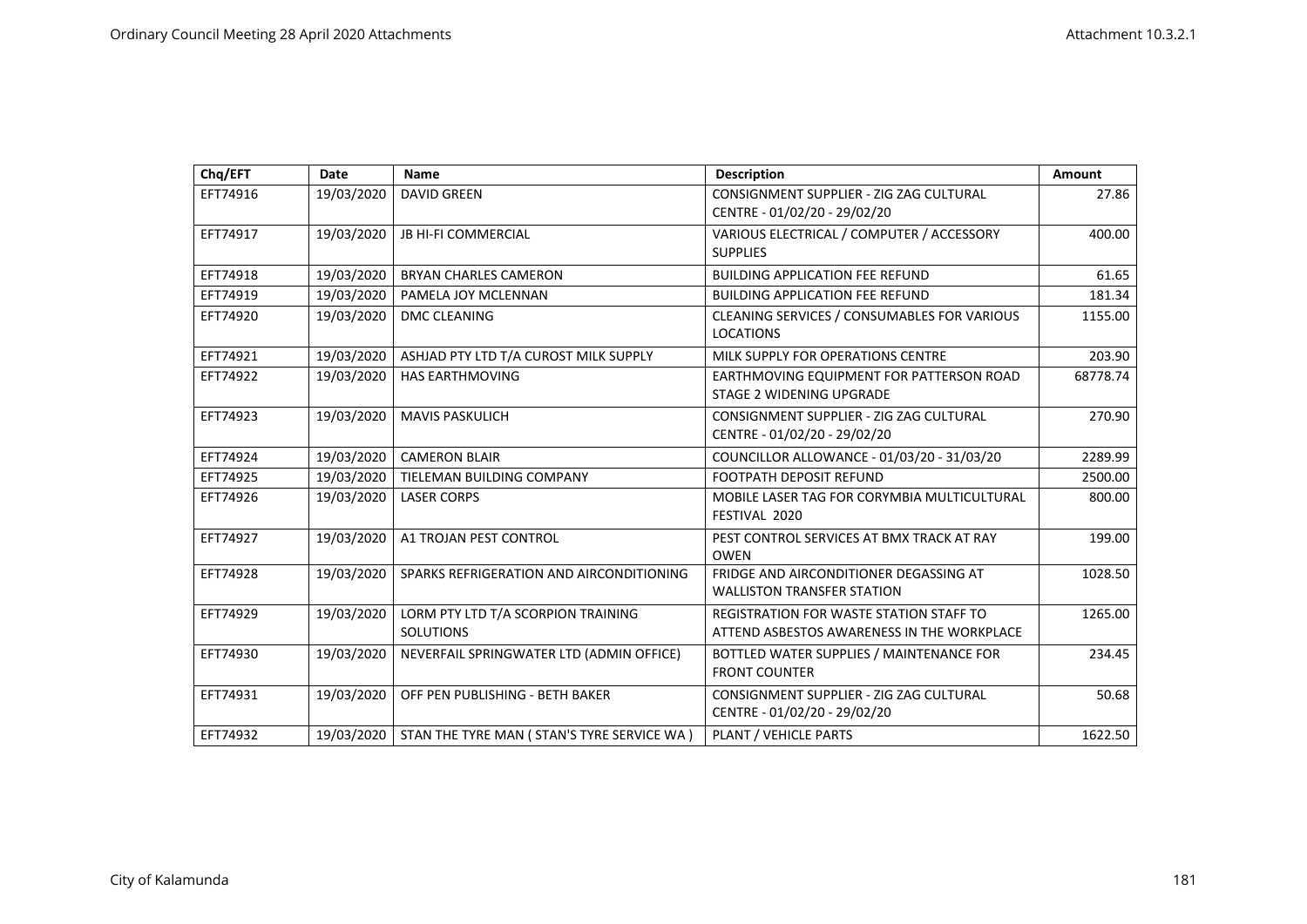| Chq/EFT  | Date       | <b>Name</b>                                       | <b>Description</b>                                                             | Amount  |
|----------|------------|---------------------------------------------------|--------------------------------------------------------------------------------|---------|
| EFT74933 | 19/03/2020 | CHRIS KERSHAW PHOTOGRAPHY                         | PHOTOGRAPHY SERVICES AT CORYMBIA<br>MULTICULTURAL FESTIVAL 2020                | 660.00  |
| EFT74934 | 19/03/2020 | <b>BALLIGART - HELEN LOCK</b>                     | CONSIGNMENT SUPPLIER - ZIG ZAG CULTURAL<br>CENTRE - 01/02/20 - 29/02/20        | 89.60   |
| EFT74935 | 19/03/2020 | <b>FLEETCARE PTY LTD</b>                          | STAFF CONTRIBUTIONS TO NOVATED / OPERATING<br>LEASING                          | 6412.92 |
| EFT74936 | 19/03/2020 | <b>CHAMPION MUSIC</b>                             | WHAT YOU NEED' INXS TRIBUTE PERFORMANCE AT<br>KALAMUNDA PERFORMING ARTS CENTRE | 3300.00 |
| EFT74937 | 19/03/2020 | <b>GLENN BURNETT &amp; LYNDA MARGARET BURNETT</b> | <b>FOOTPATH DEPOSIT REFUND</b>                                                 | 2500.00 |
| EFT74938 | 19/03/2020 | PETER WEBB                                        | CONSIGNMENT SUPPLIER - ZIG ZAG CULTURAL<br>CENTRE - 01/02/20 - 29/02/20        | 45.99   |
| EFT74939 | 19/03/2020 | ARUNA PRIYANTHA PUSHPAKAMARA<br>JAYAWARDHANA      | <b>KEY &amp; HALL BOND REFUND</b>                                              | 550.00  |
| EFT74940 | 19/03/2020 | <b>BOLLYWOOD DANCE STUDIO</b>                     | DANCE PERFORMANCE AT CORYMBIA<br>MULTICULTURAL FESTIVAL 2020                   | 935.00  |
| EFT74941 | 19/03/2020 | <b>BRENDAS CLAY CRAFT</b>                         | CONSIGNMENT SUPPLIER - ZIG ZAG CULTURAL<br>CENTRE - 01/02/20 - 29/02/20        | 105.70  |
| EFT74942 | 19/03/2020 | <b>IRENE YOUNG</b>                                | CONSIGNMENT SUPPLIER - ZIG ZAG CULTURAL<br>CENTRE - 01/02/20 - 29/02/20        | 2.80    |
| EFT74943 | 19/03/2020 | NICKY WINTER - KASZAZZ IN KALAMUNDA               | CONSIGNMENT SUPPLIER - ZIG ZAG CULTURAL<br>CENTRE - 01/02/20 - 29/02/20        | 42.35   |
| EFT74944 | 19/03/2020 | THE TRUSTEE FOR THE FOREVER PROJECT TRUST         | FIRE RESILIENCE AND RECOVERY EXPO AT BUNNINGS<br>KALAMUNDA                     | 7000.00 |
| EFT74945 | 19/03/2020 | THE LUCKY CHARM                                   | NEWSPAPERS / MAGAZINES SUPPLIES FOR VARIOUS<br><b>LOCATIONS</b>                | 67.88   |
| EFT74946 | 19/03/2020 | PROMOTIONAL EXPOSURE                              | 50% DEPOSIT FOR COMEDY GOLD 21 AUGUST 2020                                     | 1760.00 |
| EFT74947 | 19/03/2020 | <b>HERB &amp; ESSENCE</b>                         | CONSIGNMENT SUPPLIER - ZIG ZAG CULTURAL<br>CENTRE - 01/02/20 - 29/02/20        | 19.60   |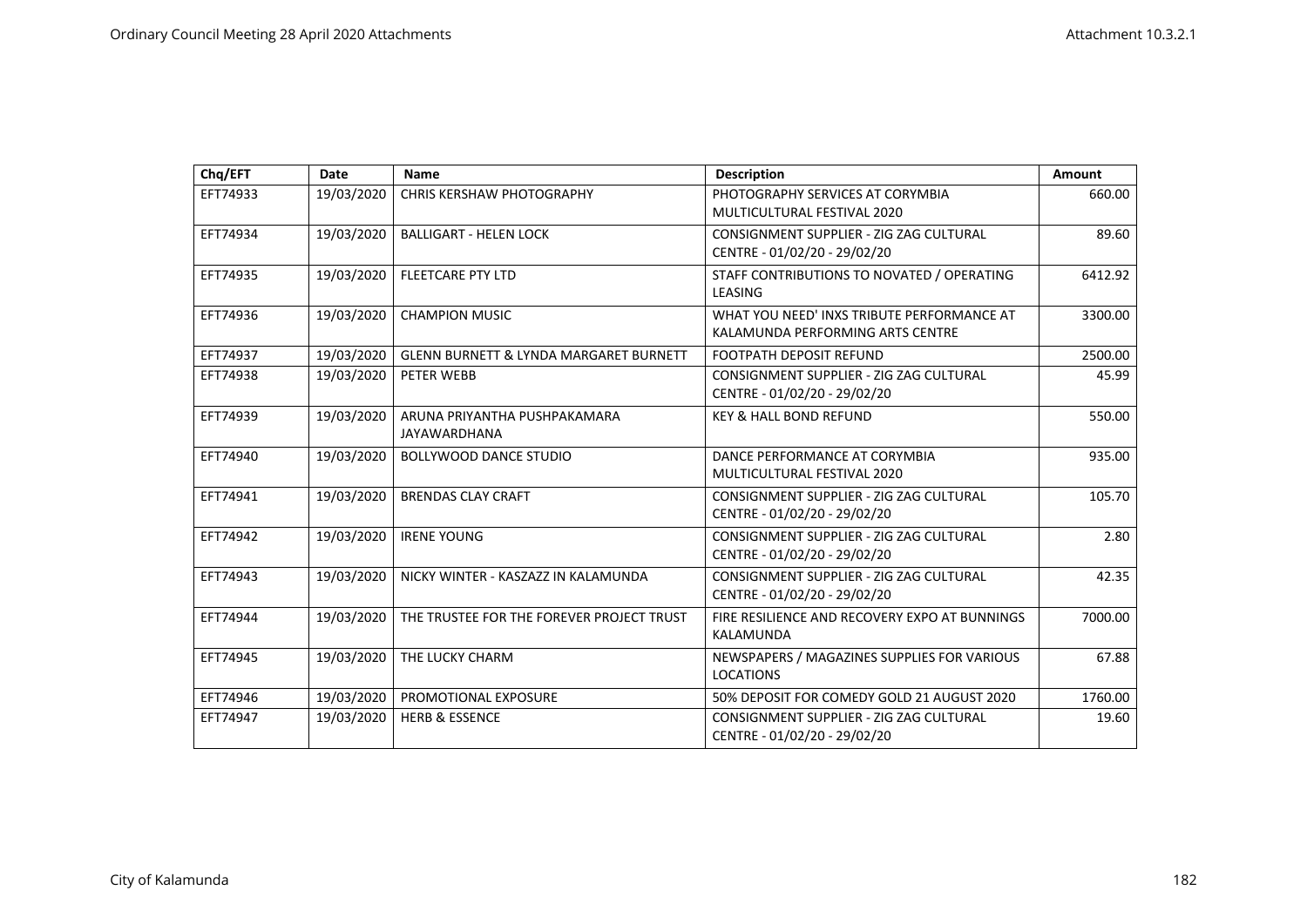| Chq/EFT  | <b>Date</b> | <b>Name</b>                               | <b>Description</b>                                                                                       | Amount  |
|----------|-------------|-------------------------------------------|----------------------------------------------------------------------------------------------------------|---------|
| EFT74948 | 19/03/2020  | UNDERSTANDING MUSIC SEMINAR               | BOND REFUND FOR THE USE OF THE SEMINAR ROOM<br>AT THE ZIG ZAG CULTURAL CENTRE                            | 300.00  |
| EFT74949 | 19/03/2020  | FOCUS MUSIC PTY LTD                       | DELIVERY OF IN THE MIX: GONE DIGITAL YOUTH<br>MUSIC PROGRAM AND PERFORMANCE & HALL BOND<br><b>REFUND</b> | 5845.00 |
| EFT74950 | 19/03/2020  | <b>FRAMES OF THE FOREST</b>               | CONSIGNMENT SUPPLIER - ZIG ZAG CULTURAL<br>CENTRE - 01/02/20 - 29/02/20                                  | 93.80   |
| EFT74951 | 19/03/2020  | <b>LOUNGE BACKLINE</b>                    | DELIVERY, COLLECTION AND SET UP OF DRUM KIT<br>FOR CORYMBIA MULTICULTURAL FESTIVAL 2020                  | 563.00  |
| EFT74952 | 19/03/2020  | <b>GAME VAULT PTY LTD</b>                 | 6 HOUR HIRE GAMING TRAILER WITH GENERATOR<br>FOR CORYMBIA MULTICULTURAL FESTIVAL 2020                    | 1920.00 |
| EFT74953 | 19/03/2020  | <b>SECURE PAY</b>                         | <b>TICKET TRANSACTION FEES</b>                                                                           | 30.94   |
| EFT74954 | 19/03/2020  | SG FLEET AUSTRALIA PTY LTD                | STAFF CONTRIBUTIONS TO NOVATED / OPERATING<br><b>LEASES</b>                                              | 2686.76 |
| EFT74955 | 19/03/2020  | <b>BURSWOOD CARE PTY LTD</b>              | REFUND CREDIT ON DEBTORS ACCOUNT 93248                                                                   | 331.00  |
| EFT74956 | 19/03/2020  | ROSEMARY (ROSE) HANCOCK                   | CONSIGNMENT SUPPLIER - ZIG ZAG CULTURAL<br>CENTRE - 01/02/20 - 29/02/20                                  | 3.43    |
| EFT74957 | 19/03/2020  | NATURE CALLS 1 PTY LTD                    | TOILET HIRE FEES FOR 2020 CORYMBIA<br>MULTICULTURAL FESTIVAL 2020                                        | 1415.00 |
| EFT74958 | 19/03/2020  | <b>MYPAD CONSTRUCTIONS</b>                | <b>BUILDING APPLICATION FEE REFUND</b>                                                                   | 198.65  |
| EFT74959 | 19/03/2020  | AUS CHILL TECHNICAL SERVICES PTY LTD      | SUPPLY AIR CONDITIONING REPAIRS AND<br>INSTALLATION TO VARIOUS LOCATIONS                                 | 467.50  |
| EFT74960 | 19/03/2020  | RIVERLORD HOLDINGS PTY LTD T/A IRDI LEGAL | <b>LEGAL EXPENSES</b>                                                                                    | 594.00  |
| EFT74961 | 19/03/2020  | VIRTUE SECURITY SERVICES PTY LTD          | SECURITY GUARD SERVICES FOR CORYMBIA<br>MULTICULTURAL FESTIVAL 2020                                      | 4811.40 |
| EFT74962 | 19/03/2020  | <b>FREEDOM FAIRIES PTY LTD</b>            | CRAFT WORKSHOP AT CORYMBIA MULTICULTURAL<br>FESTIVAL 2020 & MOVIE SUMMER SERIES                          | 2315.50 |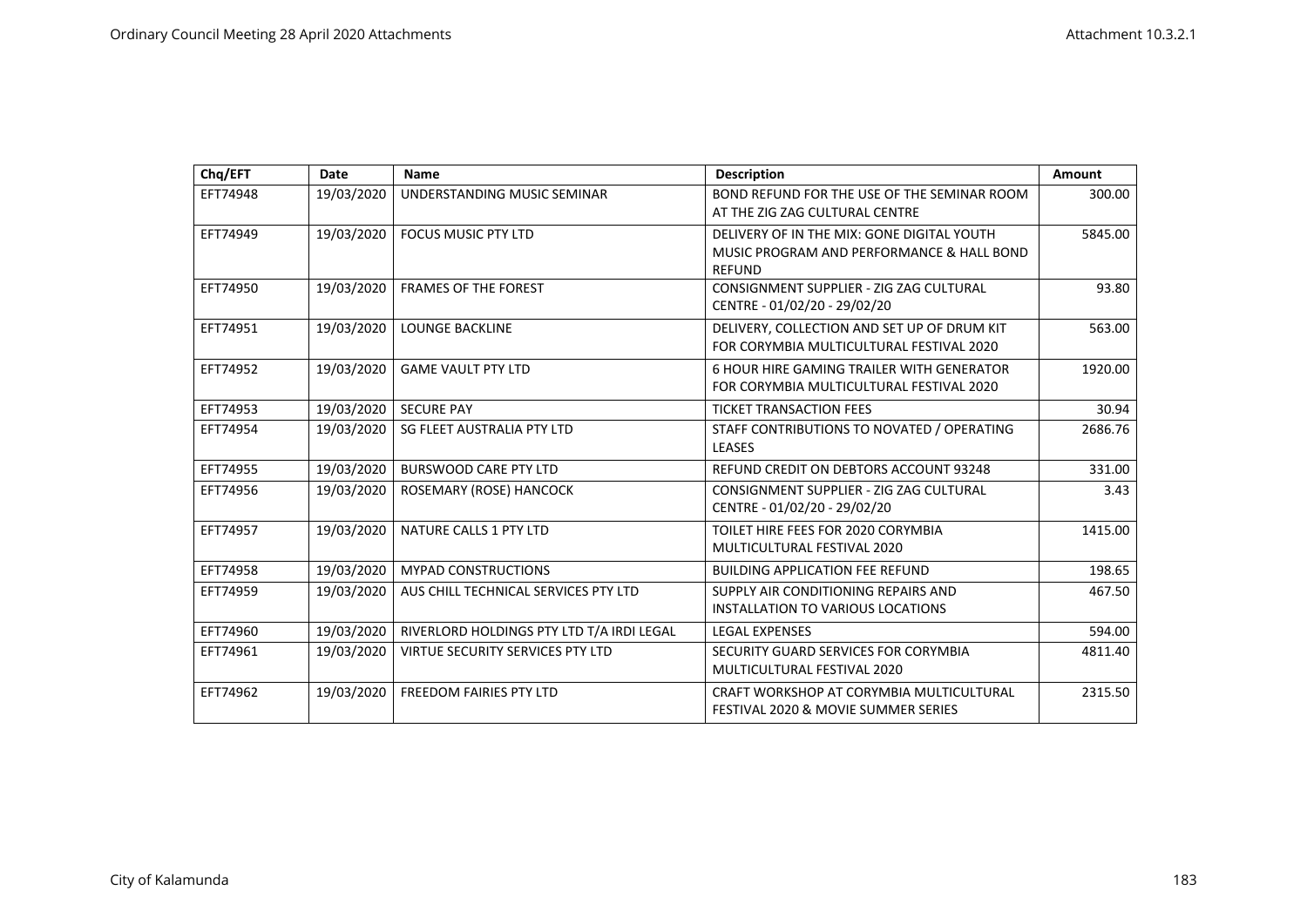| Chg/EFT  | Date       | <b>Name</b>                                                      | <b>Description</b>                                                                                                        | Amount   |
|----------|------------|------------------------------------------------------------------|---------------------------------------------------------------------------------------------------------------------------|----------|
| EFT74963 | 19/03/2020 | <b>BICKLEY VALLEY COTTAGE</b>                                    | CONSIGNMENT SUPPLIER - ZIG ZAG CULTURAL<br>CENTRE - 01/02/20 - 29/02/20                                                   | 20.65    |
| EFT74964 | 19/03/2020 | UNWINED T/A POSSUM CREEK LODGE                                   | CONSIGNMENT SUPPLIER - ZIG ZAG CULTURAL<br>CENTRE - 01/02/20 - 29/02/20                                                   | 75.60    |
| EFT74965 | 19/03/2020 | TREASURES OF AUSTRALIA                                           | CONSIGNMENT SUPPLIER - ZIG ZAG CULTURAL<br>CENTRE - 01/02/20 - 29/02/20                                                   | 96.39    |
| EFT74966 | 19/03/2020 | <b>ALLCREDIT PTY LTD</b>                                         | STAFF CONTRIBUTIONS TO NOVATED / OPERATING<br><b>LEASES</b>                                                               | 490.00   |
| EFT74967 | 19/03/2020 | ALL FUN FACE PAINTING                                            | FACE PAINTERS, BALLOON TWISTING AND BUBBLE-<br>OLOGY AT THE CORYMBIA MULTICULTURAL FESTIVAL<br>2020 & MOVIE SUMMER SERIES | 2140.00  |
| EFT74968 | 19/03/2020 | <b>PADDY SWEENEY</b>                                             | MC DUTIES FOR CORYMBIA MULTICULTURAL<br>FESTIVAL 2020                                                                     | 1000.00  |
| EFT74969 | 19/03/2020 | SPICK AND SPAN COMMERCIAL PROPERTY<br><b>MAINTENANCE PTY LTD</b> | <b>CLEANING SERVICES &amp; CONSUMABLES FOR VARIOUS</b><br><b>LOCATIONS</b>                                                | 6324.45  |
| EFT74970 | 19/03/2020 | <b>COCKBURN PARTY HIRE</b>                                       | HIRE OF PICNIC TABLES AND BEAN BAGS FOR<br>CORYMBIA MULTICULTURAL FESTIVAL 2020                                           | 1652.00  |
| EFT74971 | 19/03/2020 | <b>SALLY EDMONDS ART</b>                                         | CONSIGNMENT SUPPLIER - ZIG ZAG CULTURAL<br>CENTRE - 01/02/20 - 29/02/20                                                   | 72.80    |
| EFT74972 | 19/03/2020 | TERRI HILL T/A ABLAZE GLASS STUDIO                               | CONSIGNMENT SUPPLIER - ZIG ZAG CULTURAL<br>CENTRE - 01/02/20 - 29/02/20                                                   | 24.50    |
| EFT74973 | 19/03/2020 | <b>VINTAGE LETTERS &amp; CO</b>                                  | <b>CORYMBIA CLASSIC WHITE LIGHT UP LETTERS -</b><br>CORYMBIA MULTICULTURAL FESTIVAL 2020                                  | 620.00   |
| EFT74974 | 19/03/2020 | DOWSING GROUP PTY LTD                                            | <b>VARIOUS WORKS FOR RANGEVIEW RESERVE PARK</b><br><b>UPGRADE</b>                                                         | 31252.70 |
| EFT74975 | 19/03/2020 | TAIKO ON - SIMON VANYAI                                          | JAPANESE DRUM AND FLUTE PERFORMANCE FOR THE<br>CORYMBIA MULTICULTURAL FESTIVAL 2020                                       | 900.00   |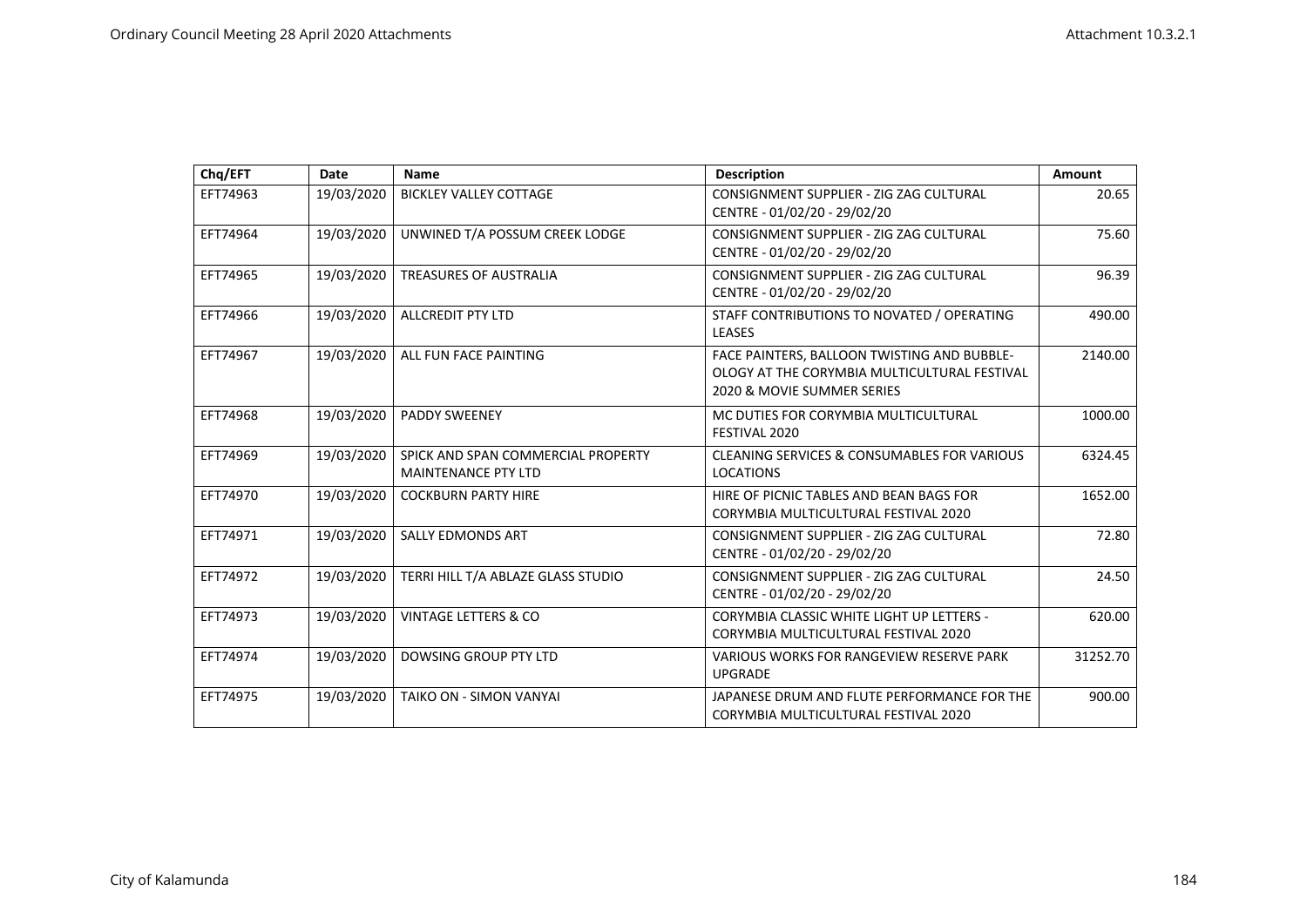| Chq/EFT  | Date       | <b>Name</b>                                                      | <b>Description</b>                                                                              | Amount   |
|----------|------------|------------------------------------------------------------------|-------------------------------------------------------------------------------------------------|----------|
| EFT74976 | 19/03/2020 | THEENDSTOP - NATHAN HOYLT                                        | FLAG BUNTING WORKSHOP AT THE CORYMBIA<br>MULTICULTURAL FESTIVAL 2020                            | 900.00   |
| EFT74977 | 19/03/2020 | CAPITAL FINANCE AUSTRALIA LTD                                    | PHOTOCOPIER AND PRINTER FLEET - JANUARY TO<br><b>MARCH 2020 QUARTER</b>                         | 13553.82 |
| EFT74978 | 19/03/2020 | <b>HORIZON WEST LANDSCAPE &amp; IRRIGATION PTY</b><br><b>LTD</b> | <b>MAINTENANCE IRRIGATION SERVICES AT VARIOUS</b><br><b>LOCATIONS</b>                           | 495.00   |
| EFT74979 | 19/03/2020 | <b>ALASTAIR TAYLOR</b>                                           | CONSIGNMENT SUPPLIER - ZIG ZAG CULTURAL<br>CENTRE - 01/02/20 - 29/02/20                         | 12.18    |
| EFT74980 | 19/03/2020 | SYLVANA DOUGLAS                                                  | CONSIGNMENT SUPPLIER - ZIG ZAG CULTURAL<br>CENTRE - 01/02/20 - 29/02/20                         | 22.40    |
| EFT74981 | 19/03/2020 | TRUSTEE FOR THE MELSOM FAMILY TRUST                              | DAC CONSULTANT SERVICE CHRIS MELSOM - FEE<br>CLAIM - WORK COMPLETED - MEETING 27/02/20          | 750.00   |
| EFT74982 | 19/03/2020 | NYUNGAR.COM ( NEVILLE COLLARD )                                  | WELCOME TO COUNTRY FOR CORYMBIA<br>MULTICULTURAL FESTIVAL 2020                                  | 400.00   |
| EFT74983 | 19/03/2020 | <b>FLY BY FUN</b>                                                | 2 X CRAFT WORKSHOPS FOR CORYMBIA<br>MULTICULTURAL FESTIVAL 2020                                 | 2200.00  |
| EFT74984 | 19/03/2020 | <b>PGV ENVIRONMENTAL</b>                                         | CAMBRIDGE RESERVE ENVIRONMENTAL REPORT<br><b>FOLLOWING DBCA COMMENTS</b>                        | 269.50   |
| EFT74985 | 19/03/2020 | HIGH STEEL BUILDINGS PTY LTD                                     | <b>BUILDING APPLICATION FEE REFUND</b>                                                          | 167.42   |
| EFT74986 | 19/03/2020 | A PROUD LANDMARK PTY LTD                                         | TOURMALINE GARDENS VERGE MAINTENANCE FOR<br><b>MARCH 2020</b>                                   | 165.00   |
| EFT74987 | 19/03/2020 | <b>HILLS SILENT DISCO</b>                                        | SILENT DISCO ACTIVITY FOR CORYMBIA<br>MULTICULTURAL FESTIVAL 2020                               | 322.50   |
| EFT74988 | 19/03/2020 | <b>BAREFOOT ENTERTAINMENT &amp; EVENTS</b>                       | SUPPLY AND MANAGE FOOD TRUCKS AND MARKET<br>STALLS FOR CORYOMBIA MULTICULTURAL FESTIVAL<br>2020 | 2331.37  |
| EFT74989 | 19/03/2020 | <b>EMPLOYEECONNECT PTY LTD</b>                                   | <b>EMPLOYEE CONNECT COSTS FEBRUARY 2020</b>                                                     | 3276.87  |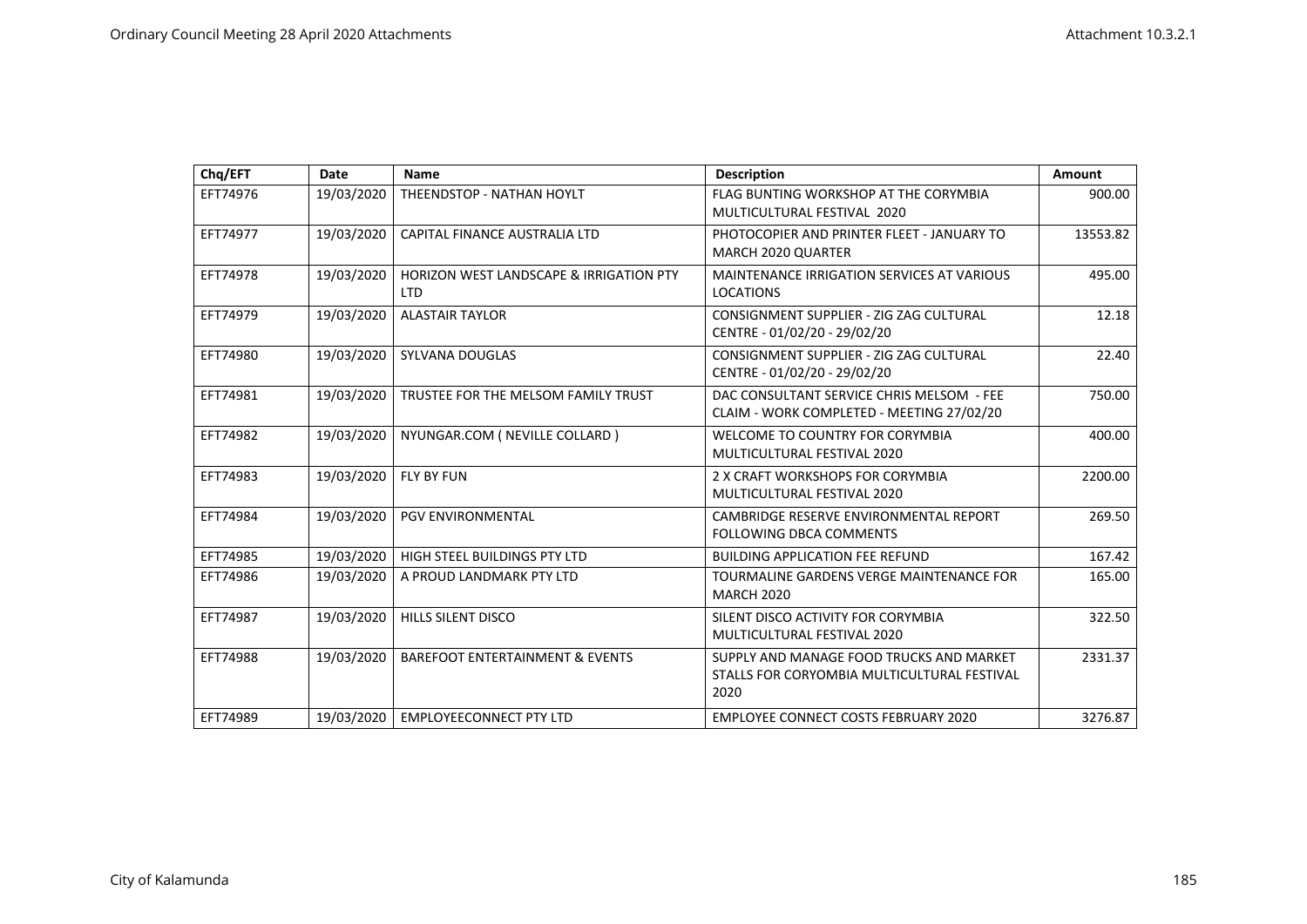| Chq/EFT  | Date       | <b>Name</b>                                             | <b>Description</b>                                                                                                               | Amount   |
|----------|------------|---------------------------------------------------------|----------------------------------------------------------------------------------------------------------------------------------|----------|
| EFT74990 | 19/03/2020 | LIFE DANCE                                              | PERFORMERS AND ENTERTAINMENT FOR CORYMBIA<br>MULTICULTURAL FESTIVAL 2020                                                         | 2000.00  |
| EFT74991 | 19/03/2020 | SERPENTINE SPRING WATER                                 | SPRING WATER SUPPLIES FOR ZIG ZAG CULTURAL<br><b>CENTRE</b>                                                                      | 63.00    |
| EFT74992 | 19/03/2020 | <b>RICHARD BARKMAN</b>                                  | CONSIGNMENT SUPPLIER - ZIG ZAG CULTURAL<br>CENTRE - 01/02/20 - 29/02/20                                                          | 11.13    |
| EFT74993 | 19/03/2020 | <b>STEVE SMITH</b>                                      | <b>REGISTRATION FOR 1 STAFF TO ATTEND 2</b><br><b>WORKSHOPS</b>                                                                  | 1200.00  |
| EFT74994 | 19/03/2020 | ASPIRE PERFORMANCE TRAINING                             | <b>REGISTRATION FOR STAFF TO ATTEND VARIOUS</b><br><b>WORKSHOPS</b>                                                              | 4455.00  |
| EFT74995 | 19/03/2020 | <b>MAHARI</b>                                           | CONSIGNMENT SUPPLIER - ZIG ZAG CULTURAL<br>CENTRE - 01/02/20 - 29/02/20                                                          | 119.00   |
| EFT74996 | 19/03/2020 | <b>GREG J PARSONS - GREG'S CINEMAS</b>                  | HIRE OF SCREEN, PROJECTOR, POPCORN MAKING<br>EQUIPMENT & SERVES X 100 SCREENING AT<br>21/02/20 AT PICKERING BROOK SPORTS CLUB    | 1352.00  |
| EFT74997 | 19/03/2020 | KINGMILL PTY LTD T/A THRIFTY CAR RENTAL                 | DAMAGE TO 2 LEASE VEHICLES                                                                                                       | 2513.06  |
| EFT74998 | 19/03/2020 | <b>WALKINGTWOBYTWO</b>                                  | CONSIGNMENT SUPPLIER - ZIG ZAG CULTURAL<br>CENTRE - 01/02/20 - 29/02/20                                                          | 38.36    |
| EFT74999 | 19/03/2020 | INDUSTRIAL RECRUITMENT PARTNERS (IRP) PTY<br><b>LTD</b> | HIRE OF TEMPORARY STAFF FOR DEPOT / ADMIN                                                                                        | 18109.56 |
| EFT75000 | 19/03/2020 | <b>BATSHEVA BERNSTEIN</b>                               | CONSIGNMENT SUPPLIER - ZIG ZAG CULTURAL<br>CENTRE - 01/02/20 - 29/02/20                                                          | 62.30    |
| EFT75001 | 19/03/2020 | GLEN FLOOD GROUP PTY LTD T/A GFG TEMP<br><b>ASSIST</b>  | LABOUR HIRE - TEMPORARY FLEET CO-ORDINATOR -<br>24/02/20 - 06/03/20 & LANDSCAPE ARCHITECT<br><b>SUPPORT AT VARIOUS LOCATIONS</b> | 11409.98 |
| EFT75002 | 19/03/2020 | PAULINE NICE PHOTOGRAPHY                                | CONSIGNMENT SUPPLIER - ZIG ZAG CULTURAL<br>CENTRE - 01/02/20 - 29/02/20                                                          | 63.00    |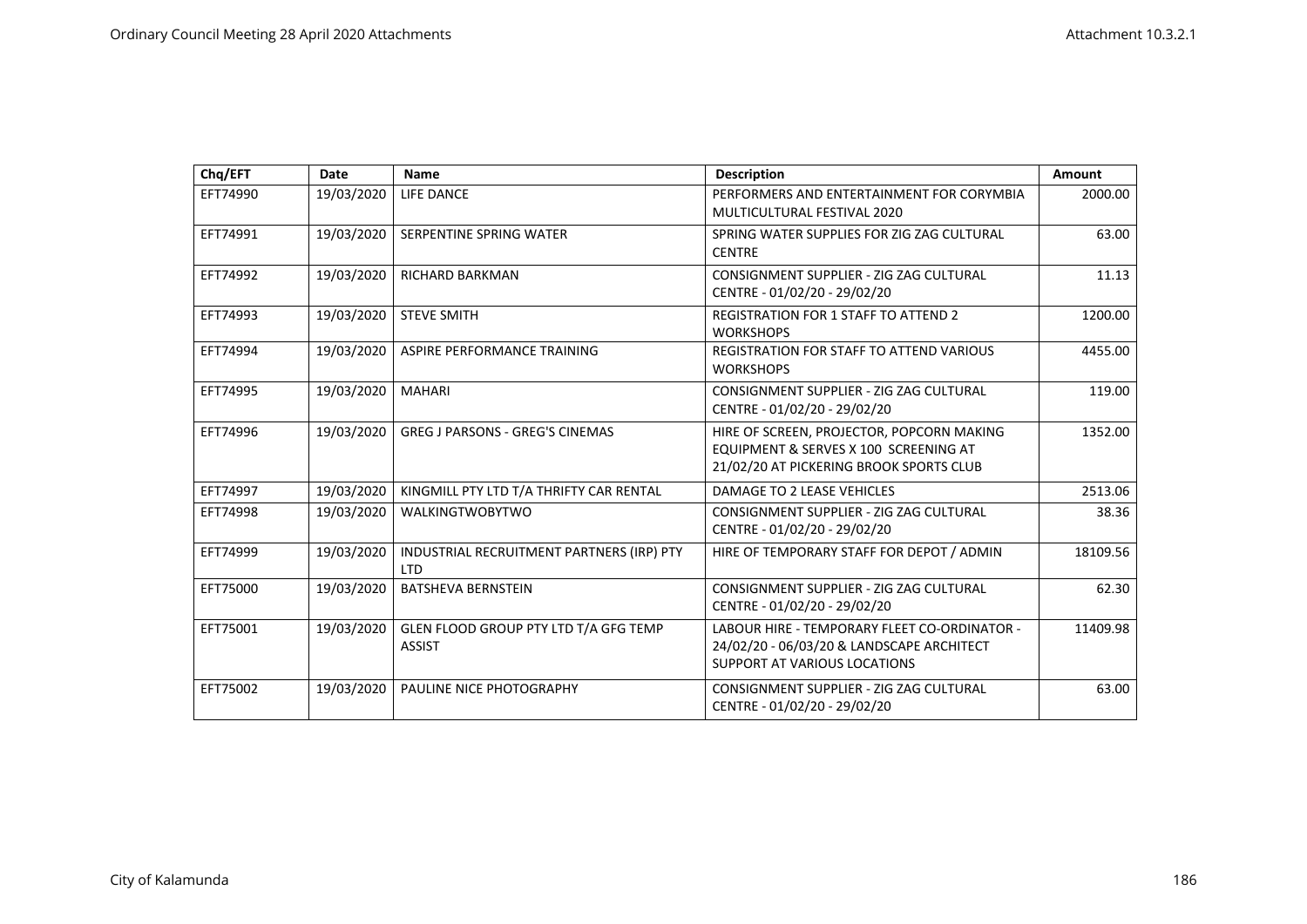| Chq/EFT  | <b>Date</b> | <b>Name</b>                                                 | <b>Description</b>                                                                 | Amount  |
|----------|-------------|-------------------------------------------------------------|------------------------------------------------------------------------------------|---------|
| EFT75003 | 19/03/2020  | WATERLOGIC AUSTRALIA PTY LTD                                | SUPPLY AND SERVICE WATER BOILERS AND COOLERS<br>AT 3 LOCATIONS FOR MARCH 2020      | 675.40  |
| EFT75004 | 19/03/2020  | ELIZABETH ANTONIO T/A HEALING INDIA<br><b>CREATIVE ARTS</b> | MINI MACRAME WALL HANGING WORKSHOPS AT<br>THE CORYMBIA MULTICULTURAL FESTIVAL 2020 | 500.00  |
| EFT75005 | 19/03/2020  | <b>HILLS MOTO &amp; MOWERS WA</b>                           | PLANT / VEHICLE PARTS                                                              | 81.90   |
| EFT75006 | 19/03/2020  | <b>PURJUS LEATHER</b>                                       | CONSIGNMENT SUPPLIER - ZIG ZAG CULTURAL<br>CENTRE - 01/02/20 - 29/02/20            | 49.70   |
| EFT75007 | 19/03/2020  | SATELLITE SECURITY SERVICES PTY LTD                         | SATELLITE SECURITY GPS MONITORING AT<br>KALAMUNDA HOCKEY CLUBROOMS                 | 371.82  |
| EFT75008 | 19/03/2020  | SARAH CARLTON ART                                           | CONSIGNMENT SUPPLIER - ZIG ZAG CULTURAL<br>CENTRE - 01/02/20 - 29/02/20            | 24.50   |
| EFT75009 | 19/03/2020  | NATURE PHOTOGRAPHY BY NATHAN                                | CONSIGNMENT SUPPLIER - ZIG ZAG CULTURAL<br>CENTRE - 01/02/20 - 29/02/20            | 10.15   |
| EFT75010 | 19/03/2020  | HIRE INTELLIGENCE INTERNATIONAL LTD                         | 2 MONTH RENTAL FEES FOR VARIOUS IT<br>EQUIPMENT/ACCESSORIES                        | 9812.00 |
| EFT75011 | 19/03/2020  | AMBER ATTRACTIONS PTY LTD                                   | PERFORMANCE OF 'THE BEST OF BANDSTAND'<br><b>MORNING MUSIC MARCH 2020</b>          | 1650.00 |
| EFT75012 | 19/03/2020  | <b>TM TYPOGRAPHICS</b>                                      | PRINTING OF BICKLEY VALLEY WINE TRAIL BROCHURE                                     | 708.40  |
| EFT75013 | 19/03/2020  | <b>EMERGE ENVIRONMENTAL SERVICES PTY LTD</b>                | PEER REVIEW TOURSIM DEVELOPMENT, LOT 42<br>UNION ROAD, CARMEL.                     | 1465.75 |
| EFT75014 | 19/03/2020  | <b>ERA HOSTING</b>                                          | ONE OFF COSTS - PROFFESIONAL WORKBENCH<br>CONFIGURATION AND ON SITE DEPLOYMENT     | 3502.92 |
| EFT75015 | 19/03/2020  | <b>BANKSIA CREATIVE</b>                                     | CONSIGNMENT SUPPLIER - ZIG ZAG CULTURAL<br>CENTRE - 01/02/20 - 29/02/20            | 16.80   |
| EFT75016 | 19/03/2020  | PULL UP A CHAIR                                             | DELIVERY AND COLLECTION OF BRANDED DECKCHAIR<br>TO CORYMBIA FESTIVAL 2020          | 100.00  |
| EFT75017 | 19/03/2020  | <b>STACY GARDOLL ART</b>                                    | CONSIGNMENT SUPPLIER - ZIG ZAG CULTURAL<br>CENTRE - 01/02/20 - 29/02/20            | 9.66    |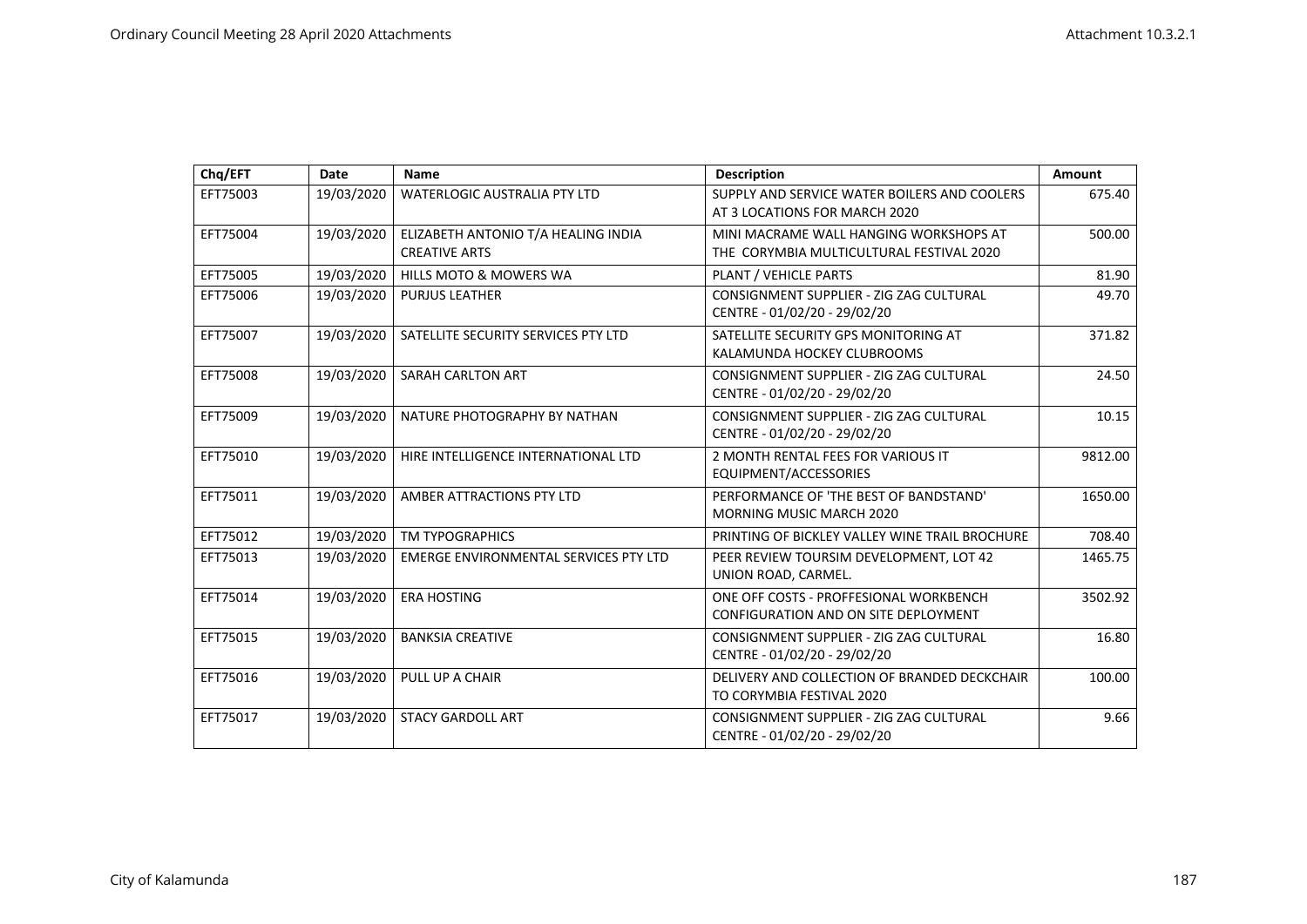| Chq/EFT  | Date       | <b>Name</b>                                                         | <b>Description</b>                                                                                                              | Amount    |
|----------|------------|---------------------------------------------------------------------|---------------------------------------------------------------------------------------------------------------------------------|-----------|
| EFT75018 | 19/03/2020 | PINDAN CONTRACTING PTY LTD                                          | PROGRESS CLAIM NO 2 - CONSTRUCTION OF THE<br>KALAMUNDA COMMUNITY CENTRE AT JORGENSEN<br><b>PARK</b>                             | 128511.68 |
| EFT75019 | 19/03/2020 | <b>HARROWFIELD PTY LTD</b>                                          | MOBILE ATM FOR THE CORYMBIA MULTICULTURAL<br>FESTIVAL 2020                                                                      | 650.00    |
| EFT75020 | 19/03/2020 | <b>CATHERINE KELLEY</b>                                             | SALE OF ARTWORK - DIVERSITY EXHIBITION                                                                                          | 2975.00   |
| EFT75021 | 19/03/2020 | CHIN MIGRANT CENTRE WESTERN AUSTRALIA                               | <b>HALL BOND REFUND</b>                                                                                                         | 300.00    |
| EFT75022 | 19/03/2020 | <b>DENISE SUPRAMANIAM</b>                                           | <b>HALL BOND REFUND</b>                                                                                                         | 200.00    |
| EFT75023 | 19/03/2020 | JOSEPH CALAUTTI & CO PTY LTD                                        | <b>FOOTPATH DEPOSIT REFUND</b>                                                                                                  | 950.00    |
| EFT75024 | 19/03/2020 | <b>RACHAEL SKEHAN</b>                                               | PART DOG STERILIZATION REFUND                                                                                                   | 150.00    |
| EFT75025 | 19/03/2020 | WESTERN AUSTRALIAN RETURN RECYCLE RENEW                             | <b>HALL BOND REFUND</b>                                                                                                         | 300.00    |
| EFT75026 | 19/03/2020 | KALAMUNDA UKULELE COLLECTIVE                                        | KEY & HALL BOND REFUND INCLUDING HALL<br><b>BOOKING FEES</b>                                                                    | 976.00    |
| EFT75027 | 19/03/2020 | <b>CLARE JOHNSTON</b>                                               | CONSIGNMENT SUPPLIER - ZIG ZAG CULTURAL<br>CENTRE - 01/02/20 - 29/02/20                                                         | 151.20    |
| EFT75028 |            | <b>EFT CANCELLED</b>                                                |                                                                                                                                 |           |
| EFT75029 | 19/03/2020 | <b>EMMA LOUISE BOYER</b>                                            | <b>KEY &amp; HALL BOND REFUND</b>                                                                                               | 450.00    |
| EFT75030 | 19/03/2020 | NSW WILDLIFE INFORMATION RESCUE AND<br><b>EDUCATION SERVICE INC</b> | <b>CONTRIBUTION TOWARDS BUSHFIRE AID</b>                                                                                        | 1000.00   |
| EFT75031 | 25/03/2020 | <b>HART SPORT</b>                                                   | <b>GYM EQUIPMENT SUPPLIES FOR HARTFIELD PARK</b><br><b>RECREATION CENTRE</b>                                                    | 97.90     |
| EFT75032 | 25/03/2020 | <b>BARNETTS (WA) PTY LTD</b>                                        | ARCHITECTURAL HARDWARE SUPPLIES                                                                                                 | 696.72    |
| EFT75033 | 25/03/2020 | THE WORKWEAR GROUP PTY LTD                                          | SUPPLY OF UNIFORM FOR VARIOUS STAFF MEMBERS                                                                                     | 1042.17   |
| EFT75034 | 25/03/2020 | M&M FAMILY TRUST TRADING AS CCS STRATEGIC                           | CLAIM 2-20% ON SUBMISSIONS OF NEEDS<br>ASSESSMENT REPORT - BUSINESS CASE FOR A NEW<br>AQUATIC FACILITY IN THE CITY OF KALAMUNDA | 18739.60  |
| EFT75035 | 25/03/2020 | <b>SHAWMAC PTY LTD</b>                                              | PROGRESS CLAIM NO 7 - FORRESTFIELD INDUSTRIAL<br><b>AREA - INTERSECTION UPGRADES</b>                                            | 3300.00   |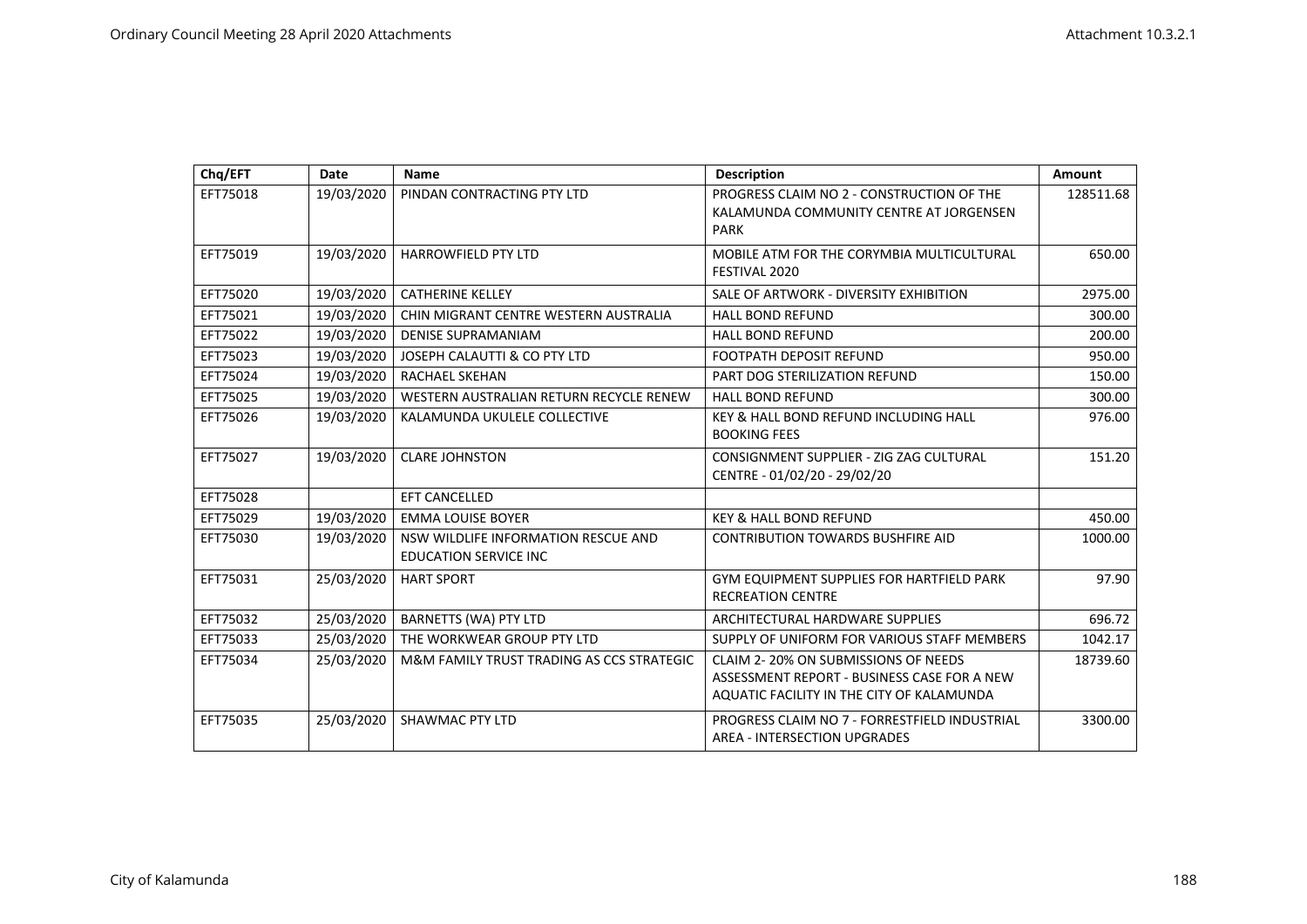| Chq/EFT  | Date       | <b>Name</b>                                                           | <b>Description</b>                                                                                                       | Amount    |
|----------|------------|-----------------------------------------------------------------------|--------------------------------------------------------------------------------------------------------------------------|-----------|
| EFT75036 | 25/03/2020 | RICOH AUSTRALIA PTY LTD                                               | PHOTOCOPYING CHARGES FOR VARIOUS LOCATIONS                                                                               | 4322.52   |
| EFT75037 | 25/03/2020 | EXTERIA (LANDMARK ENGINEERING AND DESIGN<br>PTY LTD)                  | PROGRESS RESERVE MAIDA VALE - SUPPLY AND<br><b>INSTALL VASSE SEATING</b>                                                 | 2942.50   |
| EFT75038 | 25/03/2020 | <b>IMAGE EMBROIDERY</b>                                               | SUPPLY OF UNIFORM FOR VARIOUS STAFF MEMBERS                                                                              | 1122.77   |
| EFT75039 | 25/03/2020 | PERTH REGION TOURISM ORGANISATION INC T/A<br><b>DESTINATION PERTH</b> | <b>2020 DESTINATION PERTH TRAVEL CONSUMER</b><br>SHOWS BROCHURE DISTRIBUTION                                             | 750.00    |
| EFT75040 | 25/03/2020 | AFGRI EQUIPMENT AUSTRALIA PTY LTD                                     | PLANT / VEHICLE PARTS                                                                                                    | 344.92    |
| EFT75041 | 25/03/2020 | <b>ERGOLINK</b>                                                       | SUPPLY OF VARIOUS ERGONOMIC OFFICE SUPPLIES                                                                              | 440.55    |
| EFT75042 | 25/03/2020 | <b>ELEMENT ADVISORY PTY LTD</b>                                       | PROFESSIONAL PLANNING SERVICES - VARIATION 8<br>ACTIVITY CENTRE PLAN PREPARATION AT<br>FORRESTFIELD NORTH STRUCTURE PLAN | 5797.00   |
| EFT75043 | 25/03/2020 | ACTIVE GAMES AND ENTERTAINMENT                                        | <b>GIANT GAMES + SUPERVISOR MOVIE NIGHTS</b><br>SUMMER SERIES 2020 AT BILL SHAW RESERVE                                  | 1185.00   |
| EFT75044 | 25/03/2020 | FERAL INVASIVE SPECIES ERADICATION<br>MANAGEMENT (FISEM)              | 3 NIGHTS RABBIT CONTROL (BOX TRAPPING) TO<br>PROTECT VEGETATION FOR HERBIVORY AT<br><b>JORGENSEN PARK</b>                | 1350.00   |
| EFT75045 | 25/03/2020 | <b>TOTALLY WORKWEAR</b>                                               | SUPPLY OF PROTECTIVE CLOTHING                                                                                            | 1742.14   |
| EFT75046 | 25/03/2020 | <b>COATES HIRE OPERATIONS PTY LTD</b>                                 | PLANT / EQUIPMENT HIRE                                                                                                   | 538.30    |
| EFT75047 | 25/03/2020 | <b>FORPARK PTY LTD</b>                                                | PLAY GROUND EQUIPMENT REPAIRS / MAINTENANCE<br><b>FOR VARIOUS LOCATIONS</b>                                              | 5536.96   |
| EFT75048 | 25/03/2020 | WA LIBRARY SUPPLIES PTY LTD                                           | LIBRARY / OFFICE SUPPLIES FOR LESMURDIE LIBRARY                                                                          | 445.85    |
| EFT75049 | 25/03/2020 | <b>ECHO NEWSPAPER</b>                                                 | ADVERTISING FOR VARIOUS JOBS / EVENTS                                                                                    | 2970.00   |
| EFT75050 | 25/03/2020 | EASTERN METROPOLITAN REGIONAL COUNCIL<br>(EMRC)                       | DOMESTIC / WASTE CHARGES - RED HILL TIP,<br><b>MATTRESS &amp; TIMBER DISPOSAL FEES</b>                                   | 361352.60 |
| EFT75051 | 25/03/2020 | <b>JASON SIGNMAKERS</b>                                               | <b>SIGNAGE SUPPLIES</b>                                                                                                  | 986.70    |
| EFT75052 | 25/03/2020 | <b>MCINTOSH &amp; SON</b>                                             | PLANT / VEHICLE PARTS                                                                                                    | 1969.00   |
| EFT75053 | 25/03/2020 | SUNNY INDUSTRIAL BRUSHWARE                                            | PLANT / VEHICLE PARTS                                                                                                    | 791.12    |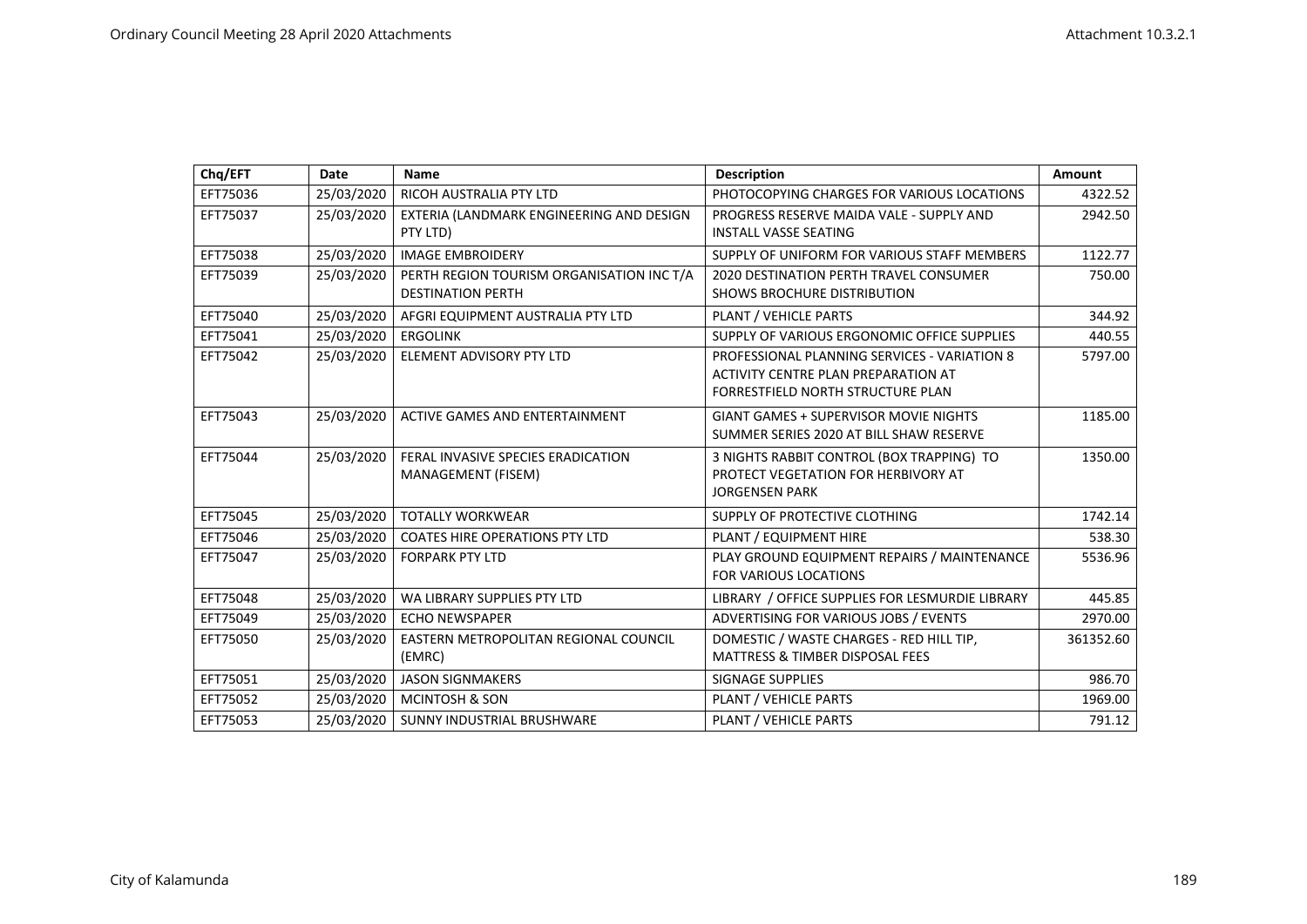| Chq/EFT  | Date       | <b>Name</b>                                  | <b>Description</b>                                                       | Amount   |
|----------|------------|----------------------------------------------|--------------------------------------------------------------------------|----------|
| EFT75054 | 25/03/2020 | SONIC HEALTHPLUS (KINETIC HEALTH GROUP LTD)  | PREPLACEMENT MEDICALS / BASELINE HEARING                                 | 521.40   |
|          |            |                                              | <b>TESTS</b>                                                             |          |
| EFT75055 | 25/03/2020 | SYNERGY                                      | <b>POWER CHARGES</b>                                                     | 1610.37  |
| EFT75056 | 25/03/2020 | <b>COCKBURN CEMENT</b>                       | ROAD / FOOTPATH MATERIALS                                                | 1136.26  |
| EFT75057 | 25/03/2020 | WA LIMESTONE COMPANY                         | ROAD MATERIALS FOR VARIOUS LOCATIONS                                     | 803.99   |
| EFT75058 | 25/03/2020 | <b>WINC AUSTRALIA PTY LTD</b>                | STATIONERY / OFFICE SUPPLIES                                             | 282.84   |
| EFT75059 | 25/03/2020 | <b>BRIDGESTONE AUSTRALIA LTD</b>             | PLANT / VEHICLE PARTS                                                    | 2085.60  |
| EFT75060 | 25/03/2020 | WORK CLOBBER (MIDLAND)                       | PROTECTIVE CLOTHING SUPPLIES                                             | 477.90   |
| EFT75061 | 25/03/2020 | <b>ONESTEEL DISTRIBUTION (MIDALIA STEEL)</b> | <b>PLANT / VEHICLE PARTS</b>                                             | 409.42   |
| EFT75062 | 25/03/2020 | <b>J BLACKWOOD &amp; SON LIMITED</b>         | PROTECTIVE WEAR / SUPPLIES                                               | 6998.26  |
| EFT75063 | 25/03/2020 | APACE AID (INC) T/A APACE WA NURSERY         | 25% DEPOSIT FOR PLANTS SUPPLY FOR 2020<br><b>REVEGETATION PROJECT</b>    | 1722.81  |
| EFT75064 | 25/03/2020 | <b>BIBBULMUN TRACK FOUNDATION</b>            | MERCHANDISE SUPPLIES FOR RESALE AT THE ZIG ZAG<br><b>CULTURAL CENTRE</b> | 452.50   |
| EFT75065 | 25/03/2020 | CAT WELFARE SOCIETY INC                      | CAT HAVEN REHOMING OF UNCLAIMED CATS FROM<br>THE CITYS POUND             | 88.00    |
| EFT75066 | 25/03/2020 | NUTRIEN AG SOLUTIONS LIMITED                 | <b>CHEMICALS &amp; SUPPLIES FOR OPERATIONS CENTRE</b>                    | 2508.57  |
| EFT75067 | 25/03/2020 | THE HONDA SHOP                               | PLANT / VEHICLE PARTS                                                    | 1106.00  |
| EFT75068 | 25/03/2020 | D & E PARKER T/A LAWN DOCTOR                 | LAWN SERVICES FOR VARIOUS LOCATIONS AND<br><b>SUPPLIES</b>               | 48918.10 |
| EFT75069 | 25/03/2020 | <b>CAI FENCES</b>                            | FENCING SUPPLIES / REPAIRS AT RAY OWEN RESERVE                           | 2816.00  |
| EFT75070 | 25/03/2020 | TOTAL PACKAGING (WA) PTY LTD                 | SUPPLY OF DOG LITTER BAGS FOR OPERATIONS<br><b>CENTRE</b>                | 1887.60  |
| EFT75071 | 25/03/2020 | AABEL LINE MARKING                           | LINE MARKING FOR VARIOUS LOCATIONS                                       | 1944.03  |
| EFT75072 | 25/03/2020 | WA HINO SALES & SERVICE                      | PLANT / VEHICLE PARTS                                                    | 3128.25  |
| EFT75073 | 25/03/2020 | ACCESS ICON PTY LTD T/A CASCADA              | DRAINAGE SUPPLIES FOR VARIOUS LOCATIONS                                  | 10187.32 |
| EFT75074 | 25/03/2020 | <b>CABCAR PTY LTD</b>                        | SUPPLY AND FITTING OF COMMUNICATION<br><b>EQUIPMENT TO 2 VEHICLES</b>    | 307.00   |
|          |            |                                              |                                                                          |          |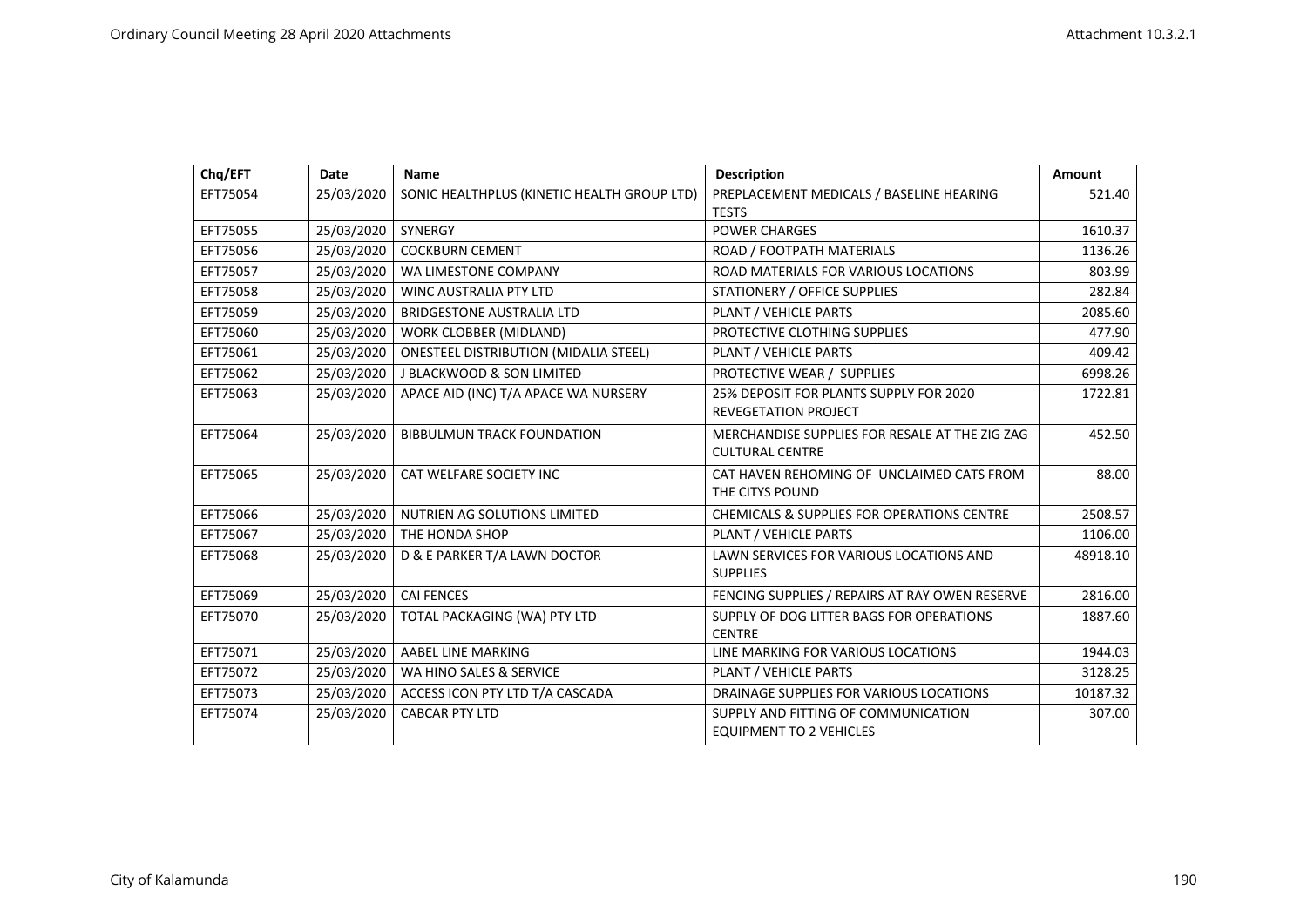| Chq/EFT  | Date       | <b>Name</b>                              | <b>Description</b>                               | <b>Amount</b> |
|----------|------------|------------------------------------------|--------------------------------------------------|---------------|
| EFT75075 | 25/03/2020 | ORBIT HEALTH & FITNESS SOLUTIONS         | <b>GYM EQUIPMENT SUPPLIES</b>                    | 2995.00       |
| EFT75076 | 25/03/2020 | <b>WA BLUEMETAL</b>                      | ROAD MATERIALS SUPPLIES FOR VARIOUS LOCATIONS    | 2766.85       |
| EFT75077 | 25/03/2020 | LIFTING BY DESIGN PTY LTD                | <b>PLANT / VEHICLE PARTS</b>                     | 269.50        |
| EFT75078 | 25/03/2020 | ROAD AND TRAFFIC SERVICES PTY LTD        | LINE MARKING AT KALAMUNDA ROAD                   | 4457.20       |
| EFT75079 | 25/03/2020 | <b>QUICK CORPORATE AUST PTY LTD</b>      | <b>STATIONERY &amp; OFFICE SUPPLIES</b>          | 3481.38       |
| EFT75080 | 25/03/2020 | MAIN ROADS (WA)                          | SUPPLY AND REINSTATEMENT OF TRAFFIC SIGNAL       | 14568.39      |
|          |            |                                          | (LM00754 12 LOOPS L1 - L12) LOOPS AT THE FBS AND |               |
|          |            |                                          | RESURFACING WORKS AT THE INTERSECTION OF         |               |
|          |            |                                          | ABERNETHY ROAD AND KALAMUNDA ROAD                |               |
| EFT75081 | 25/03/2020 | LOCK, STOCK & FARRELL LOCKSMITH PTY LTD  | PADLOCKS / KEYS SUPPLIES                         | 2880.89       |
| EFT75082 | 25/03/2020 | PARKERS YELLOWMETAL PTY LTD T/A METAL    | <b>BOLLARD REPAIRS / MAINTENANCE / SUPPLIES</b>  | 2365.00       |
|          |            | <b>WORKS PERTH</b>                       |                                                  |               |
| EFT75083 | 25/03/2020 | COCA-COLA AMATIL (AUST) PTY LTD          | KIOSK SUPPLIES FOR HARTFIELD RECREATION CENTRE   | 816.31        |
| EFT75084 | 25/03/2020 | T-QUIP                                   | PLANT / VEHICLE PARTS                            | 1101.40       |
| EFT75085 | 25/03/2020 | HOSECO                                   | PLANT / VEHICLE PARTS                            | 134.32        |
| EFT75086 | 25/03/2020 | SWAN TOWING SERVICE PTY LTD              | <b>TOWING SERVICES</b>                           | 825.00        |
| EFT75087 | 25/03/2020 | <b>HYDROQUIP PUMPS</b>                   | SUPPLY OF PUMPS & IRRIGATION PARTS /             | 11482.90      |
|          |            |                                          | <b>MAINTENANCE BORES</b>                         |               |
| EFT75088 | 25/03/2020 | DIRECT TRADES SUPPLY PTY LTD             | <b>HARDWARE SUPPLIES</b>                         | 1875.18       |
| EFT75089 | 25/03/2020 | SHRED-X PTY LTD                          | SECURE DOCUMENT DISPOSAL BIN REMOVAL AND         | 33.00         |
|          |            |                                          | REPLACEMENT                                      |               |
| EFT75090 | 25/03/2020 | DEPARTMENT OF BIODIVERSITY, CONSERVATION | MERCHANDISE SUPPLIES FOR RESALE AT THE ZIG ZAG   | 1494.33       |
|          |            | AND ATTRACTIONS                          | <b>CULTURAL CENTRE</b>                           |               |
| EFT75091 | 25/03/2020 | <b>ESRI AUSTRALIA</b>                    | SUPPLIES & CONSULTING SERVICES BASED ON          | 18013.88      |
|          |            |                                          | <b>GEOGRAPHIC INFORMATION SYSTEMS TECHNOLOGY</b> |               |
| EFT75092 | 25/03/2020 | <b>CABLE LOCATES &amp; CONSULTING</b>    | LOCATION SERVICES AT WELSHPOOL RD EAST FROM      | 5188.70       |
|          |            |                                          | <b>HALE ROAD &amp; BRUCE RD WATTLE GROVE</b>     |               |
| EFT75093 | 25/03/2020 | <b>MAYDAY EARTHMOVING</b>                | PLANT AND EQUIPMENT HIRE                         | 3146.00       |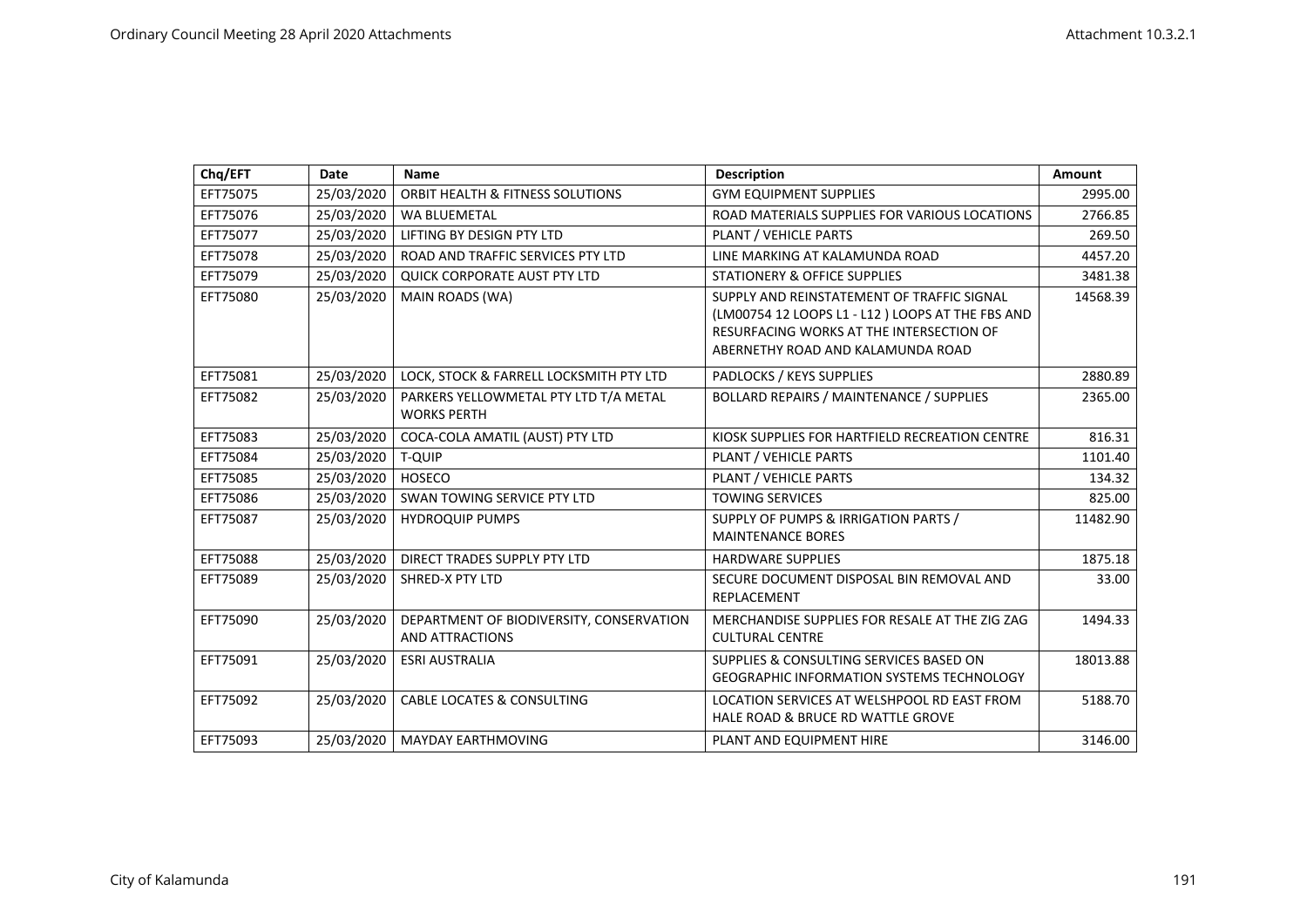| Chq/EFT  | <b>Date</b> | <b>Name</b>                             | <b>Description</b>                                                                                                                                                                                                                                   | <b>Amount</b> |
|----------|-------------|-----------------------------------------|------------------------------------------------------------------------------------------------------------------------------------------------------------------------------------------------------------------------------------------------------|---------------|
| EFT75094 | 25/03/2020  | MODERN TEACHING AIDS PTY LTD            | <b>CHILDREN ACTIVITY SUPPLIES</b>                                                                                                                                                                                                                    | 159.46        |
| EFT75095 | 25/03/2020  | WEBSITE WEED & PEST PTY LTD             | WEED CONTROL AT VARIOUS LOCATIONS                                                                                                                                                                                                                    | 1100.00       |
| EFT75096 | 25/03/2020  | <b>PRO-LAMPS PTY LTD</b>                | SUPPLY REPLACEMENT GLOBES AND ELECTRICAL<br><b>FITTINGS</b>                                                                                                                                                                                          | 316.80        |
| EFT75097 | 25/03/2020  | <b>BOYA EQUIPMENT PTY LTD</b>           | SUPPLY OF 1 KUBOTA OUTFRONT COMMERCIAL CAB<br><b>MOWER FOR OPERATIONS CENTRE</b>                                                                                                                                                                     | 26400.00      |
| EFT75098 | 25/03/2020  | <b>360 ENVIRONMENTAL PTY LTD</b>        | PREPARATION OF DSI PART 2 FOR BRAND RD AND<br>WATER MONITORING AT LEDGER RD AND DAWSON<br>RD CONTAMINATED SITES PERIOD 14/12/19 -<br>31/01/20                                                                                                        | 98752.50      |
| EFT75099 | 25/03/2020  | HINCO INSTRUMENTS P/L                   | <b>ROAD CONSTRUCTION SUPPLIES</b>                                                                                                                                                                                                                    | 217.80        |
| EFT75100 | 25/03/2020  | <b>SHEPPARD STEEL</b>                   | REPLACE AND REPAIR HANDRAIL AT ROUNDABOUT<br>OF RAILWAY RD AND GOOSEBERRY HILL RD                                                                                                                                                                    | 1485.00       |
| EFT75101 | 25/03/2020  | AJ BAKER & SONS PTY LTD                 | WATER COOLER SERVICE / MAINTENANCE AT DEPOT                                                                                                                                                                                                          | 671.00        |
| EFT75102 | 25/03/2020  | LOCHNESS LANDSCAPE SERVICES             | MOWING SERVICES AT VARIOUS RESERVES                                                                                                                                                                                                                  | 29662.34      |
| EFT75103 | 25/03/2020  | CONTRAFLOW                              | TRAFFIC MANAGEMENT FOR VARIOUS LOCATIONS                                                                                                                                                                                                             | 29533.48      |
| EFT75104 | 25/03/2020  | AECOM AUSTRALIA PTY LTD                 | TO UNDERTAKE STIRK PARK HYDROGEOLOGICAL<br><b>REVIEW &amp; WATTLE GROVE SOUTH FLORA</b><br><b>VEGETATION &amp; FAUNA SURVEY</b>                                                                                                                      | 38803.27      |
| EFT75105 | 25/03/2020  | <b>KOTT GUNNING LAWYERS</b>             | <b>LEGAL EXPENSES</b>                                                                                                                                                                                                                                | 3293.36       |
| EFT75106 | 25/03/2020  | <b>DELL AUSTRALIA</b>                   | COMPUTER PARTS / ACCESSORY SUPPLIES                                                                                                                                                                                                                  | 1379.40       |
| EFT75107 | 25/03/2020  | <b>CENTURION TEMPORARY FENCING</b>      | <b>TEMPORARY FENCING HIRE</b>                                                                                                                                                                                                                        | 1420.38       |
| EFT75108 | 25/03/2020  | INSTANT SCAFFOLDS & ACCESS EQUIPMENT WA | SUPPLY, ERECTION AND DISMANTLE OF QUICK ALLY<br>TYPE SCAFFOLDING ON 2 X SIDES OF TANK AS<br>REQUESTED. APPROXIMATE SCAFFOLD DIMENSIONS<br>2 X 6 L/M X 1.2M WIDE X 2MWP. BOTH SCAFFOLDS<br>TO BE LINKED WITH TUBE TO ACT AS EDGE<br><b>PROTECTION</b> | 1001.00       |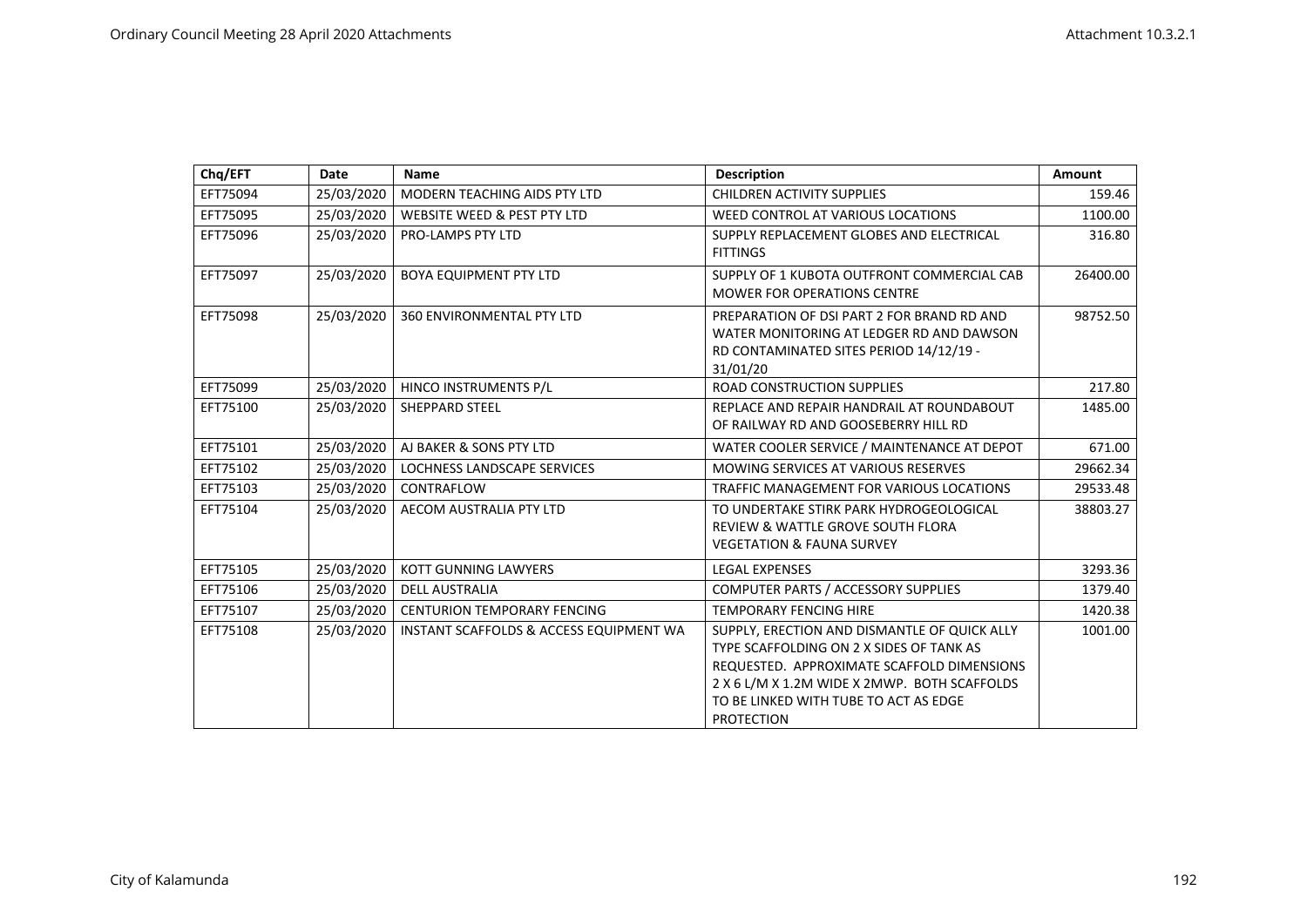| Chq/EFT  | Date       | <b>Name</b>                                                   | <b>Description</b>                                                                 | Amount   |
|----------|------------|---------------------------------------------------------------|------------------------------------------------------------------------------------|----------|
| EFT75109 | 25/03/2020 | <b>3E CONSULTING ENGINEERS</b>                                | ELECTRICAL ENGINEERING SERVICES - MAIDA VALE                                       | 6204.00  |
|          |            |                                                               | ROAD & WELSHPOOL ROAD EAST                                                         |          |
| EFT75110 | 25/03/2020 | THE TEMP FENCE SHOP - TTFS GROUP PTY LTD                      | <b>VARIOUS FENCING SUPPLIES</b>                                                    | 2722.50  |
| EFT75111 | 25/03/2020 | <b>HARE &amp; FORBES PTY LTD</b>                              | PLANT / VEHICLE PARTS                                                              | 242.00   |
| EFT75112 | 25/03/2020 | PERTH SPECIAL CHILDREN'S CHRISTMAS PARTY                      | CITY SPONSORSHIP PERTH SPECIAL CHILDREN'S<br><b>CHRISTMAS PARTY</b>                | 1400.00  |
| EFT75113 | 25/03/2020 | REMONDIS AUSTRALIA PTY LTD                                    | COLLECTION AND RECYCLING OF CARDBOARD AT<br><b>WALLISTON TRANSFER STATION</b>      | 2408.80  |
| EFT75114 | 25/03/2020 | DYMOCKS PERTH PTY LTD T/A DYMOCKS<br><b>MIDLAND</b>           | LIBRARY SUPPLIES FOR FORRESTFIELD LIBRARY                                          | 219.29   |
| EFT75115 | 25/03/2020 | <b>QUADIENT OCEANIA PTY LTD</b>                               | <b>VARIOUS STATIONERY SUPPLIES FOR RECORDS</b><br><b>DEPARTMENT</b>                | 768.90   |
| EFT75116 | 25/03/2020 | PERTH BRAKE PARTS                                             | PLANT / VEHICLE PARTS                                                              | 425.00   |
| EFT75117 | 25/03/2020 | SITE ENVIRONMENTAL AND REMEDIATION<br><b>SERVICES PTY LTD</b> | <b>ASBESTOS SAMPLE ANALYSIS</b>                                                    | 33.00    |
| EFT75118 | 25/03/2020 | NATURAL AREA MANAGEMENT & SERVICES                            | WEED CONTROL SERVICES AT VARIOUS LOCATIONS                                         | 13288.00 |
| EFT75119 | 25/03/2020 | TALIS CONSULTANTS PTY LTD ATF TALIS UNIT<br><b>TRUST</b>      | CONSULTATION SERVICES FOR APPROVAL LICENCE AT<br><b>WALLISTON TRANSFER STATION</b> | 2150.50  |
| EFT75120 | 25/03/2020 | <b>CHRIS KERSHAW PHOTOGRAPHY</b>                              | PHOTOGRAPHY SERVICES FOR KCLC SOD TURNING<br><b>CEREMONY</b>                       | 275.00   |
| EFT75121 | 25/03/2020 | EARTH WORM ORGANICS PTY LTD T/ASWORM<br>AFFAIR                | SUPPLY OF WORM FARMS & WORMS                                                       | 119.90   |
| EFT75122 | 25/03/2020 | SUEZ RECYCLING & RECOVERY (PERTH) PTY LTD                     | <b>BULK BIN SERVICES FOR GREEN AND MIXED WASTE</b><br>COLLECTIONS AND DISPOSAL     | 1229.79  |
| EFT75123 | 25/03/2020 | ZIRCODATA PTY LTD                                             | MONTHLY OFFSITE STORAGE FEES - 26/01/20 -<br>25/02/20                              | 1034.50  |
| EFT75124 | 25/03/2020 | SPRAYLINE SPRAYING EQUIPMENT                                  | SUPPLY & DELIVERY OF SPRAYING EQUIPMENT                                            | 489.39   |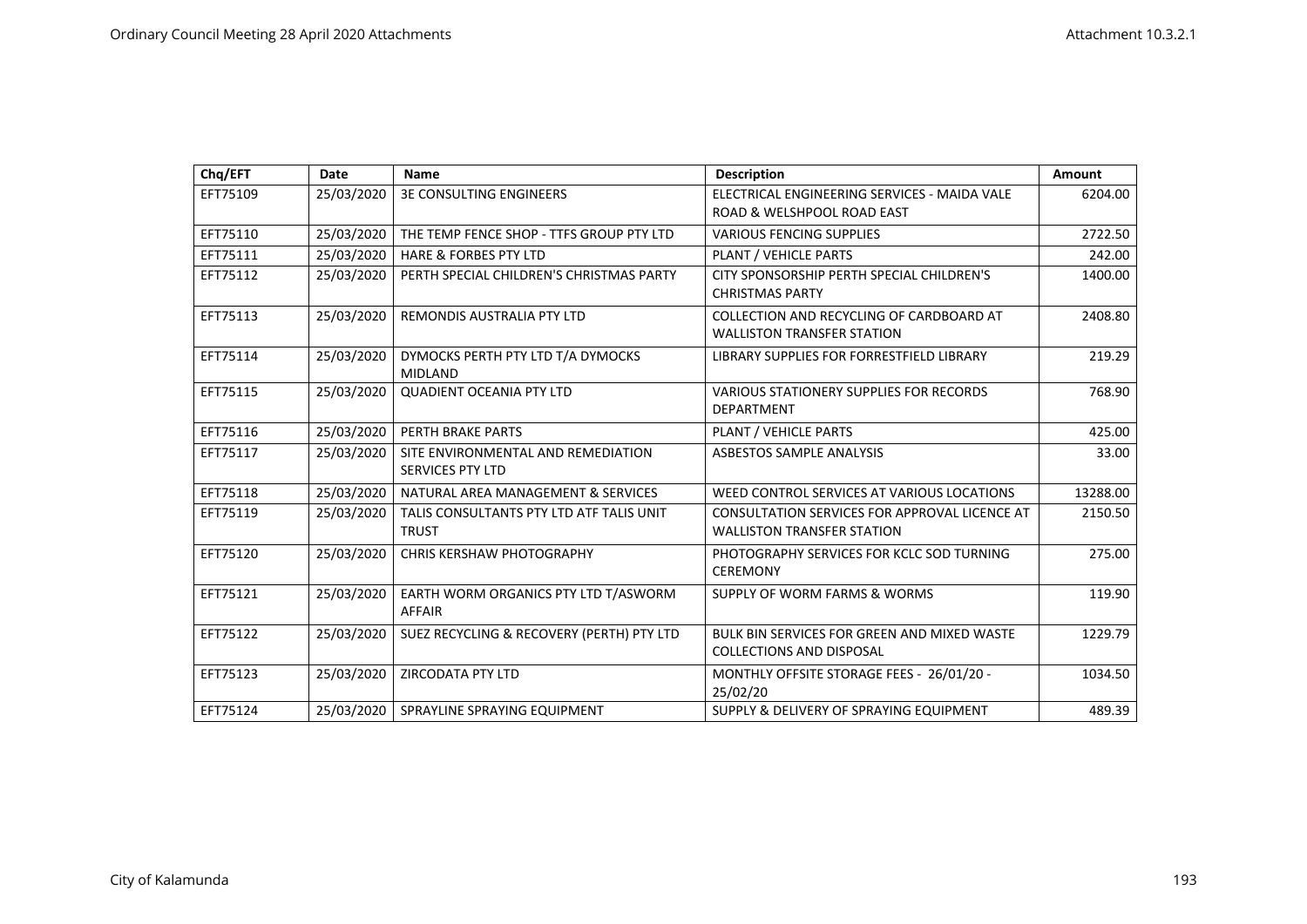| Chq/EFT  | Date       | <b>Name</b>                                                             | <b>Description</b>                                                                                                                                                         | <b>Amount</b> |
|----------|------------|-------------------------------------------------------------------------|----------------------------------------------------------------------------------------------------------------------------------------------------------------------------|---------------|
| EFT75125 | 25/03/2020 | DAYTONE PRINTING PTY LTD                                                | PRINTING OF BROCHURES / INVITES FOR VARIOUS<br><b>LOCATIONS</b>                                                                                                            | 961.40        |
| EFT75126 | 25/03/2020 | <b>ALLPET PRODUCTS</b>                                                  | <b>VARIOUS POUND SUPPLIES</b>                                                                                                                                              | 251.59        |
| EFT75127 | 25/03/2020 | CMA ECOCYCLE PTY LTD                                                    | COLLECTION AND RECYLING OF GLOBES FROM THE<br><b>WALLISTON TRANSFER STATION</b>                                                                                            | 2508.09       |
| EFT75128 | 25/03/2020 | WEST TIP WASTE CONTROL PTY LTD                                          | REMOVAL & PROCESSING OF BUILDING RUBBLE<br><b>FROM WALLISTON TRANSFER STATION</b>                                                                                          | 5490.74       |
| EFT75129 | 25/03/2020 | <b>FAIR GO TRADING</b>                                                  | MERCHANDISE SUPPLIES FOR RESALE AT THE ZIG ZAG<br><b>CULTURAL CENTRE</b>                                                                                                   | 706.68        |
| EFT75130 | 25/03/2020 | <b>SKATE SCULPTURE</b>                                                  | 20% PART PAYMENT - ENGAGEMENT OF SKATE<br>SCULPTURE FOR THE DELIVERY OF COMMUNITY<br>CONSULTATION/WORKSHOP AND CONCEPT DESIGN<br>FOR THE PROPOSED SKATE PARK AT STIRK PARK | 2442.00       |
| EFT75131 | 25/03/2020 | BLUE STEEL ENTERPRISES PTY LTD T/A FRONTLINE<br>FIRE & RESCUE EQUIPMENT | MAINTENANCE EQUIPMENT / SUPPLIES FOR FIRE AND<br><b>RESCUE</b>                                                                                                             | 3015.35       |
| EFT75132 | 25/03/2020 | HANG TABS AUSTRALIA PTY LTD                                             | SUPPLY OF ADHESIVE HOOKS FOR ZIG ZAG CULTURAL<br><b>CENTRE</b>                                                                                                             | 261.35        |
| EFT75133 | 25/03/2020 | <b>INSTANT WASTE MANAGEMENT</b>                                         | WASTE TRANSPORTATION SERVICES, HOOK LIFT BINS<br>- WALLISTON TRANSFER STATION                                                                                              | 12963.50      |
| EFT75134 | 25/03/2020 | ROADLINE REMOVAL WA                                                     | LINE REMOVAL SERVICES AT VARIOUS LOCATIONS                                                                                                                                 | 1069.20       |
| EFT75135 | 25/03/2020 | <b>BLUE FORCE PTY LTD</b>                                               | SUPPLY / INSTALLATION & MAINTAINENCE OF<br><b>SECURITY SERVICES</b>                                                                                                        | 1366.20       |
| EFT75136 | 25/03/2020 | <b>MARKET CREATIONS</b>                                                 | MARKETING & TECHNOLOGY SERVICE FEES &<br><b>MONTHLY CLOUD HOSTING SERVICES</b>                                                                                             | 27176.70      |
| EFT75137 | 25/03/2020 | BRETT DAVID INVESTMENTS PTY LTD T/A<br><b>SUCCESSFUL PROJECTS</b>       | PROJECT MANAGEMENT SERVICES FOR KALAMUNDA<br><b>COMMUNITY CENTRE</b>                                                                                                       | 5950.28       |
| EFT75138 | 25/03/2020 | ALL IMPACT PTY LTD T/A DMI SIGNS                                        | <b>SIGNAGE SUPPLIES</b>                                                                                                                                                    | 260.70        |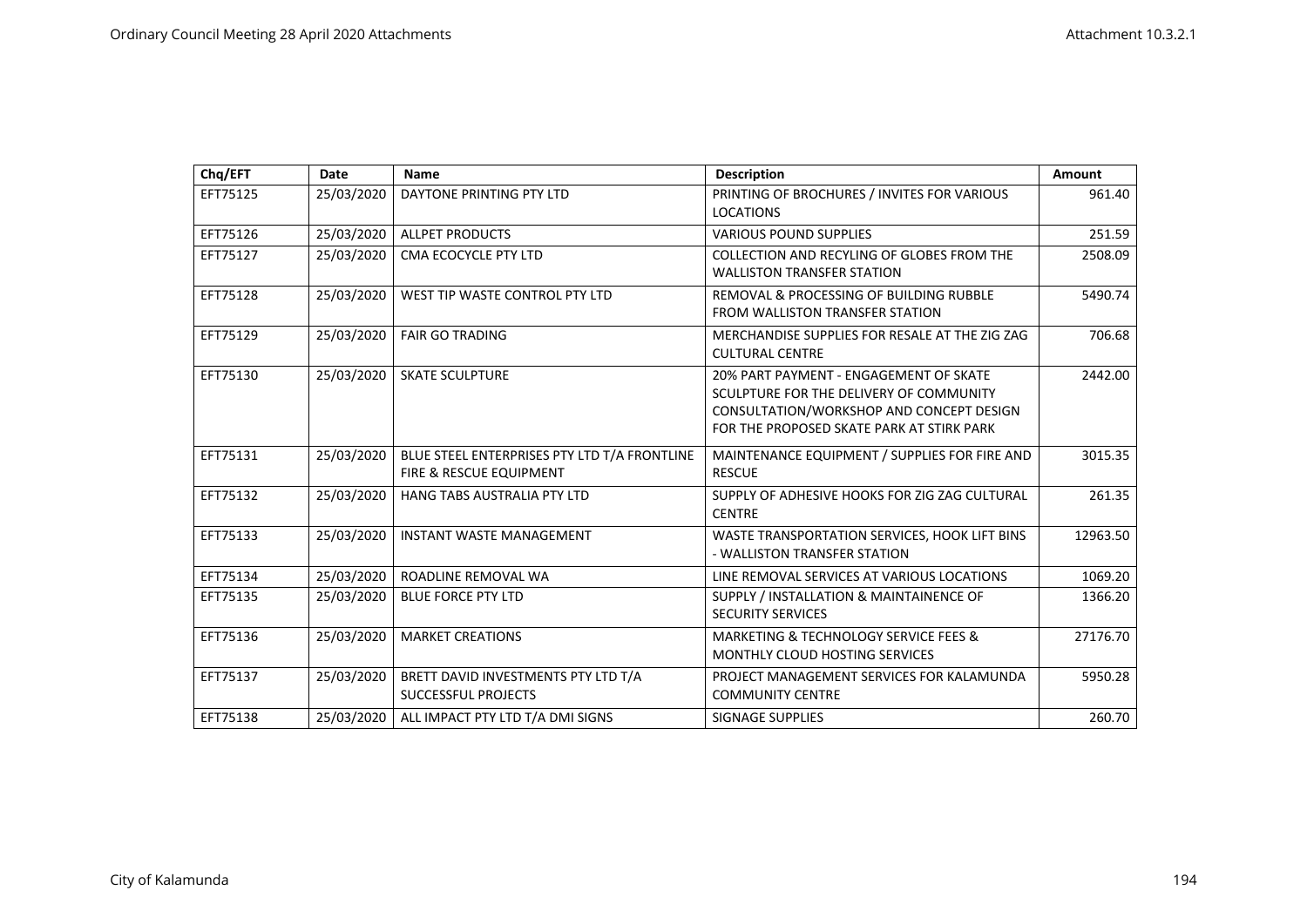| Chq/EFT  | <b>Date</b> | <b>Name</b>                                                      | <b>Description</b>                                                                                                                                                                                                                                            | Amount   |
|----------|-------------|------------------------------------------------------------------|---------------------------------------------------------------------------------------------------------------------------------------------------------------------------------------------------------------------------------------------------------------|----------|
| EFT75139 | 25/03/2020  | <b>WESTERN TREE RECYCLERS</b>                                    | <b>GREEN WASTE PROCESSING SERVICES AT WALLISTON</b><br><b>TRANSFER STATION</b>                                                                                                                                                                                | 18693.55 |
| EFT75140 | 25/03/2020  | <b>CORSIGN WA PTY LTD</b>                                        | SUPPLIES OF SIGNAGE AND RELATED EQUIPMENT                                                                                                                                                                                                                     | 2339.26  |
| EFT75141 | 25/03/2020  | URBAQUA LTD                                                      | CAMBRIDGE RESERVE LWMS REPORT FOLLOWING<br><b>DBCA COMMENTS</b>                                                                                                                                                                                               | 1980.00  |
| EFT75142 | 25/03/2020  | <b>HORIZON WEST LANDSCAPE &amp; IRRIGATION PTY</b><br><b>LTD</b> | <b>MAINTENANCE IRRIGATION SERVICES AT VARIOUS</b><br><b>LOCATIONS</b>                                                                                                                                                                                         | 2255.00  |
| EFT75143 | 25/03/2020  | <b>LEIGHTON O'BRIEN</b>                                          | TANK CLEANING X 2 - WASTE DISPOSAL<br><b>MOBILISATION</b>                                                                                                                                                                                                     | 5161.20  |
| EFT75144 | 25/03/2020  | ILLION AUSTRALIA PTY LTD T/A ILLION<br><b>TENDERLINK</b>         | ADVERTISING OF VARIOUS TENDERS FOR THE CITY                                                                                                                                                                                                                   | 885.50   |
| EFT75145 | 25/03/2020  | BELGRAVIA HEALTH & LEISURE GROUP PTY LTD                         | KALAMUNDA WATER PARK - OPERATION DEFICITS<br>FRO JULY 2019 TO SEPTEMBER 2019                                                                                                                                                                                  | 63549.04 |
| EFT75146 | 25/03/2020  | <b>GYMMASTER SOFTWARE - TRESHNA ENTERPRISES</b><br><b>LTD</b>    | HIGH WYCOMBE STUDIO PACKAGE FOR THE 24/7<br><b>GYM MONTHLY CHARGE</b>                                                                                                                                                                                         | 80.00    |
| EFT75147 | 25/03/2020  | BUZZ ENTERPRISES PTY LTD T/A SIFTING SANDS                       | <b>1.EMERGENCY SAND CLEAN TO PROGRESS PARK IN</b><br>HIGH WYCOMBE 2. MAINTENANCE TO VARIOUS<br><b>PLAYGROUNDS</b>                                                                                                                                             | 7251.79  |
| EFT75148 | 25/03/2020  | <b>BITUTEK PTY LTD</b>                                           | SUPPLY AND INSTALL A RESEAL BITUMEN FOR<br><b>TELEVISION ROAD BICKLEY</b>                                                                                                                                                                                     | 22871.51 |
| EFT75149 | 25/03/2020  | <b>FOCUS AUDIOVISUAL PTY LTD</b>                                 | SUPPLY & INSTALLATION OF AUDIOVISUAL GOODS<br>FOR HIGH WYCOMBE LIBRARY                                                                                                                                                                                        | 1694.00  |
| EFT75150 | 25/03/2020  | ES2 PTY LTD                                                      | <b>INVESTIGATION OF PHISHING EMAIL ATTACK</b>                                                                                                                                                                                                                 | 1925.00  |
| EFT75151 | 25/03/2020  | ARROW CONTRACTING                                                | 1. WELSHPOOL ROAD EAST - TO REMOVE FENCE IN<br>TOTAL AND MAKE SITE CLEAN AND TIDY AND CART<br>ALL WASTE TO TIP SITE. LABOUR, TRUCK AND TIP<br>FEES. 2. OLLIE WORRELL RESERVE - TO REMOVE<br>SEATS AND TABLE AT OLLIE WORRELL RESERVE AND<br>CART TO TIP SITE. | 501.60   |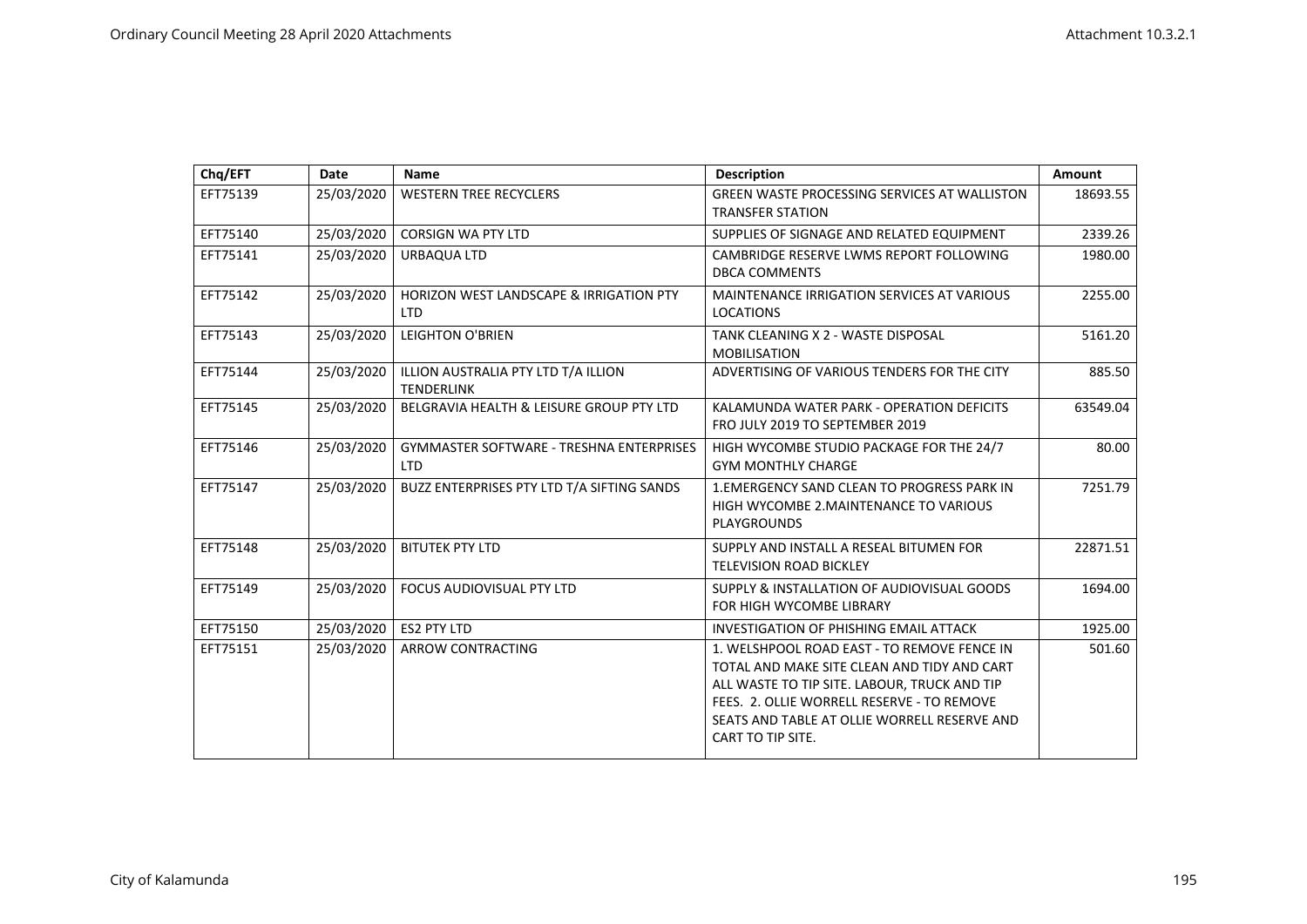| Chq/EFT  | Date       | <b>Name</b>                                                                      | <b>Description</b>                                                                                                                                  | Amount   |
|----------|------------|----------------------------------------------------------------------------------|-----------------------------------------------------------------------------------------------------------------------------------------------------|----------|
| EFT75152 | 25/03/2020 | PLAYFIX WA PTY LTD                                                               | MAINTENANCE, REPAIRS & SUPPLY OF RUBBER<br>SOFTFALL FOR VARIOUS LOCATIONS                                                                           | 9258.15  |
| EFT75153 | 25/03/2020 | <b>ALL LINES</b>                                                                 | LINEMARKING TO RANGEVIEW PARK BICYCLE SKILLS<br><b>PATH</b>                                                                                         | 990.00   |
| EFT75154 | 25/03/2020 | FITONIA PTY LTD AS TRUSTEE FOR THE<br>SILVERSPRING TRUST T/A T J DEPIAZZI & SONS | SUPPLY OF PINE BARK MULCH                                                                                                                           | 3259.85  |
| EFT75155 | 25/03/2020 | TREE WATERING SERVICES                                                           | STREET TREE WATERING SERVICES - FEBRUARY 2020                                                                                                       | 8324.00  |
| EFT75156 | 25/03/2020 | <b>BELL ART AUSTRALIA</b>                                                        | GOODS FOR RESALE AT ZIG ZAG CULTURAL CENTRE                                                                                                         | 2317.19  |
| EFT75157 | 25/03/2020 | <b>ACTION GLASS &amp; ALUMINIUM</b>                                              | GLAZING, REPAIRS AND INSTALATION SERVICES AT<br><b>HARTFIELD PARK RECREATION CENTRE</b>                                                             | 762.41   |
| EFT75158 | 25/03/2020 | <b>GLOBE AUSTRALIA PTY LTD</b>                                                   | FOLLOW UP NEMATICIDE APPLICATION AT RAY<br>OWEN RESERVE & REID OVAL & SUPPLY OF LIQUID<br><b>FERTILISER</b>                                         | 9020.00  |
| EFT75159 | 25/03/2020 | SPECIALTY TIMBER FLOORING WA                                                     | SAND AND SEAL FLOORS AT KALAMUNDA<br>PERFORMING ARTS AG HALL & TOWN SQUARE HALL                                                                     | 2676.30  |
| EFT75160 | 25/03/2020 | <b>ROBERTS DAY</b>                                                               | PROFESSIONAL SERVICES AT WATTLE GROVE SOUTH<br><b>CONCEPT PLANNING AND COMMUNITY</b><br>ENGAGEMENT                                                  | 22922.60 |
| EFT75161 | 25/03/2020 | INTERFIRE AGENCIES PTY LTD TTF THE LOVETT<br><b>FAMILY TRUST</b>                 | <b>VARIOUS SUPPLIES FOR BUSH FIRE BRIGADE</b>                                                                                                       | 1210.48  |
| EFT75162 | 25/03/2020 | RAEMAR INVESTMENTS PTY LTD - PREMIER<br><b>WORKPLACE SOLUTIONS</b>               | SUPPLY AND INSTALL SOLID GREEN CYCLE LANE<br>BETWEEN EXISTING CYCLE LANE AT THE<br>INTERSECTION OF LESMURDIE ROAD AND<br><b>WELSHPOOL ROAD EAST</b> | 14663.00 |
| EFT75163 | 25/03/2020 | SPRAYKING WA PTY LTD                                                             | WEED CONTROL TO FOOTPATHS AND KERBS AT<br><b>VARIOUS LOCATIONS</b>                                                                                  | 9850.97  |
| EFT75164 | 25/03/2020 | BARCODES.COM.AU PTY LTD                                                          | VARIOUS STATIONERY SUPPLIES FOR ZIG ZAG<br><b>CULTURAL CENTRE</b>                                                                                   | 489.50   |
| EFT75165 | 25/03/2020 | <b>MAGGIE MULLAN</b>                                                             | <b>KEY BOND REFUND</b>                                                                                                                              | 50.00    |